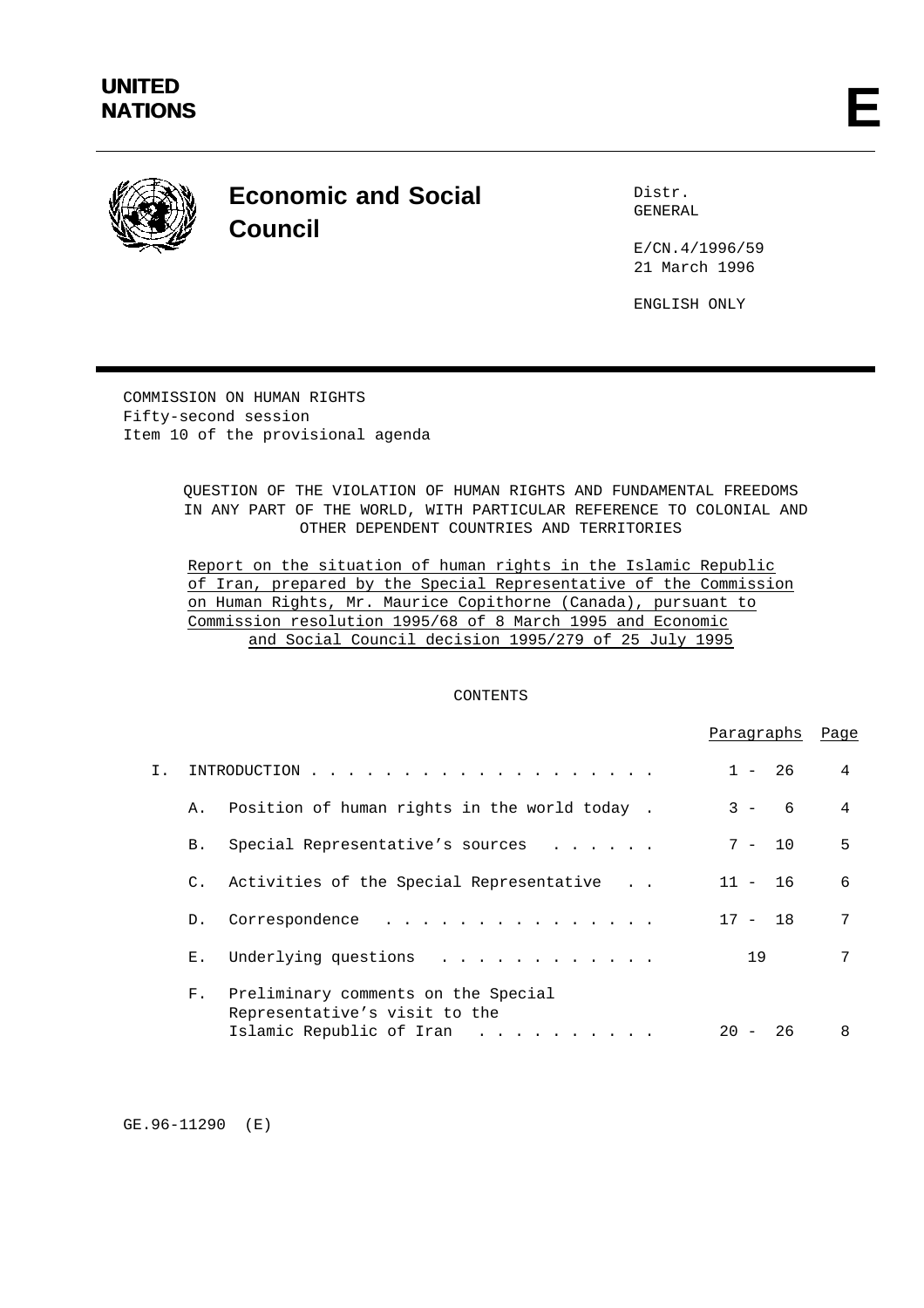# CONTENTS (continued)

|       |                                                                                                                                                                                      | Paragraphs   | Page |
|-------|--------------------------------------------------------------------------------------------------------------------------------------------------------------------------------------|--------------|------|
| II.   |                                                                                                                                                                                      | $27 -$<br>57 | 9    |
|       | Rights of an accused<br>Α.<br>$\mathcal{L}^{\mathcal{A}}$ . The contract of the contract of the contract of $\mathcal{L}^{\mathcal{A}}$                                              | $28 -$<br>29 | 9    |
|       | Β.<br>Court system<br>$\cdot$ $\cdot$ $\cdot$ $\cdot$ $\cdot$ $\cdot$<br>$\mathbf{r}$ , $\mathbf{r}$ , $\mathbf{r}$ , $\mathbf{r}$                                                   | $30 -$<br>35 | 10   |
|       | $\mathsf{C}$ .<br>Selection and training of judges<br>$\mathbf{1}$ , and $\mathbf{1}$ , and $\mathbf{1}$ , and $\mathbf{1}$                                                          | $36 -$<br>40 | 11   |
|       | Clerical courts<br>D.                                                                                                                                                                | 41           | 12   |
|       | Punishments<br>Ε.<br>$\sim$ $\sim$ $\sim$<br>$\sim$                                                                                                                                  | $42 -$<br>50 | 13   |
|       | ${\rm F}$ .<br>Independent Bar Association                                                                                                                                           | $51 -$<br>54 | 14   |
|       | G.<br>Atmosphere of the law                                                                                                                                                          | $55 -$<br>57 | 15   |
| III.  | STATUS OF WOMEN<br>$\mathbf{r}$ and $\mathbf{r}$ and $\mathbf{r}$<br>$\sim$                                                                                                          | $58 -$<br>64 | 16   |
| IV.   | THE FATWA AGAINST SALMAN RUSHDIE                                                                                                                                                     | $65 -$<br>67 | 17   |
| V.    | SITUATION OF THE BAHA'IS                                                                                                                                                             | 68 –<br>75   | 18   |
| VI.   | FREEDOM OF THE MEDIA                                                                                                                                                                 | 76 -<br>85   | 19   |
| VII.  | INFORMATION ON PRISONERS                                                                                                                                                             | $86 -$<br>88 | 21   |
| VIII. | VISIT TO EVIN PRISON IN TEHRAN                                                                                                                                                       | $89 - 106$   | 22   |
| IX.   | OTHER IMPORTANT SUBJECTS OF CONCERN<br>$\cdot$ $\cdot$ $\cdot$ $\cdot$ $\cdot$ $\cdot$ $\cdot$ $\cdot$                                                                               | $107 - 115$  | 26   |
|       | Disappearances and deaths under suspicious<br>Α.<br>circumstances<br>the contract of the contract of the contract of the contract of the contract of the contract of the contract of | $107 - 109$  | 26   |
|       | Violence outside the Islamic Republic of Iran<br>Β.                                                                                                                                  | $110 - 113$  | 26   |
|       | C. Democracy                                                                                                                                                                         | $114 - 115$  | 27   |
| Х.    | HUMAN RIGHTS INSTITUTIONS IN THE ISLAMIC REPUBLIC                                                                                                                                    | $116 - 118$  | 28   |
| XI.   | SITUATION OF REFUGEES                                                                                                                                                                | 119 - 124    | 29   |
|       | XII. CONCLUSIONS                                                                                                                                                                     | $125 - 129$  | 29   |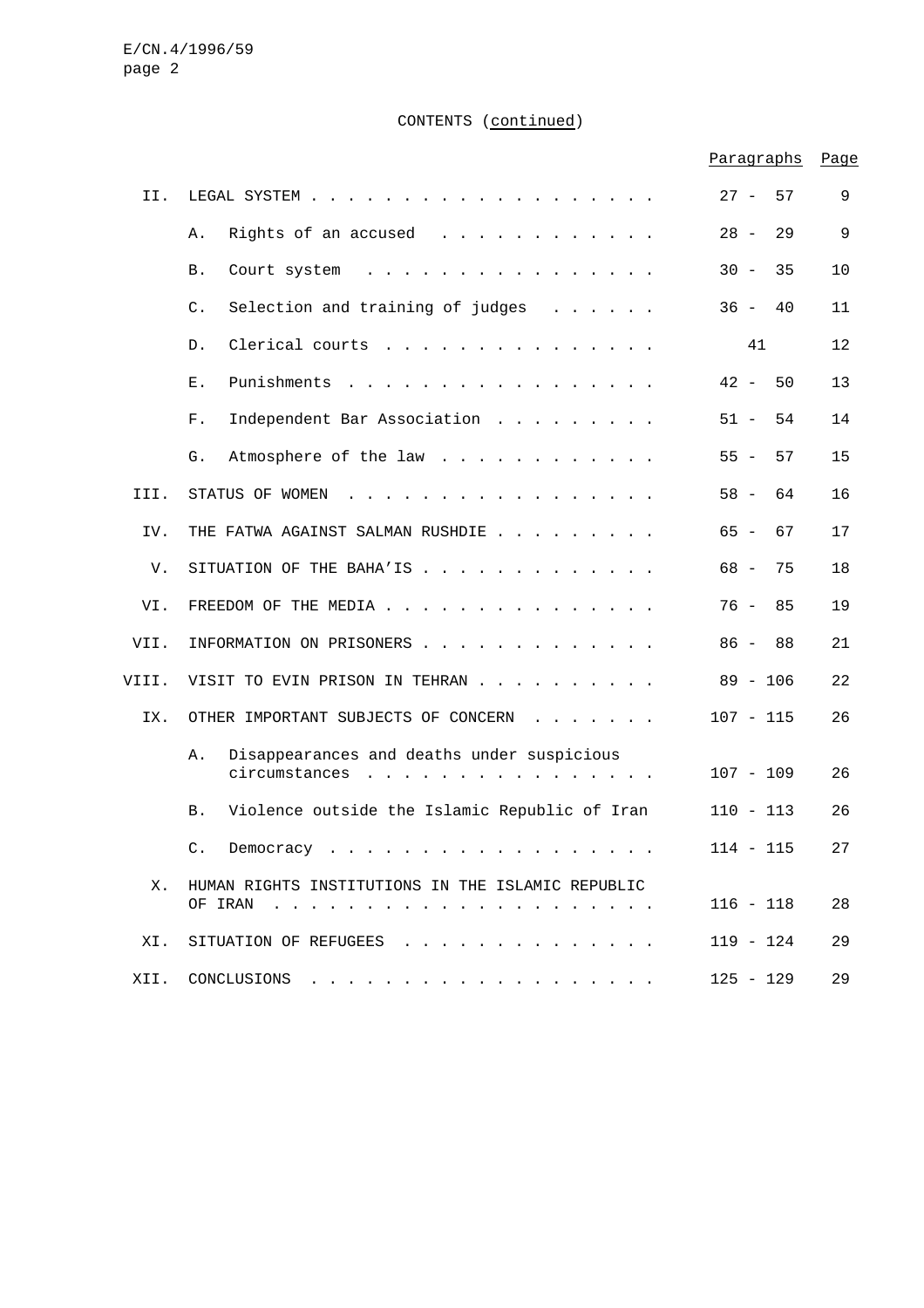# CONTENTS (continued)

# Page

# Annexes

| Ι.    | International human rights instruments to which the Islamic<br>Republic of Iran is a party $\ldots$                                                                                                                                                                                                                          | 31 |
|-------|------------------------------------------------------------------------------------------------------------------------------------------------------------------------------------------------------------------------------------------------------------------------------------------------------------------------------|----|
| II.   | Special Representative's visit to the Islamic Republic of Iran:<br>official programme                                                                                                                                                                                                                                        | 32 |
| III.  | Special Representative's visit to the Islamic Republic of Iran:<br>unofficial meetings<br>$\mathcal{L}$ . The state of the state of the state of the state of the state of the state of the state of the state of the state of the state of the state of the state of the state of the state of the state of the state of th | 34 |
| IV.   | Some subjects the Special Representative wishes to pursue on<br>further visits to the Islamic Republic of Iran                                                                                                                                                                                                               | 35 |
| V.    | Information on executions published in the Iranian and<br>international press during 1995<br>$\frac{1}{2}$ , $\frac{1}{2}$ , $\frac{1}{2}$ , $\frac{1}{2}$ , $\frac{1}{2}$ , $\frac{1}{2}$ , $\frac{1}{2}$ , $\frac{1}{2}$ , $\frac{1}{2}$ , $\frac{1}{2}$                                                                   | 36 |
| VI.   | Letter dated 11 March 1996 from the Director of the Human Rights<br>Department of the Iranian Ministry of Foreign Affairs addressed<br>to the Special Representative<br>$\mathbf{r}$ , $\mathbf{r}$ , $\mathbf{r}$ , $\mathbf{r}$ , $\mathbf{r}$ , $\mathbf{r}$                                                              | 37 |
| VII.  | Letter dated 28 February 1996 from the Director of the Human<br>Rights Department of the Iranian Ministry of Foreign Affairs<br>addressed to the Special Representative                                                                                                                                                      | 38 |
| VIII. | Letter dated 7 February 1996 from the Permanent Representative<br>of the Islamic Republic of Iran to the United Nations Office<br>at Geneva addressed to the Special Representative                                                                                                                                          | 43 |
| IX.   | Letter dated 7 February 1996 from the Permanent Representative<br>of the Islamic Republic of Iran to the United Nations Office<br>at Geneva addressed to the Special Representative                                                                                                                                          | 44 |
| Х.    | Islamic Human Rights Commission                                                                                                                                                                                                                                                                                              | 46 |
| XI.   | Human Rights Department of the Ministry of Foreign Affairs                                                                                                                                                                                                                                                                   | 50 |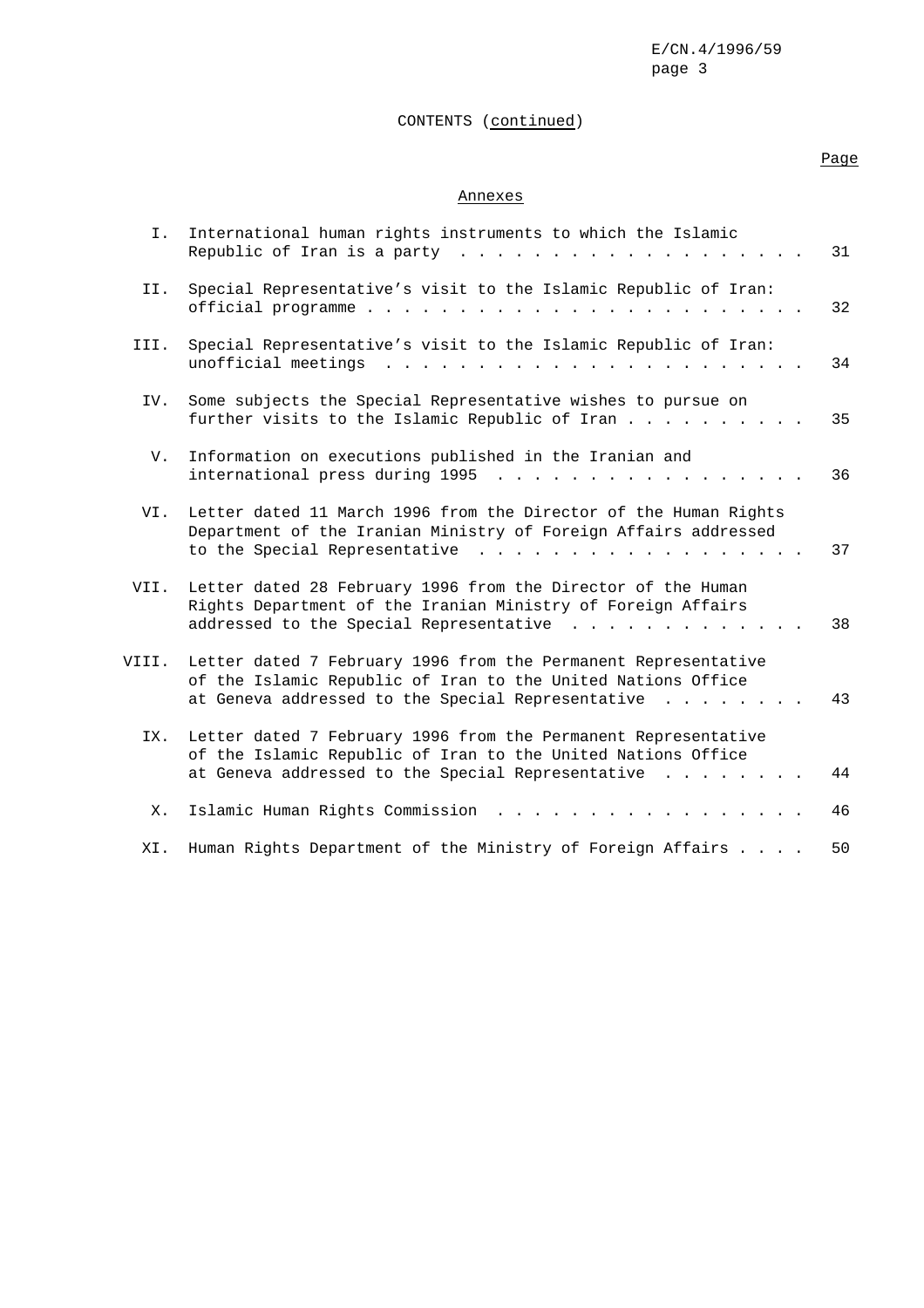#### I. INTRODUCTION

1. In March 1995, after nine years of service, Mr. Reynaldo Galindo Pohl (El Salvador) submitted his resignation as Special Representative. In August 1995, the Chairman of the Commission on Human Rights, Mr. Musa bin Hitam, appointed Mr. Maurice Copithorne (Canada) to replace Mr. Galindo Pohl. Mr. Copithorne submitted a brief report to the General Assembly at its fiftieth session in November 1995 (A/50/661) and undertook to submit his first substantive report to the Commission on Human Rights at its fifty-second session in the spring of 1996.

2. The Special Representative notes that the human rights situation in the Islamic Republic of Iran has been on the agenda of the Commission since 1982 and that the Commission first established the position of Special Representative in 1984. It is a subject that clearly continues to be of very great interest to many Governments, organizations and private individuals. This attention reflects a wide range of concerns, some of a personal nature, some of a political nature, many of a humanitarian nature. In the Special Representative's view, the politicized tone of much of the dialogue is so pervasive that human rights are in danger of becoming a vehicle rather than an end in themselves. The Special Representative's function as he sees it is to bring the status of human rights into clear focus and to provide some indication of areas where progress is being made and areas where further progress is needed in order to meet prevailing international standards, particularly as they apply to the Islamic Republic of Iran.

## A. Position of human rights in the world today

3. Human rights in their most fundamental form are usually associated with respect for human dignity, a reflection of the inherent worth of every human being. There seems no gainsaying this basic fact. There also seems to be little dispute that the Charter of the United Nations and the Universal Declaration of Human Rights are the starting point for determining the norms, some general, some specific, that the world community as a whole has articulated. From the beginning, however, it was evident that a more precise articulation would be needed. The result of course was the long debate and the eventual emergence of the two Covenants, international agreements to which States were invited to commit themselves. Today some 131 States are parties to the Covenant on Civil and Political Rights and 133 States are parties to the Covenant on Economic, Social and Cultural Rights. Since the Covenants were drafted, many other human rights conventions have been prepared and many of these are in force. Those agreements to which the Islamic Republic of Iran is party are listed in annex I.

4. Taken together, these documents represent the international community's efforts to set in legislative form the norms and in some cases the procedures to be followed by States. The texture of this regime is rich and complex. It is in some parts vague enough to give rise to different interpretations. Taken as a whole, however, it is clearly an expression of the world community's commitment to the dignity of the individual.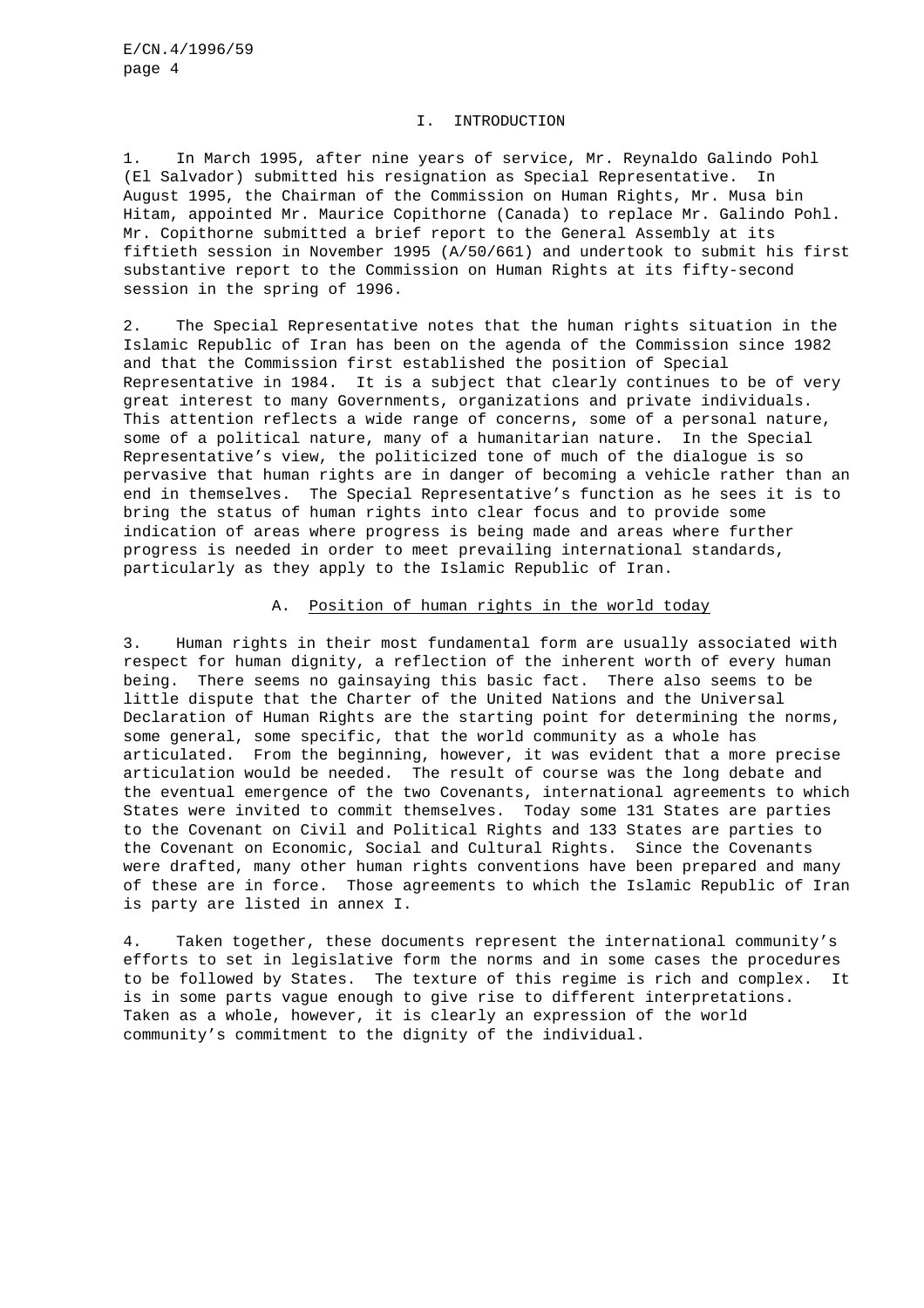5. Two further points should perhaps be made at this stage. First, there is a recognized role for the regions in the articulation of human rights norms and procedures; some have chosen to supplement the universal commitments of their member States by creating additional ones of a regional nature. It is widely believed that, in these regional regimes, the distinctive culture and values of the region can be meaningfully expressed.

6. The second point is to acknowledge that for some States at least the central issue appears to be can universal human rights exist at all in a culturally diverse world? Some of them argue that the culture of the member State must be the optic through which its international commitments are assessed. Others however say that the Universal Declaration represents a consensus on human dignity broader than any specific culture or tradition. And indeed the 1993 Vienna Declaration and Programme of Action declares in its paragraph 5, that "All human rights are universal, indivisible and interdependent and interrelated" (A/CONF.157/24, Part I). The Special Representative shares the view of those who believe that universal human rights do not impose a single cultural standard, but rather a single legal standard affording the minimum protection necessary for human dignity. In the words of a recent United Nations background note: "Traditional culture is not a substitute for human rights; it is a cultural context in which human rights must be established, integrated, promoted and protected. Human rights must be approached in a way that is meaningful and relevant in diverse cultural contexts" (DPI/1627/HR).

# B. Special Representative's sources

7. In seeking to fulfil his mandate, the Special Representative has looked to many sources for information including:

- (a) The Government of the Islamic Republic of Iran;
- (b) Individuals both within and outside the Islamic Republic of Iran;
- (c) The media, both within and outside the Islamic Republic of Iran;
- (d) Private organizations;
- (e) Registered non-governmental organizations;
- (f) Other Governments;
- (g) Parliamentary groups and individuals;
- (h) Other United Nations reports.

8. Most information has come to the Special Representative's attention in written form through the mail or by facsimile. In addition, he received direct representations in New York and in Geneva. Most importantly, in February 1996 he spent six days in the Islamic Republic of Iran at the invitation of the Iranian Government.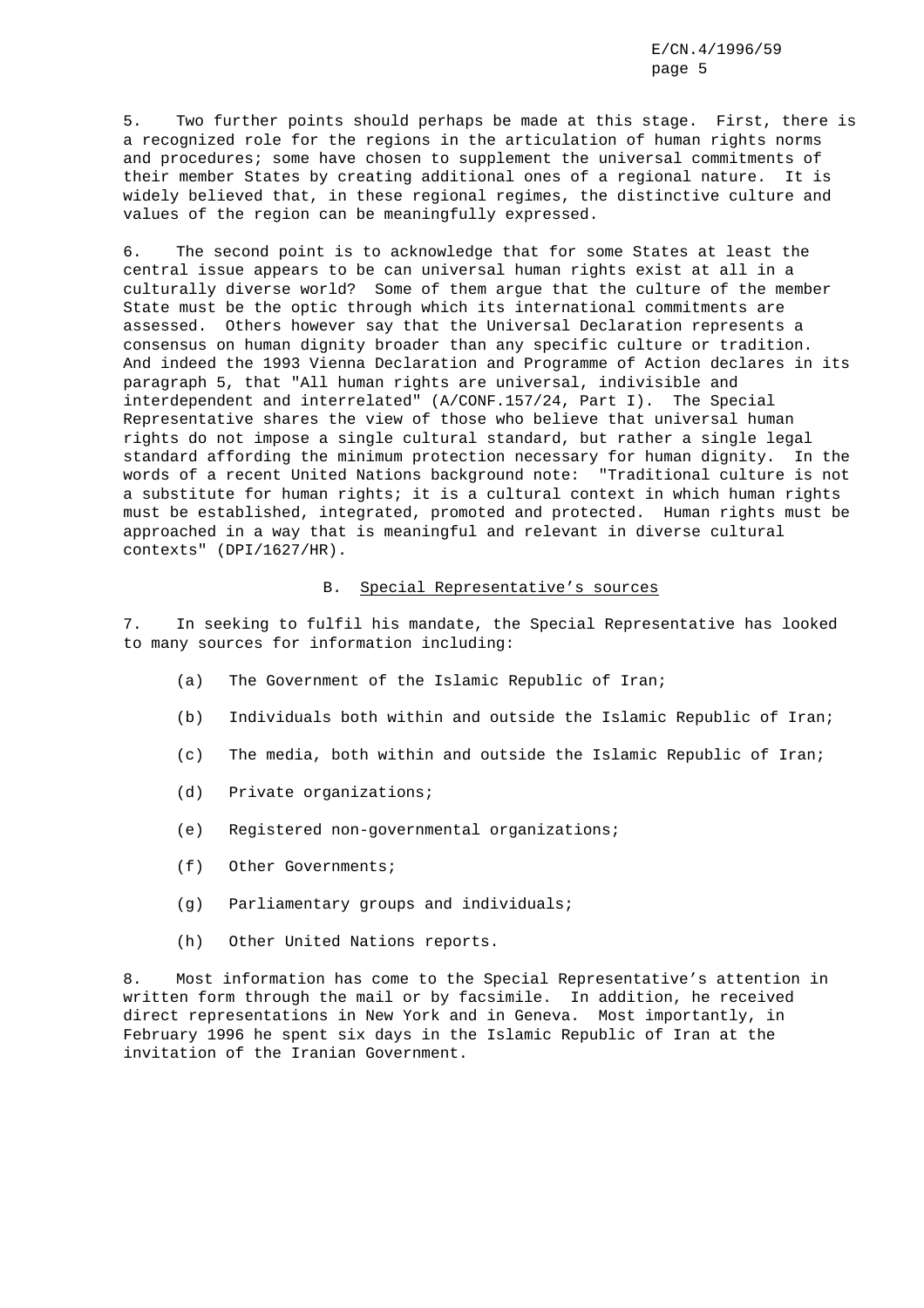9. With regard to specific allegations, the Special Representative shares the view of his predecessor that, while it is important to exercise caution in accepting unsubstantiated accounts of human rights violations, it would be wrong to exclude an allegation solely because it was presumed to be politically biased, lacking in detail indeed generally improbable.

10. Much of the information provided to the Special Representative concerns the 10-year period or so following the revolution. Many of the informants are private individuals, who allege that they or a family member were mistreated, even tortured, by one, two or, in some cases, three different Governments or political groups, before and after the revolution. In some cases such persons died while in detention. In most cases the complainants want the treatment made known and those responsible punished. The Special Representative took careful note of all such allegations and has no reason to doubt that much mistreatment occurred. Much of it is recorded in his predecessor's reports. However, the current Special Representative considers that his primary responsibility is to report on the situation since the final report of his predecessor, namely the period from January 1995 to February 1996.

# C. Activities of the Special Representative

11. The Special Representative travelled to Geneva from 3 to 6 September 1995 in order to hold consultations with the Centre for Human Rights, the Permanent Representative of the Islamic Republic of Iran to the United Nations Office at Geneva, officials of the Office of the United Nations High Commissioner for Refugees (UNHCR) and officials of the International Committee of the Red Cross (ICRC) as well as to start to familiarize himself with the area covered by his mandate.

12. On 24 November 1995, the Special Representative introduced his interim report to the Third Committee of the General Assembly (A/50/661). During his stay in New York, he held interviews with the High Commissioner for Human Rights, the Permanent Representative of the Islamic Republic of Iran to the United Nations and representatives of some non-governmental organizations (NGOs) based or represented in North America, among them, Article 19 International Centre against Censorship, Human Rights Watch/Middle East and the Lawyers Committee for Human Rights. The Special Representative also received representations from the National Council of Resistance of Iran, the National Committee on Women for a Democratic Iran, the Association of Iranian Scholars and Journalists, as well as private individuals.

13. The Special Representative visited Geneva again from 15 to 19 January 1996 in order to consult with the Permanent Representative of the Islamic Republic of Iran, UNHCR, Amnesty International and the Office of the Baha'i International Community. The Special Representative also received representations from 24 witnesses: 5 presented by the National Council of Resistance of Iran; 16 members of a delegation of former members of the People's Mujahedin of Iran and 3 on an individual basis.

14. Of the witnesses interviewed, the following agreed to have their names published in the present report: Mohammad Tafiq Asadri, Nadereh Afshankharghani, Azar Babai, Ikbal Babain, Majid Farahami, Karim Haggi-Moni,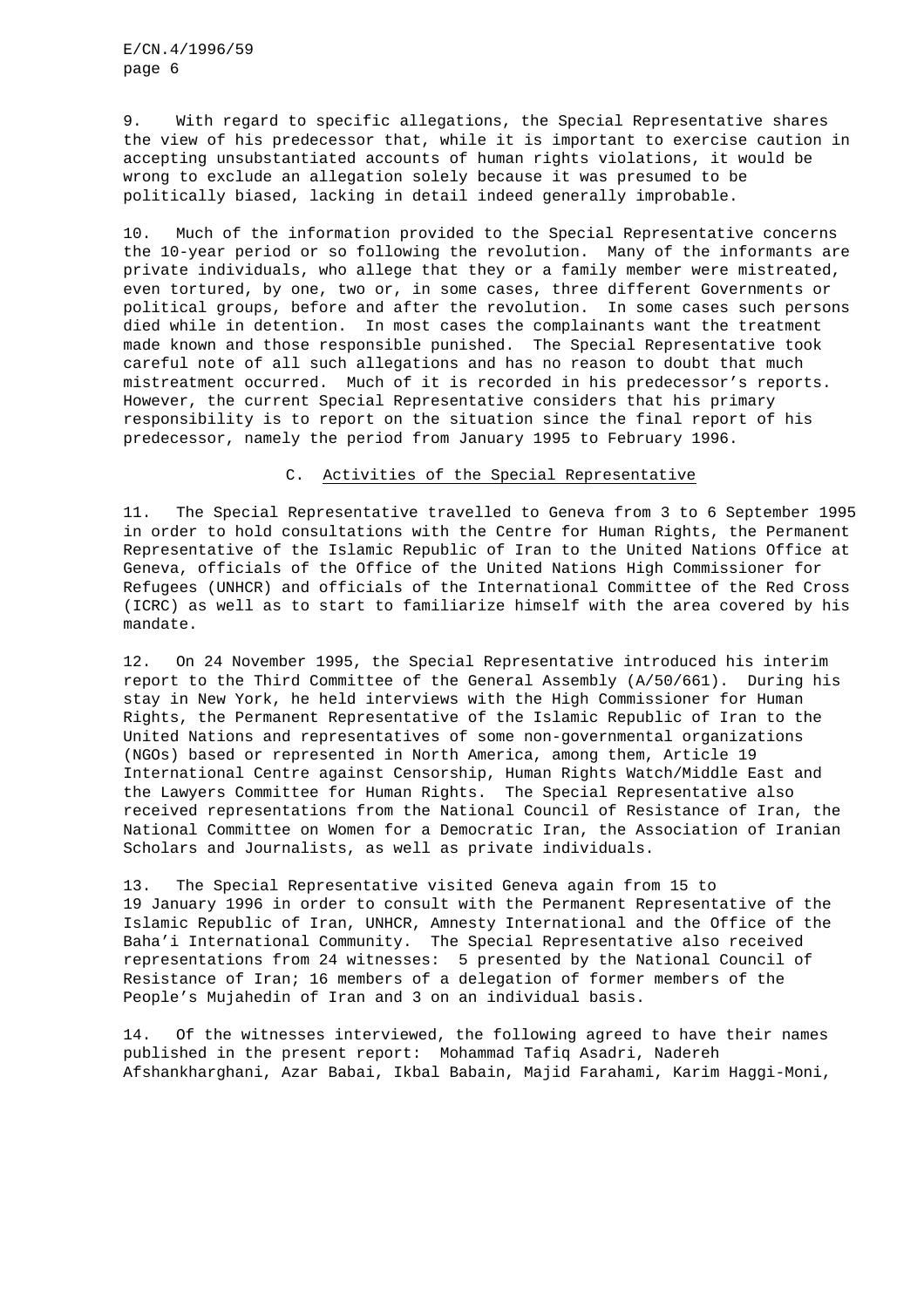Hadi Shams Ha'eri, Hassan Hatami, Habib Khorami, Sayid Akbar Mehdyar, Abbas Nazem, Jamshid Tafriski and Nahid Zandaj.

15. On 18 January 1996, the Special Representative received a written invitation to visit the Islamic Republic of Iran. The visit took place from 10 to 16 February 1996; the official and the private programmes are reproduced in annexes II and III respectively. The Special Representative was not able to have interviews with the President or Vice-President of the Supreme Court of Justice, the Chairman or Vice-Chairman of the Council of Guardians and the Minister or Vice-Minister of the Interior. All the other high authorities and officials with whom the Special Representative sought meetings met with him.

16. After his visit, the Special Representative again visited Geneva from 16 to 21 February 1996 in order to draft the present report and hold consultations related to the fulfilment of his mandate.

#### D. Correspondence

17. During the period from 1 August 1995 to 9 February 1996, the Special Representative received 271 letters from individuals setting out various problems, some of them directly related to human rights violations. During his visit to the Islamic Republic of Iran, the Special Representative received 72 additional letters from individuals.

18. In addition, the Special Representative has received 65 letters from the following NGOs since 1 August 1995: Amnesty International, Anglican Communion, Association of Iranian Scholars and Professionals, Association to Defend Human Rights in Iran (from Montreal), About Iran, Baha'i International Community, Campaign for the Defence of Political Prisoners, Centre for the Defence of Democracy in Iran, Christian Solidarity International, Comitato Mohammad Hossein Naghdi contro il terrorismo di stato e per i diritti umani in Iran, Committee for the Defence of the Iranian People's Rights, Committee to Protect Journalists, Community of Iranian Students, Constitutionalist Movement of Iran, Council for the Defence of Religious Leaders, Council of Shia Muslims in the United States of America, Canada and Europe, Defenders of Islam in Iran, Democratic Party of Iranian Kurdistan, Foundation for Democracy in Iran, Inc., Dr. Homa Darabi Foundation, Human Rights Watch/Middle East, International Federation of Human Rights, International Federation of Iranian Refugees and Immigrants Council, International Pen - Writers in Prison Committee, Iranian Community Centre, Jubilee Campaign, Kurdish Democratic Party of Iran (Revolutionary Leadership), League for the Defence of Human Rights in Iran, International League for the Rights and Liberation of Peoples, National Committee of Women for Democratic Iran, National Council of Resistance of Iran, Organisation des droits de l'homme et des libertés fondamentales pour l'Iran, Organization for Defending Victims of Violence, Organization of Iranian People's Fedaian (Majority), Parliamentary Human Rights Group of the House of Commons and World Federation of Democratic Youth.

#### E. Underlying questions

19. In approaching his mandate, the Special Representative identified a number of general questions: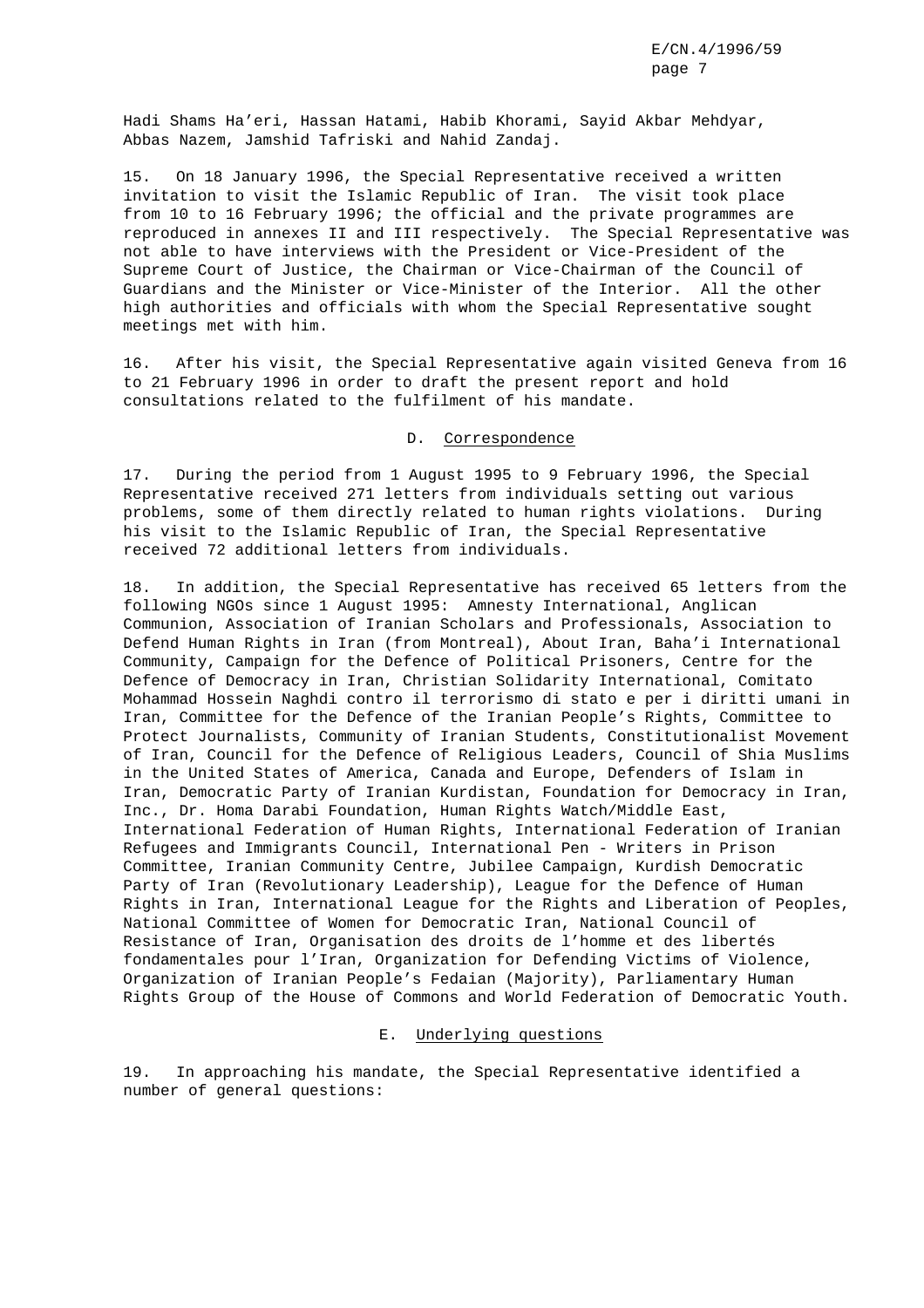(a) Seventeen years after the Islamic Revolution and seven years after the cease-fire in the Iran-Iraq war, is it the rule of law or the rule of man that prevails in the Islamic Republic of Iran?

(b) Has the reported discrepancy between promulgated laws and declared norms and particularly the provisions of the Constitution on the one hand and their implementation on the other been eliminated or at least reduced?

(c) Is the widely held impression that dissent, even peaceful dissent, is frequently met with repression a valid one?

(d) Are there political prisoners in the Islamic Republic of Iran? More particularly, is there a clear distinction between imprisonment for conscience and imprisonment for criminal acts?

# F. Preliminary comments on the Special Representative's visit to the Islamic Republic of Iran

20. As indicated above, a most significant component of the Special Representative's activities has been his visit to the Islamic Republic of Iran from 10 to 16 February 1996, the first visit of a Special Representative since 1991. It has thus been five years since the last opportunity to have extensive discussions with senior government officials and indeed significant figures in Iranian society outside the Government, as well as with current detainees.

21. The Special Representative's programme in the Islamic Republic of Iran placed substantial emphasis on discussions with senior government officials, ministers, vice-ministers and senior judges. The Special Representative recognizes that such contacts are not likely to provide a comprehensive picture of a society. Nevertheless, he believes that this was the appropriate starting point. A six-day visit to a society as rich and complex as that of the Islamic Republic of Iran can only be an introduction. He looks upon his visit in this light and hopes there will be an opportunity within the next 12 months for a longer visit in order to deepen his understanding, particularly by broadening his range of contacts and visiting places outside Tehran. In this regard, the Special Representative has identified some of the subject areas he would like to examine at that time (see annex IV).

22. As indicated above, during his February visit to the Islamic Republic of Iran, the Special Representative met with many senior officials. A dominant theme in the presentations to him was what was perceived to be the unfairness of the special procedures mechanism, particularly that of country rapporteurs. The unfairness was seen to lie in the failure to measure the practices of the Islamic Republic of Iran in relation to those of other States both in the world generally and in the region in particular.

23. There was also frequent reference to what was viewed as the politicization of the decision-making process in the Commission on Human Rights to the point, it was said, that it mattered more who a State's friends and allies were than the nature and seriousness of the alleged practices. In other words, double standards were widespread.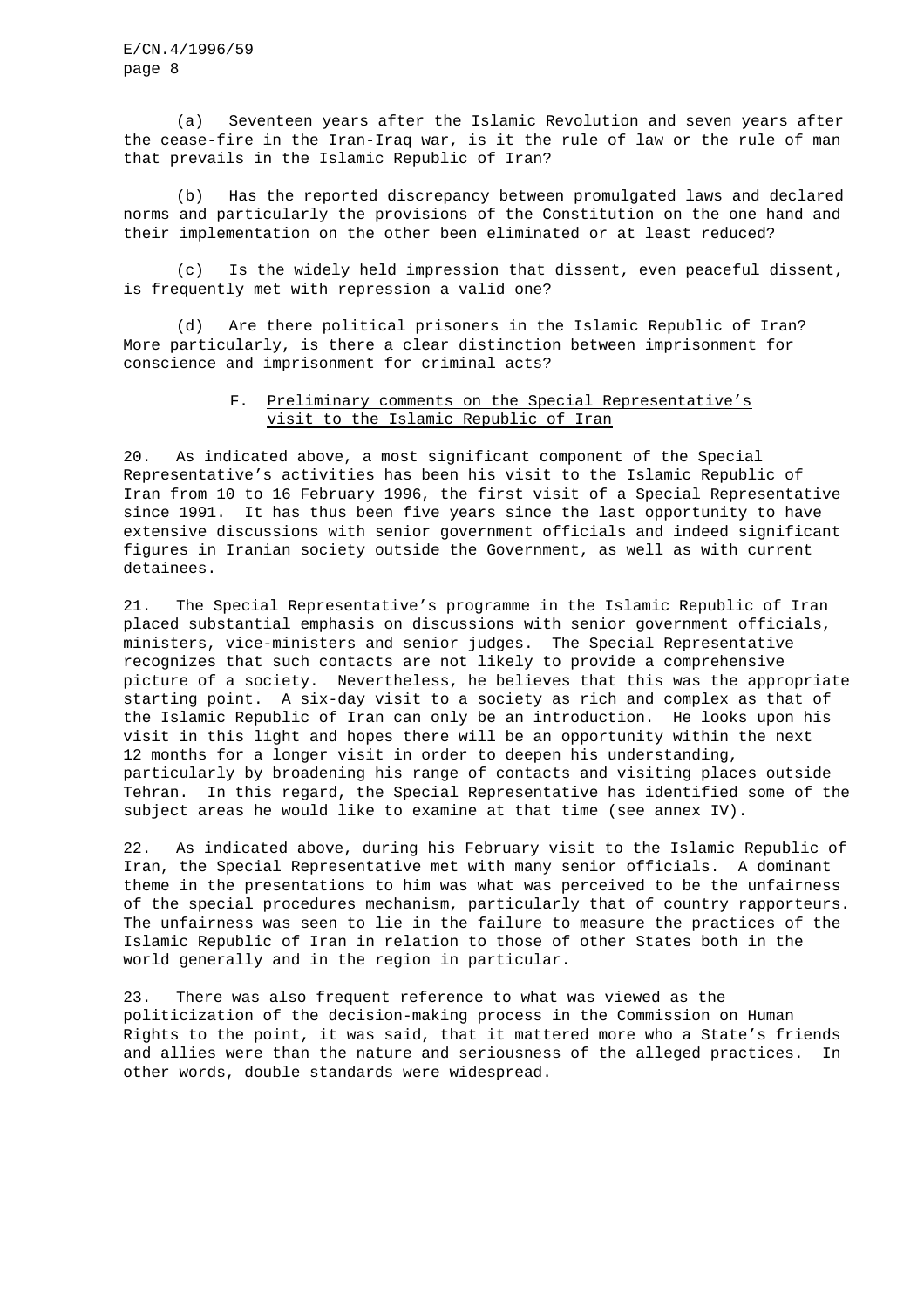24. Another theme was the uniqueness of the Iranian revolution and the dominant role of religion in the Islamic Republic of Iran's system of governance. Frequent reference was made to the need to judge the Islamic Republic of Iran and by extension, other States, in the context of their own culture.

25. On one occasion, the argument was put that the special procedures mechanism was intended to respond to gross and systematic violations of human rights and that while there might well be "irregularities" in the case of the Islamic Republic of Iran, they were hardly of a gross and systematic nature.

26. The Special Representative did not believe it was his place to do other than take note of those views, which are of course not new. On occasion, however, he did suggest to his counterparts that, in his opinion, national and international efforts for recognition and enforcement of human rights were continuing around the world and he was unaware of any State that was not under some degree of criticism in this regard.

II. LEGAL SYSTEM

27. The legal, judicial and correctional services in any society usually offer a revealing look at the value placed upon human rights by the Government of the State concerned. The Special Representative attaches much importance to this dimension of his inquiries in the Islamic Republic of Iran.

# A. Rights of an accused

28. One commonly accepted right is to be charged or released within a minimum period. This is viewed as an important constraint on a State's use of arbitrary detention. In the Islamic Republic of Iran, there continue to be reports of prolonged pretrial detention, indeed seven years in one high profile case now before the courts (see paras. 34 and 35 below).

29. The right to be represented by a lawyer of the accused's choice is also viewed as essential:

(a) In the pretrial phase in the Islamic Republic of Iran, the right to a lawyer seems quite vague (see para. 52 below);

(b) The Special Representative is informed that a 1992 Act of the Majlis set out the right to a lawyer at the trial phase. An accused may choose not to have one. However, all serious charges with the possibility of the death penalty require a lawyer, if not chosen by the accused then appointed by the Court. One person interviewed by the Special Representative said he had become aware of his court-appointed lawyer only at the end of his trial. Another person thought his court-appointed lawyer had done his best in difficult circumstances. The Special Representative was told there are death sentences that have been overturned by the Supreme Court on the grounds that the accused did not have a lawyer. Several senior officials, including Ayatollah Yazdi, denied the Special Representative's understanding based on a widely quoted statement by the Prosecutor General, Rabani-Amlashi, on 9 March 1982, that lawyers would be allowed to speak only to sentencing. However, there continue to be reports that, for example, Baha'is are in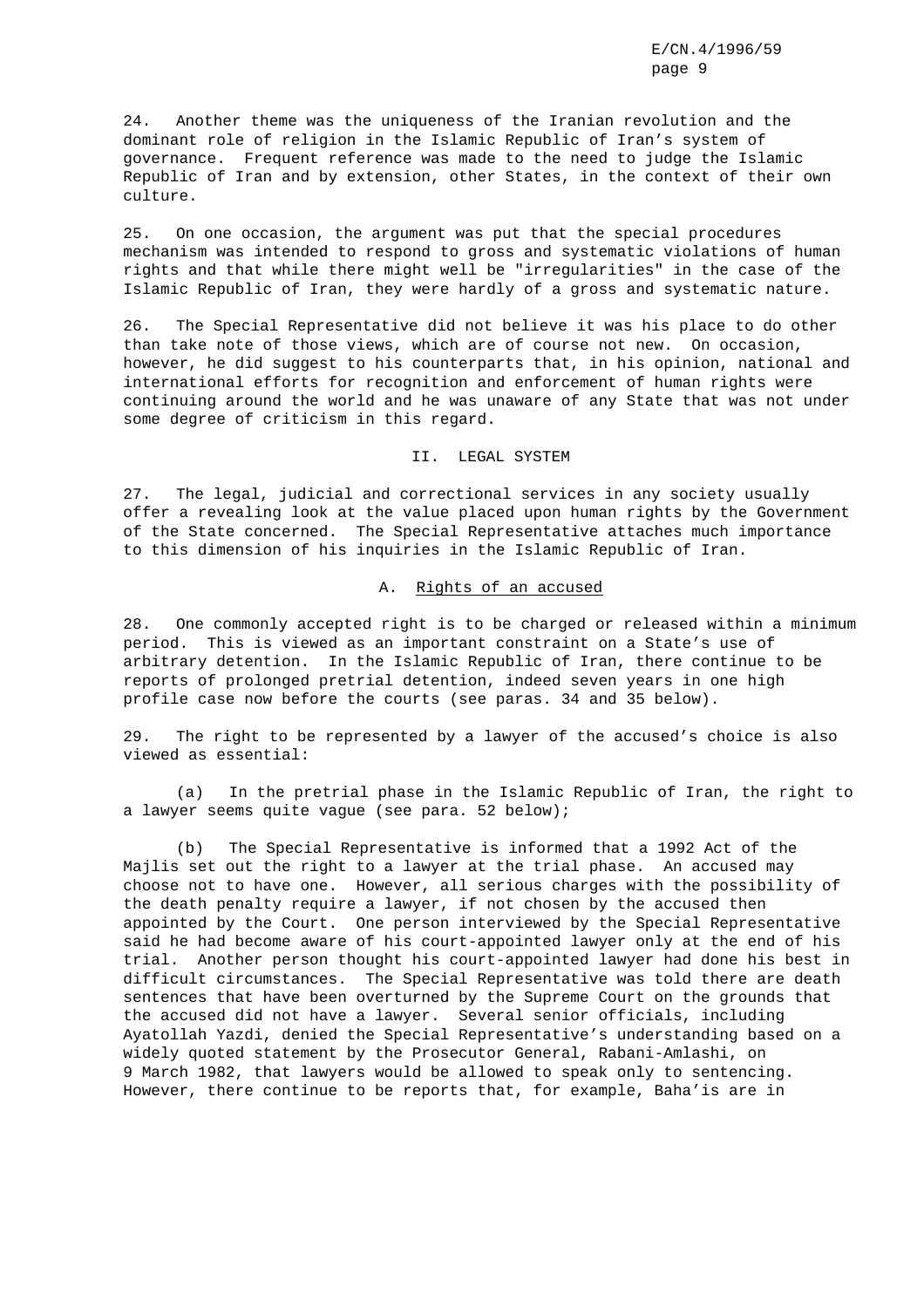practice frequently denied legal representation because Baha'i lawyers have been deregistered and most Muslim lawyers fear to accept a Baha'i client. Furthermore, based on information provided by Ayatollah Yazdi, it appears that in some of the specialized courts such as the clerical courts, the right to a lawyer of the accused's choice is sharply curtailed by being limited to a choice from a limited group of lawyers approved to practice before that court;

(c) Finally, there are questions about the significance of the role a lawyer can play inside the court room. It has been alleged that, in some courts, particularly the revolutionary courts, some judges take on the roles of prosecution and defence as well. Certainly in the revolutionary court case that the Special Representative observed for about 45 minutes, the judge played a much more active role and the lawyers a more passive role than in any trial the Special Representative has attended elsewhere. Indeed, the Special Representative was left with the impression that the judge was clearly not a neutral third party between the prosecution and the defence.

#### B. Court system

30. There appear to be many judicial and quasi-judicial tribunals in the Islamic Republic of Iran. The Special Representative was able to meet with the chief judge of the Tehran District Revolutionary Courts, the chief judge of the Tehran Justice Department (i.e. the General Courts for the Tehran District), the Minister of Justice and the Chief of the Administrative Tribunal. The President of the Supreme Court was unable to meet as scheduled.

31. Mr. Rahbar Poor, head of the Revolutionary Courts of the Tehran District, explained that those courts had been established originally to study cases of persons who had violated human rights under the previous regime. Their jurisdiction had later been extended to terrorist groups in order to protect the human rights of the people. In 1995, there had been a new law defining the jurisdiction as drugs, espionage, smuggling and economic terrorism. Mr. Rahbar Poor said the procedure followed in the Revolutionary Court was at present no different from that in the General Courts. There was a right to a lawyer and a right of appeal and any sentence over 10 years was automatically reviewed by the Supreme Court.

32. The Special Representative asked about the continuation of the Revolutionary Courts so long after the revolution and about the debate in the Majlis about making them permanent. He was told there had indeed been a debate and, in the end, provided that those courts should have the same legal process as the General Courts, their maintenance had been approved. The Special Representative questioned what was inherent in the offences in question that made them more appropriate for the Revolutionary Courts than the General Courts. The answer was that the competence of the Revolutionary Courts was really quite limited, that they were comparable to the military courts under the previous regime and that, with crime becoming more specialized, there existed a need for specialized tribunals such as those that existed for family and military matters. The Special Representative remains to be persuaded that the Revolutionary Courts are just one among many tribunals and that the processes are indeed in practice the same as those in the General Courts.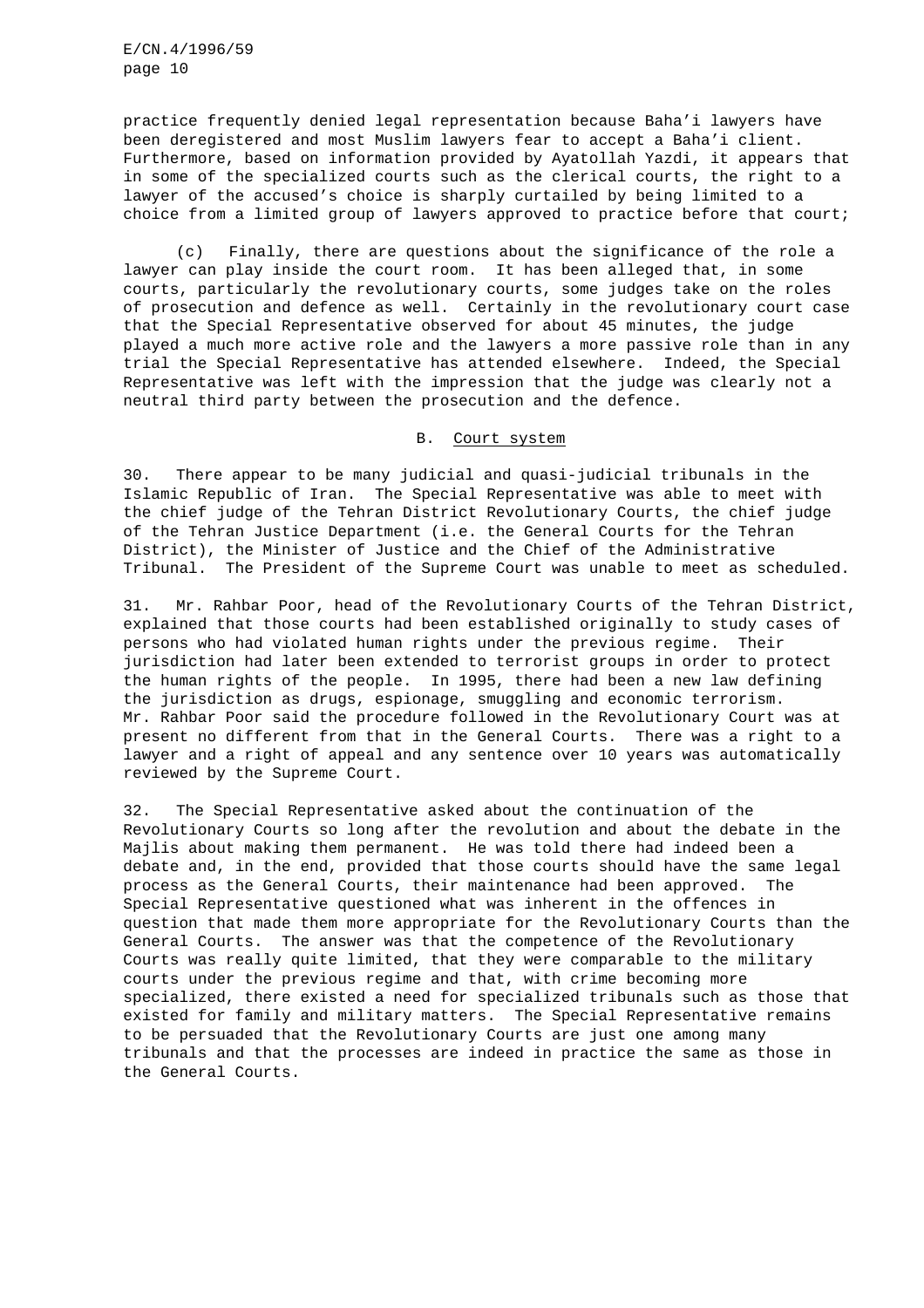33. The Special Representative spent about 45 minutes attending a current trial, over which Mr. Rahbar Poor was presiding. This was the fourth session of the trial, which had been prominently covered in the Tehran press. The charges concerned embezzlement, bribery, smuggling and other activities presented as an intricate network of illegal activity linked to zionism. The purpose of the session appeared to be to give the defendants a chance to respond to the allegations. In the time the Special Representative was present, three of the defendants were heard as well as several of the lawyers and experts. There were lively exchanges between those defendants who spoke and the judge, apparently over the appropriateness of their respective lines of defence, which, among other things, included shifting blame among each other. In the course of this dialogue, the judge noted that there had already been private sessions and that there could be more. He stated that matters affecting "public morality" should not be brought up in open court.

34. On another occasion, the Special Representative had a two-hour discussion with Mr. Ali Razini, the Chief of the Tehran Justice Department, i.e. the General Courts for the Tehran District. Mr. Razini said his courts heard about 50,000 cases a month in 14 centres across Tehran District. His court had broad competence; the other tribunals were limited to exceptional competences. There had been a recent change in procedure that affected mainly the pretrial phase. The investigating judge function now came under the responsibility of the trial judge rather than the prosecutor's office. The purpose was to simplify the process and shorten the time. Previously, the pretrial phase had sometimes lasted up to 10 years and, in some cases, persons had been kept in detention for over a year before being released without charges being formulated. The Special Representative would note that the press has reported criticism of the recent changes.

35. In response to questions, Mr. Razini said it was true that in the early days there was no right of appeal. Today, there was no limit on appeals. "I know of no case of a murder conviction not being appealed." With regard to the right to a lawyer, Mr. Razini said, "It is a right of an accused, not only of a condemned man." The Special Representative questioned the concept of "economic sabotage or terrorism" as distinct from commercial crime. Mr. Razini said that intent was the key factor in determining which court would hear the case. He acknowledged that intent was difficult to establish with certainty, adding that the accused would get the benefit of the doubt and, in any event, he could appeal the matter of competence. He said that there were few cases of economic terrorism, perhaps only 10 at the present time. They typically involved crimes like counterfeiting or embezzlement where substantial amounts were involved and which took place in time of war or where enemies of the State were involved. The Special Representative believes further inquiry into this matter is warranted.

#### C. Selection and training of judges

36. The Special Representative also met with the Minister of Justice, Mr. Esmail Shushtari. He described a problem that had existed formerly: the interference by the executive and the legislature in the administration of justice. That had changed and there were now no instances of such interference.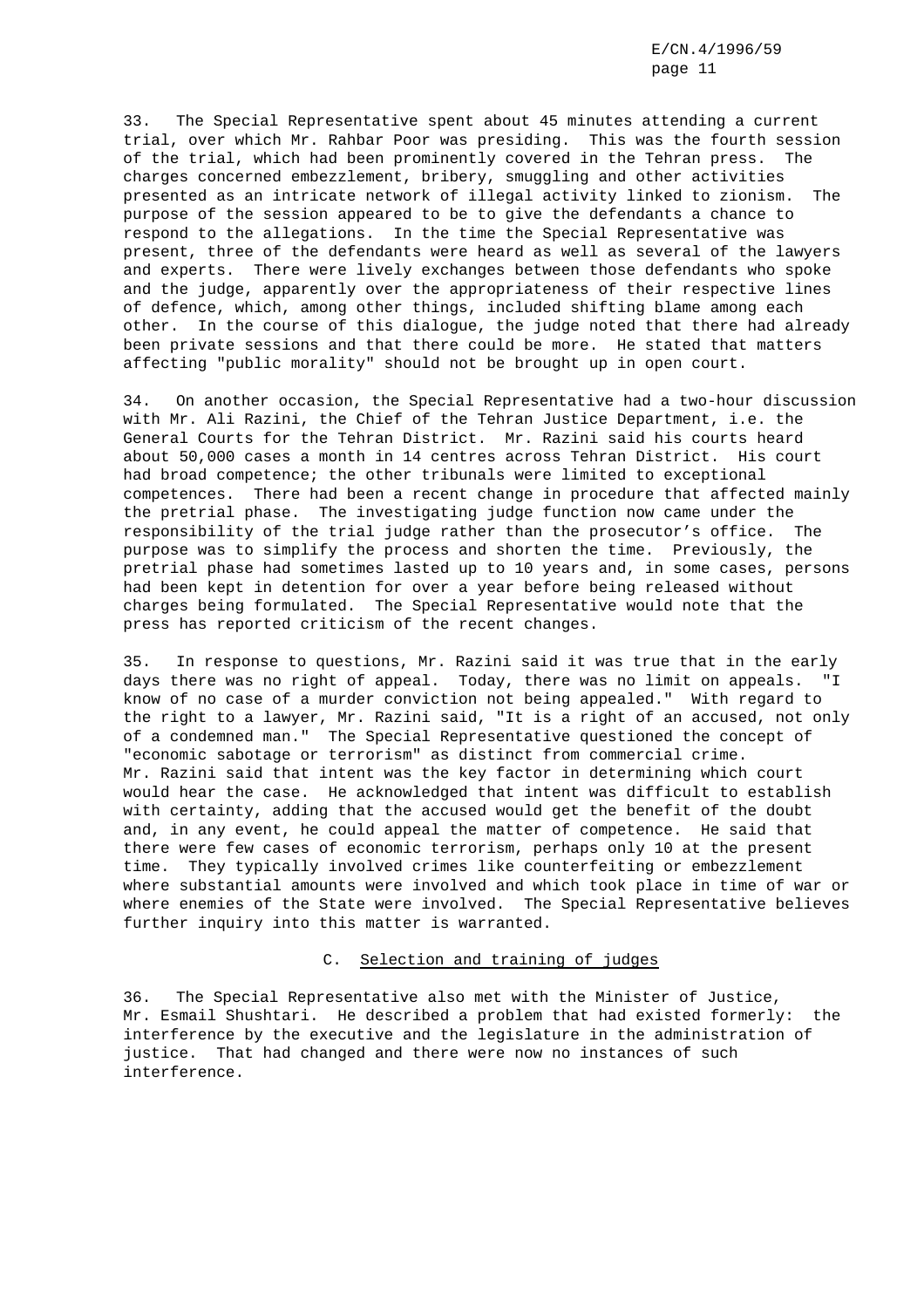37. The primary problem for the Ministry now was the recruitment and training of judges. There was a need to recruit 600 judges within two years, of whom 200 were to be women and 400 secular men. At the moment there were about 4,000 judges, about 800 of whom were clerics and 300 women.

38. He explained the training process in some detail. The qualifications were either a four-year university degree in law, or religious studies and jurisprudence, or nine years of training at a religious school. The entrance exam looked for a logical mind and manner of expression. The accepted candidates went through a one-year training programme with theoretical and practical stages. The failure rate was 2 to 3 per cent. Once appointed, judges worked their way up through eight steps. There was a promotion board chaired by the Chief of the Judiciary. Generally, one spent four years in the first step as a minimum and three years in each subsequent step. In some exceptional cases (less than 10 per cent), there was a direct appointment to a tribunal of an individual who had not gone through all the preceding stages. There was some continuing education for judges but, because of the shortage of judges, only about five could be released for that purpose each year. Judicial discipline was the responsibility of the Judges' Disciplinary Tribunal. The judges were themselves judges of a rank superior to that of the person charged.

39. The Special Representative notes that, in addition to the tribunal referred to in the preceding paragraph, a superior tribunal was established in 1991: the High Tribunal for Judicial Discipline. The head of the judiciary is reportedly able to recommend dismissal on the basis of "religious considerations". The Special Representative believes that further inquiry into this subject of judicial discipline is warranted in the context of judicial independence.

40. The Special Representative understands that some but not all clerical judges are university graduates in law. He notes that in the past persons with minimum experience and sometimes little formal education were reportedly appointed as judges. The Special Representative believes it important that judges be recruited solely on the basis of their professional experience and competence. With regard to female judges, the Special Representative noted critical comments in the press that in last year's competitive examination for 50 female judges, there was no published list of applicants to be interviewed but only the names of the 18 persons eventually chosen. The official concerned in the Ministry was quoted as saying that acceptance depended on obtaining the required mark in the examination.

# D. Clerical courts

41. In his interview with Ayatollah Yazdi, the head of the Judiciary, the Special Representative sought information about the clerics court, a tribunal in the spotlight recently because of certain high-profile defendants there. Ayatollah Yazdi said there were only 15 or 16 cases before that court at any given time in the country as a whole. On the question of competence, he said that the clerical courts only heard charges relating to the discharge of clerical responsibilities but that there might in addition be "incidental" or non-clerical dimensions. As those cases often involved "the prestige" of the clergy, the court was not open to the media nor were the decisions made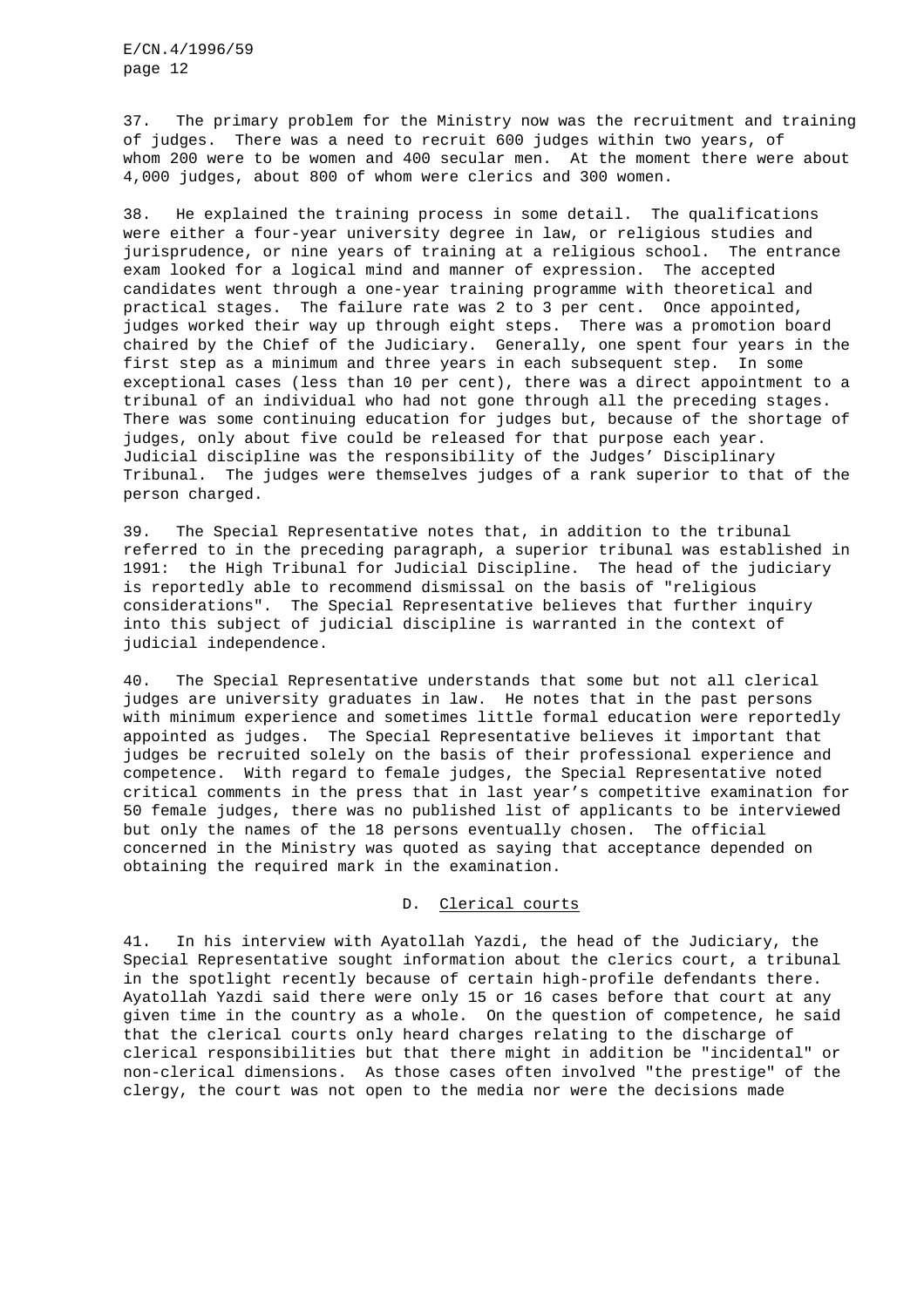public. The same conditions applied to the military courts. As to the right to have a lawyer, as reported above, he said the accused had the right to choose from a limited group of approved lawyers. The Special Representative's understanding is that this tribunal was established in 1987 and became active after 1989. In the only recent case brought to his attention, a cleric and member of the Majlis was reported by the press in February 1995 to have been sentenced to 30 lashes and a year in prison for taking bribes. The Special Representative would like to examine more closely the workings of this and other special tribunals.

## E. Punishments

42. On the matter of the newly confirmed Ta'azirat punishments, which have drawn adverse comments outside the Islamic Republic of Iran, Ayatollah Yazdi said many conditions have to be met before these punishments can be carried out. For example, in his five or six years in office, he had known of only two or three proposals for amputation. Ayatollah Yazdi said he had authority to intervene and press the complainant to settle the matter (i.e. on the basis of blood money) and he frequently did so. The Special Representative reiterated to Ayatollah Yazdi the request he had put earlier for detailed statistics on a national basis for the carrying out of judgements involving amputations and stoning.

43. The Special Representative's predecessor commented more than once on the number of judicial executions and the fact that their use greatly exceeded the very restricted terms of the Covenant. On this visit, the Special Representative pressed in writing and orally for firm numbers on death sentences carried out for drug offences and for all other offences. On at least one occasion, he referred to a widely quoted story in the official Chinese news agency in November 1995 that a senior Iranian official had advised his Chinese hosts that, since 1989, some 4,000 persons had been executed for drug offences in the Islamic Republic of Iran.

44. The Special Representative is informed that, under Iranian legislation, specifically the law of Hodoud and Qesas and the Ta'azirat, sometimes described collectively as the Islamic Penal Code of the Islamic Republic of Iran, the death penalty may be applied for the following offences: spreading corruption on Earth (mofsed); assassination; armed robbery; kidnapping; rape; adultery or incest, sexual relations by force or coercion and by a non-Muslim man with a Muslim woman; sodomy; apostasy; drug-trafficking and the use of arms to create fear and intimidation among the people or depriving them of their freedom and security. In addition, the law of retributory punishment establishes that a premeditated murder involves retribution and that the heirs of the murdered person may put the murderer to death with due observance of the conditions established by law. Premeditated murder and mayhem or inflicting of injury to a limb are also punishable by retribution.

45. On 28 November 1995, the Majlis adopted a new law of Islamic punishments which establishes that the death penalty may be applied to the following additional crimes: attempts against the security of the State; outrage against Iranian high-ranking officials and insults against the memory of Imam Khomeini and against the Leader of the Islamic Republic.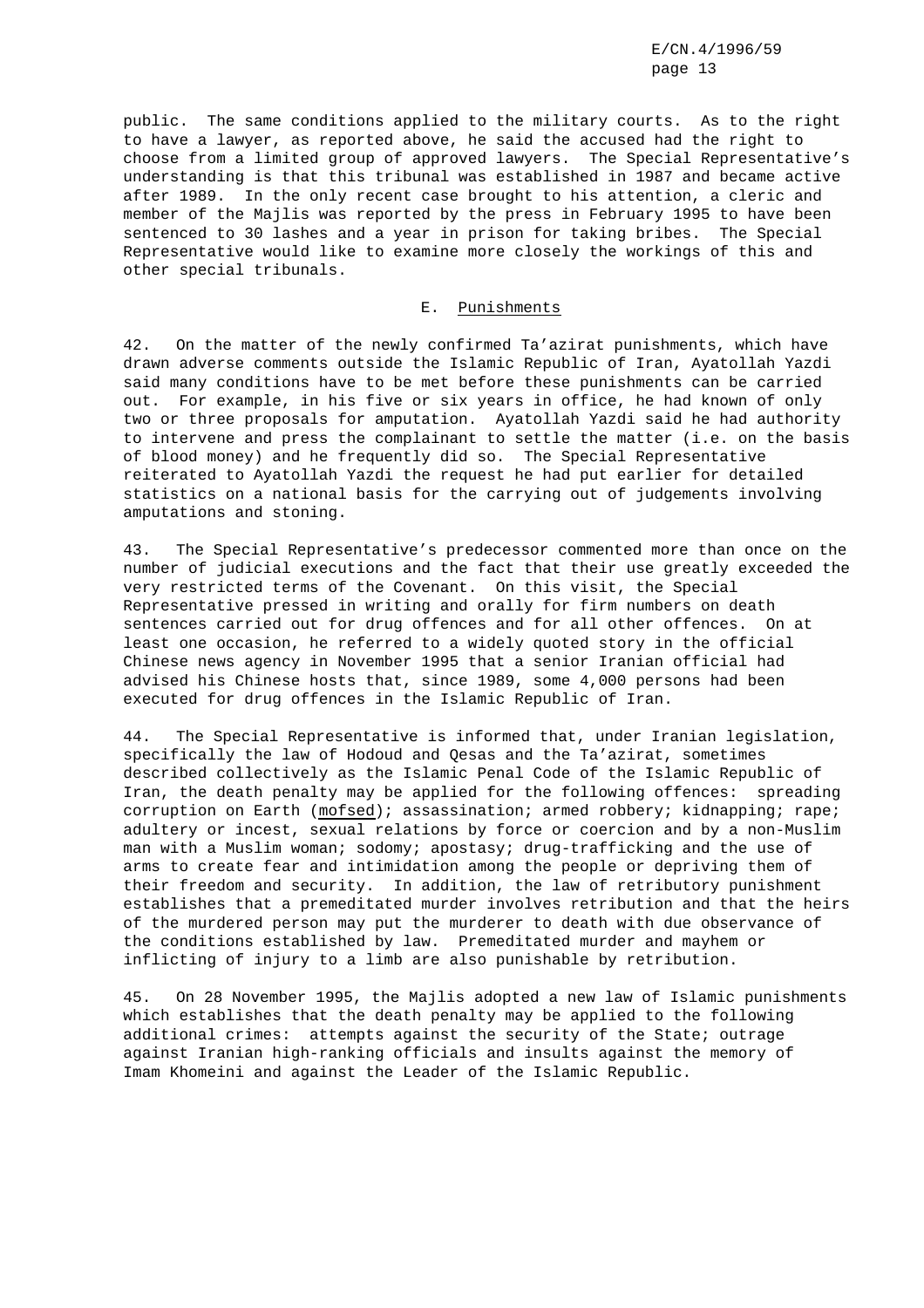46. According to information published in the Iranian and the international press, at least 50 persons were executed in the Islamic Republic of Iran during 1995. Fifteen executions took place in public. Thirty-eight persons were hanged and one person was stoned to death. Another person was executed after receiving 80 lashes. The cases reported in the Iranian and international press are reproduced in annex V.

47. The Special Representative requested the Government to provide official information on the number of executions that had been carried out since the beginning of the Iranian year 1373. The Human Rights Department of the Ministry of Foreign Affairs advised that, in Tehran Province, 30 persons had been executed on drug-trafficking charges since the beginning of the Iranian year 1374 (21 March 1995). In terms of the Gregorian calendar, 35 persons were executed during 1995 in Tehran Province on charges of drug-trafficking.

48. During his meeting with the head of the Courts of Justice of Tehran Province, Judge Razini, the Special Representative was informed that death sentences must be reviewed by the Supreme Court. In trials relating to serious offences potentially involving the death penalty, the presence of a defence lawyer is compulsory. According to Ayatollah Yazdi, several conditions must be fulfilled to condemn a person to death. In cases of retribution, the relatives of the victim may require financial compensation or equal punishment. In many cases, the head of the Judiciary has intervened with the relatives to press them not to ask for equal punishment. In addition, Ayatollah Yazdi said, in an Islamic law system, all the sentences should be proportional to the charges and the judges should consider in each case three elements: the personal element (age, level of education, health, other personal particularities), the crime itself and the intention or reason for which the crime was committed.

49. The head of the Islamic Revolutionary Courts of Tehran, Judge Rahbar Poor, stated that the application of the death penalty should be examined in the context of the number of serious crimes being committed. The Islamic Republic of Iran is a major transit country for drugs from Afghanistan and Pakistan to Turkey and Europe. Although the situation was much better than 10 years ago, 120,000 tons of drugs were captured during the past Iranian year. The 30 to 35 persons executed over the same period were not simply local drug-traffickers, but members of armed international gangs engaged in international trade that constituted authentic mafias.

50. The Special Representative believes that further inquiry into the subject of the death penalty is warranted in the context of the Covenant provisions on this subject.

# F. Independent Bar Association

51. The Special Representative met with the President of the Independent Bar Association, Mr. Eftekhar Jahromi, and three deputy heads of the Association. Mr. Jahromi reported the Bar Association now has offices in Tehran, Tabriz and Shiraz. There are 2,310 registered lawyers in the area centred on Tehran, 288 in the area centred on Tabriz and 216 in the area centred on Shiraz. Of the total, 234 are women. The Association runs training courses, issues permits to practice and considers complaints against lawyers. There are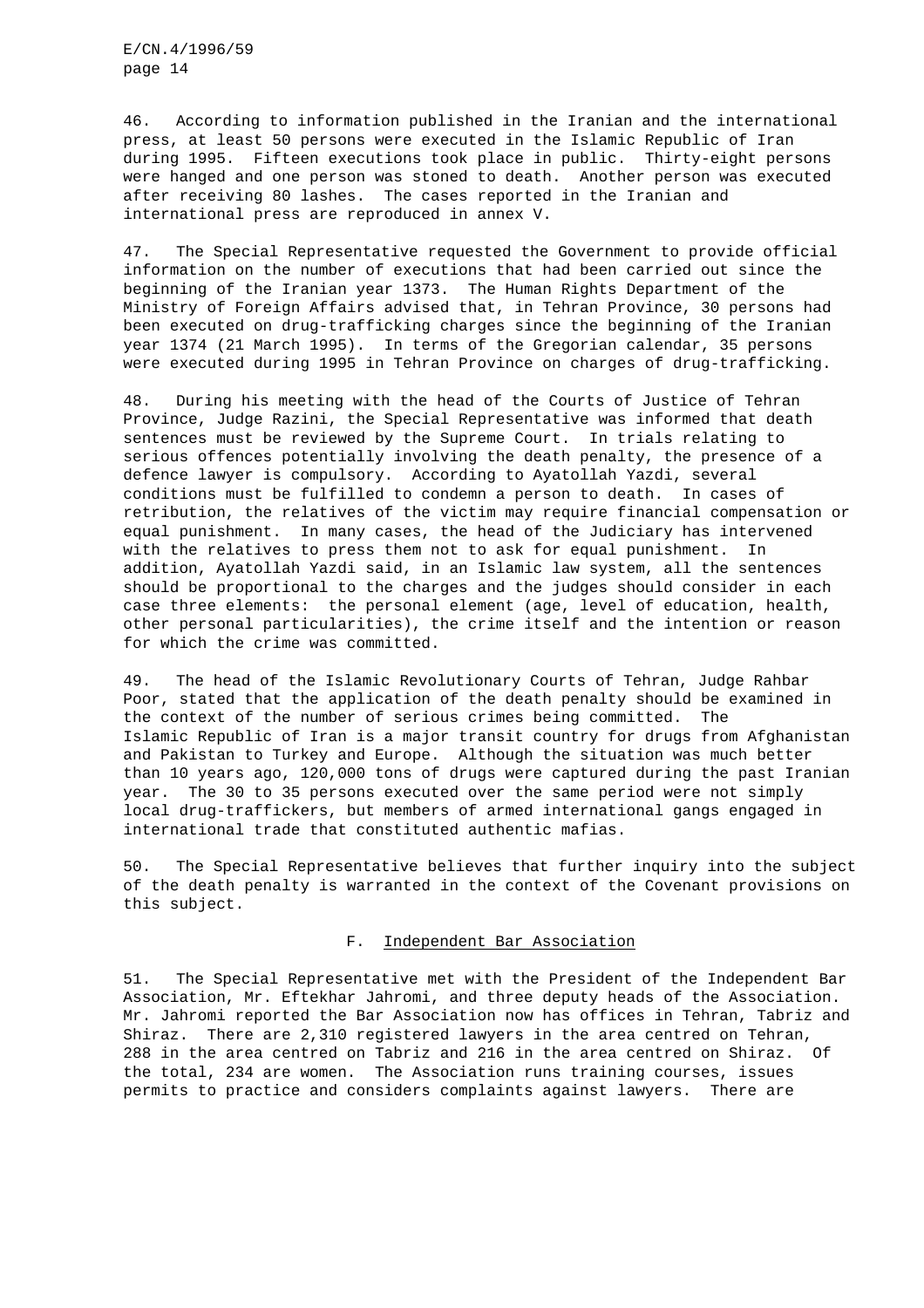currently 619 trainees in the three regions undergoing a year's training course. The Association does not get involved in the work of lawyers, who are free to accept or to turn down a case. Mr. Jahromi said that the Board of Directors of the Association would be elected every two years. After some delay, the first election for the position of President was to be held in the current year. Ayatollah Yazdi subsequently confirmed that elections would go ahead as scheduled.

52. The Special Representative then turned to the role of lawyers, especially at the pretrial stage. Mr. Jahromi said a new law less than a year old is ambiguous on this point. "You cannot say at what stage a lawyer can intervene." With regard to a case of a seven-year pretrial detention, he said that should not happen, that it would also be a violation of normal judicial process. It would also be a violation of both legal and religious decrees and that the system "cannot detain a person for a long time on the basis of suspicion alone".

53. As to the Association's major challenge, Mr. Jahromi said it was to increase the respect of the judiciary for lawyers. The Association would intervene with the judiciary as appropriate cases came along.

54. The Special Representative believes that further inquiry is warranted to determine whether the Independent Bar Association is playing a significant role in establishing and maintaining the integrity of the legal system in the Islamic Republic of Iran.

# G. Atmosphere of the law

55. It would seem that a number of new laws have been enacted or old ones revised in recent years that affect the nature of the legal process in the Islamic Republic Iran. It also seems that some relevant provisions of the Constitution are perhaps now being actively implemented. On the other hand, there continue to be press references to senior personages engaging in public incitement to take extrajudicial action for example against "corruption", such as that attributed to Ayatollah Janati at a Tehran University prayers sermon in August 1995. And there seem to be groups, most notably the hezbollah, who are prepared to respond to such incitement.

56. The Special Representative nevertheless believes he detected an atmosphere for change. One of his Iranian interlocutors preferred the term maturation. He noted that norms were now being more clearly articulated and suggested that that was because of a clear need for a more uniform application of the law. The sense of arbitrariness that the Special Representative felt he detected was not a reflection of a concern over the security situation but of the strongly held view that Islamic theory required a highly independent judiciary.

57. In the Special Representative's opinion it is too soon to say that a fully defined legal system, with a truly independent judiciary, true respect for the rights of individuals, particularly at the pretrial phase, and other hallmarks of a credible legal system are in place.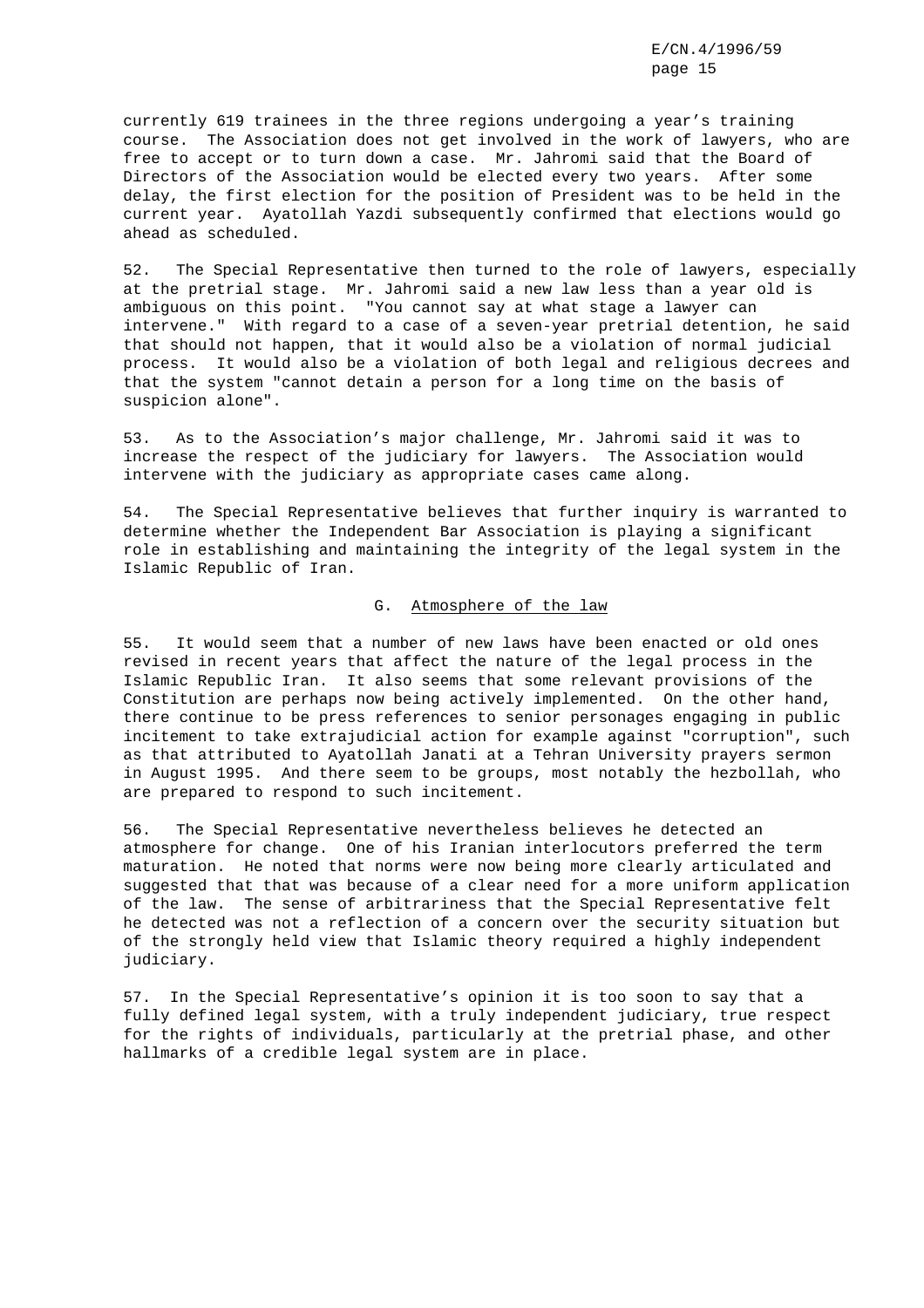#### III. STATUS OF WOMEN

58. The position of women in the Islamic Republic of Iran received much international press attention in the context of the Beijing women's conference in September 1995. The dialogue there continued the discussion that has been going on for some years about the status of women in Muslim countries and, in particular, in the Islamic Republic of Iran. It is a multifaceted dialogue heavily infused with politics and, at least on the part of the Muslim countries, accusations of unfair international press coverage.

59. At one level, the dialogue is about secularism and religion with the argument being roughly that the West is paying a heavy price for moving insistently down the road towards absolute secularism, particularly in the deterioration of the social fabric of Western societies. This is not an error that the Muslim societies want to repeat and they therefore insist on maintaining certain traditional values associated with women and with the family generally. At a second level, the dialogue is about whether the status of women in developing countries is a product of traditional culture and religion, or whether it is the result of poverty and illiteracy generally in these societies. At a third level, the debate is about the quite different status of culture or custom-based norms on the one hand and religion-based norms on the other. It is argued that, while the latter are incontrovertible, the former can and are being changed. At a fourth level, the debate is about two different concepts: equality versus equity. Some Muslim women, in this case Iranian women, deny attempts to "similarize" women with men in all dimensions, in other words to create "identicality" of rights and obligations between men and women. They argue that the Islamic system reflects, or at least is intended to reflect, the fact that men and women are equal in creation and in human value, and that they should be regarded as two beings at the same level of understanding and cognition. Consequently, they bear a comparable weight of responsibilities and enjoy comparable benefits although in different spheres of life.

60. The debate in all its complexity, and no doubt with a considerable measure of misunderstanding, will go on for some time to come. For this reason the Special Representative would simply take note of the results of the 1995 Beijing Conference in the form of the Platform for Action that was adopted unanimously (A/CONF.177/20).

61. However, the Special Representative believes it important to note that there seem to be some areas where an improvement of the status of women in the Islamic Republic of Iran is actively being discussed, if not necessarily at the level of government policy. One of these concerns the restrictions on the social activities of women and on their travel. One women's group in the Islamic Republic of Iran has said openly that such provisions imply that women cannot accept social obligations and responsibilities. The same group acknowledges that there exist some widespread interpretations in the Islamic world that tend to extend the limits, for example of a wife's obligation to obey her husband, to the point of absolute compliance. In a third area, that of temporary marriage, the same group has noted the gender-biased social and religious misinterpretations that exist. It would seem then that change might well come to pass in these areas without being viewed as infringements on religious precepts.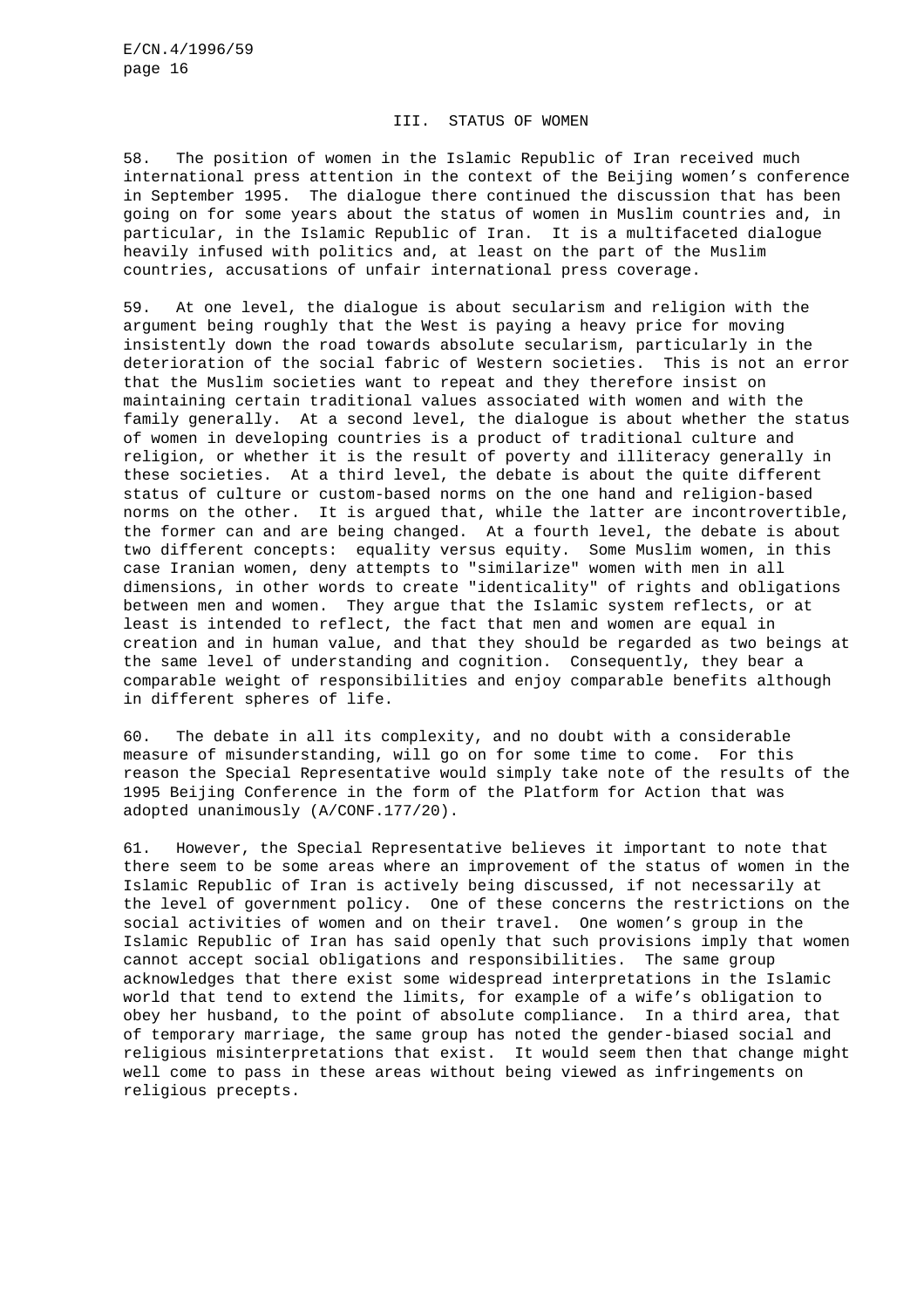62. On the other hand, there are a number of areas in which religion rather than custom or culture are said to prevail, such as the Islamic covering or dress for women and inheritance. However, the Special Representative has been told that even in the former there could be room for accommodation based on the fact that there were traditionally in the Islamic Republic of Iran many types of Islamic covering or dress, which varied according to the custom of the particular region, and that, as between types, there should not be an argument based on religion. Another interlocutor, a prominent woman, said that there were those who put women under pressure in that regard but that, while she herself wore the chador, in her view women should be left free to choose the type of covering or dress they wanted.

63. The Special Representative inquired about Iranian nationality law, and in particular about the fact that foreign women, on marrying an Iranian national, reportedly automatically acquire Iranian citizenship, but that the same does not apply when a foreign man marries an Iranian woman. One of the Special Representative's interlocutors, a woman holding a senior if non-governmental position, expressed surprise saying that in her view Muslim women were indeed free to choose or reject a nationality. Another interlocutor, also in a non-governmental position, suggested that the problem of change in those areas, such as the requirement for a husband to sign his wife's passport application, reflected a need to educate members of the Majlis and other political elites on such inequities. This seems to be borne out by reports that, several years ago, the Majlis turned down a proposal to allow unmarried female students to go abroad for further studies.

64. The Special Representative believes that the status of women in the Islamic Republic of Iran is indeed not equal to that of men in very many ways. Nevertheless, according to his interlocutors, in some areas at least, significant progress could be made without touching upon Islamic precepts. However, leadership for such change will have to come from political elites and progress in this direction should be monitored.

## IV. THE FATWA AGAINST SALMAN RUSHDIE

65. The Special Representative notes the widespread condemnation of the fatwa issued in 1989 against the British writer Salman Rushdie. He also notes that over the past year there have been contradictory signals on this subject from various authorities in the Islamic Republic of Iran. In this context, he doubts the meaningfulness of statements to the effect that, although the fatwa remains in effect, no order has been given to carry it out.

66. During his visit, the Special Representative raised the matter of the fatwa with the Minister for Foreign Affairs, Mr. Ali Akbar Velayati. The Special Representative was told that negotiations on an exchange of letters between the Islamic Republic of Iran and the European Union had made much progress and that the Iranian side wanted to conclude this exchange as soon as possible. Separate inquiries by the Special Representative during his visit to Tehran suggested there were still matters of substance separating the two sides.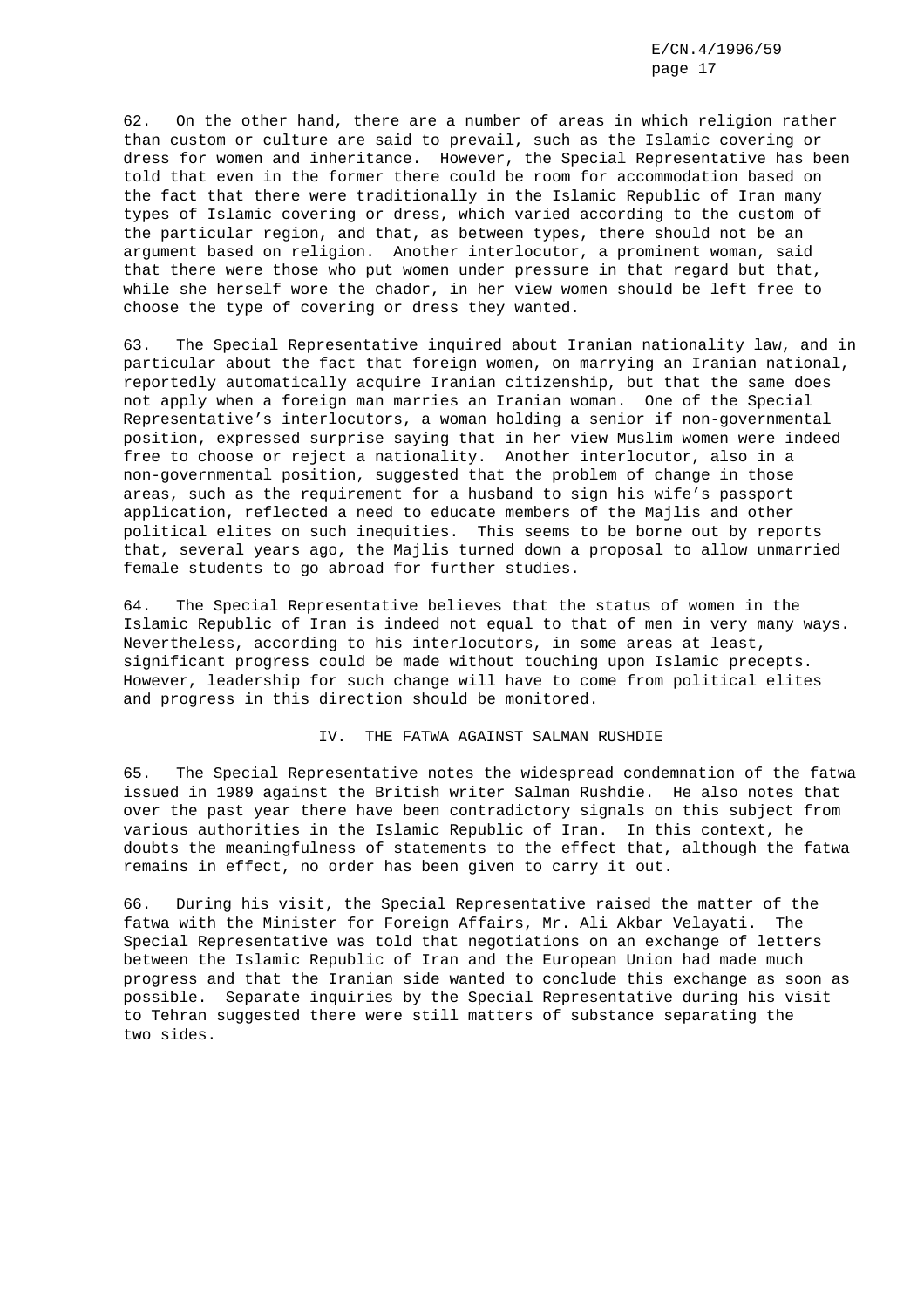67. The Special Representative wishes to record his own condemnation of the threat upon the life of Mr. Rushdie; he shares the view of those who judge the fatwa and the offered reward as an incitement to murder. He does not accept the argument that, if Mr. Rushdie is acknowledged to have a right of free speech in these circumstances, then so too do those who condemn him to death.

V. SITUATION OF THE BAHA'IS

68. The Special Representative has read the report of the Special Rapporteur on the question of religious intolerance on his recent visit to the Islamic Republic of Iran (E/CN.4/1996/95/Add.2) and wishes to associate himself with the conclusions and recommendations contained therein concerning the non-recognized minorities and the Baha'is in particular.

69. The only additional argument put to the Special Representative by his Iranian official interlocutors was that the Baha'is in the Islamic Republic of Iran were attempting to achieve de facto status as a recognized minority by such actions, it was implied, as completing the religion section on various government forms, including passport applications. It was suggested that to respond to such a question with the name of an unrecognized religion was attempting to obtain constitutional recognition for that religion. The Special Representative does not accept this reasoning.

70. During his visit to Evin prison in Tehran, the Special Representative requested private meetings with Mr. Kayvan Khalajabadi and Mr. Bihnam Mithaqi, two members of the Baha'i community who were arrested in April 1989 and sentenced to death on 8 December 1993 by the Islamic Revolutionary Court of Tehran. The Special Representative was granted access to these persons and spent 30 minutes with each in private. They each said the conditions in Evin prison had improved somewhat recently. Both sentences were being appealed to the Supreme Court. Decisions had been pending since February 1994 (see paras. 97 and 98 below).

71. The Special Representative also requested information from the Iranian authorities on the situation of Mr. Dhabihu'llah Mahrami, son of Ghumalrida, a Baha'i born in the Iranian year of 1325, sentenced to death on 2 January 1996 on charges of apostasy by Branch No. 1 of the Revolutionary Court of Yazd. On 19 February 1996, the Human Rights Department of the Ministry of Foreign Affairs informed the Special Representative that the Supreme Court of Justice had not confirmed the death sentence, had rejected the verdict and had referred the case to a competent court in Yazd for reconsideration. The Supreme Court cited the Revolutionary Court's lack of competence to hear this case.

72. The Special Representative notes that Baha'is apparently continue to face discrimination in the Iranian court system. In one case brought to his attention dated 14 September 1995 in Yazd, an application by a widower and children for succession rights to a deceased's property was refused on the grounds that the deceased as well as the husband and children were Baha'is. The property was confiscated for the benefit of a government-related trust. In another case of May 1995, a court in Shahr-i-Ray was faced with an application by the next-of-kin of a person killed and a second person injured in a motor-cycle accident. On the basis of the confessions of the accused and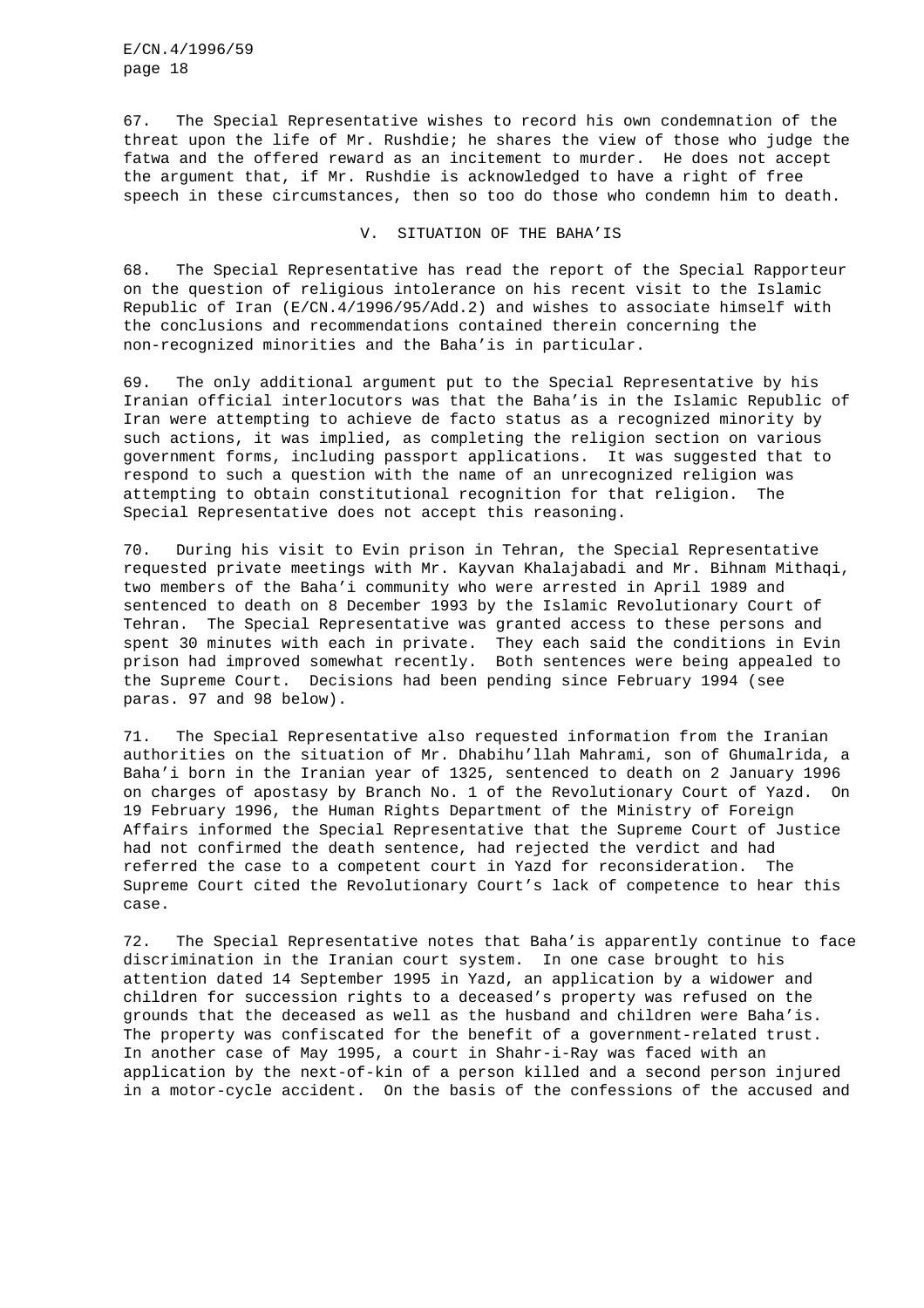other evidence, the crime of manslaughter and the crime of unpremeditated injury were found to be proven against the defendants, but the request for "blood money" was denied on the grounds that the deceased as well as the injured and the next-of-kin were Baha'is. One defendant was sentenced to pay 400,000 rials and a second to pay 100,000 rials to a government fund.

73. With regard to discrimination in employment, a letter was brought to the Special Representative's attention dated 11 January 1995 from the University of Medical Sciences and Health-Care Services in the province of Khuzistan, denying reinstatement to a Baha'i who had been earlier dismissed from his position as a nurse's aide, unless he renounced the Baha'i religion in a "widely distributed newspaper".

74. On 12 February 1996, the Special Representative discussed with three members of the Baha'i community in Tehran issues of continuing concern such as confiscation of properties belonging to Baha'is in the city of Yazd, obtaining passports to make visits outside the Islamic Republic of Iran, payment of pensions to retired Baha'is, access to higher education and the right to inheritance. Particular concern was expressed with regard to the right of the Baha'i community to maintain its administrative institutions.

75. Overall, while there appears to be some improvement in the lot of the Baha'is in the Islamic Republic of Iran, there continue to be grave breaches of human rights, which in the Special Representative's view are only likely to disappear with a significant change of attitude on the part of the Iranian authorities.

# VI. FREEDOM OF THE MEDIA

76. As the Special Rapporteur for Freedom of Expression has very recently visited the Islamic Republic of Iran and is submitting a report to the Commission at its fifty-second session (E/CN.4/1996/39/Add.2), the Special Representative has chosen to place his emphasis on other sectors. However, very recently, two court cases involving press freedom came to the fore and were the subject of a number of representations to the Special Representative before his arrival in the Islamic Republic of Iran.

77. These involve two periodicals, Gardoon in Tehran and Tous in Mashhad. Although the publications are reportedly somewhat different, the issue presented was essentially the same: the trial, sentencing and punishment of the publishers/editors over the content of articles appearing in the journal. This process can be, and in those cases was, initiated by a complaint by members of the public. A hearing and conviction by jury followed. The final stage, the sentencing by the judge, might include a period of incarceration, a lashing and a suspension of the publication. The Special Representative was told that such convictions and the subsequent sentences are subject to appeal. Both publications have suspended publication. In the case of Tous, there has been a conviction but, as of the date of the Special Representative's visit, no sentencing. In the case of Gardoon, there has been a conviction and the publisher/editor has been sentenced to 35 lashes and 6 months in jail. The charges were publication of lies, contempt and "propagation of wicked deeds".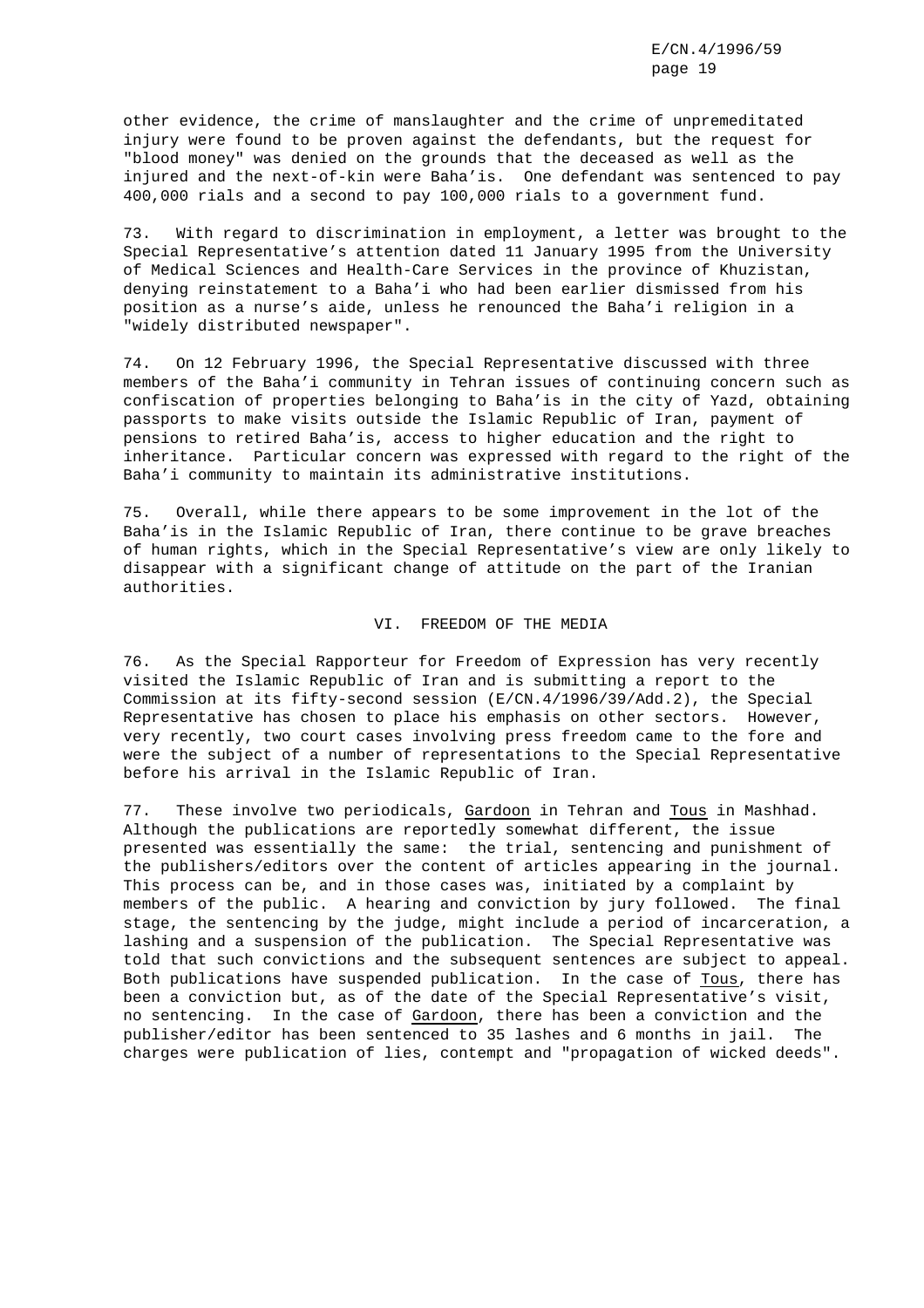78. During his call on Vice-Minister Ashari of the Ministry of Islamic Guidance and Culture, the Special Representative inquired about the case of the publisher/editor of Gardoon, Mr. Abbas Maroufi. Earlier in the conversation Mr. Ashari had said that "we regard it as our function to protect the rights of the press. Today there is a great freedom of the press in the Islamic Republic of Iran but if a person feels insulted he can bring the publisher/editor before a jury in the Press Tribunal. This jury is the personification of the culture of the society".

79. Mr. Ashari said that in the case of Gardoon there had been many complaints and that the jury had found it responsible for the published material. Mr. Ashari was a member of the jury. He said that he did not agree with the sentence and showed the Special Representative a newspaper article quoting him as saying that the sentence was not right and that "it is below the dignity of the press".

80. The Special Representative subsequently met with Mr. Maroufi. Gardoon has been published for about six years. It is an 80-page literary journal appearing every 2 months with a circulation claimed to be about 20,000. The audience consists mainly of intellectuals. It receives no assistance from the Government and, in particular, no allocation of subsidized printing paper. However, it faces no direct censorship.

81. Gardoon has had run-ins with the authorities before. In 1992 a cover illustration of the August edition was criticized as being offensive and in October the magazine was banned by order of the Revolutionary Court. Mr. Maroufi was charged with a variety of offences, of which he was subsequently found not guilty in a one-day trial in December the same year. Two years later, Gardoon carried an article in which the sentence appeared, "the task of intellectuals is not only to oppose ... but also to promote critical thought". A group of people, including other journalists, complained. Mr. Maroufi was questioned but the matter quietened down. Recently there had been new complaints by 11 persons representing themselves, falsely in Mr. Maroufi's view, as the people of the Islamic Republic of Iran.

82. Mr. Maroufi complained about the jury process, both its composition (including judges and senior officials such as Vice-Minister Ashari) and the fact that in his case its membership had changed three times since his latest troubles had begun.

83. Mr. Maroufi pointed out that the Constitution allows for criticism. He always has his articles reviewed by two lawyers before publication. He believes he has done nothing wrong but is the victim of the current "mood" (javv). Nine of his own books have been held up in the Ministry awaiting approval for publication.

84. Mr. Maroufi said he had been in the publishing/editing business for 20 years. "All my existence has been put into the creation of a literary journal ... My objective is to encourage writers of this country".

85. The Special Representative understands the Press Tribunal to be unusual in its use of a jury. Some senior officials described the jury feature as "a privilege", that is to say, that the guilt or innocence would be determined by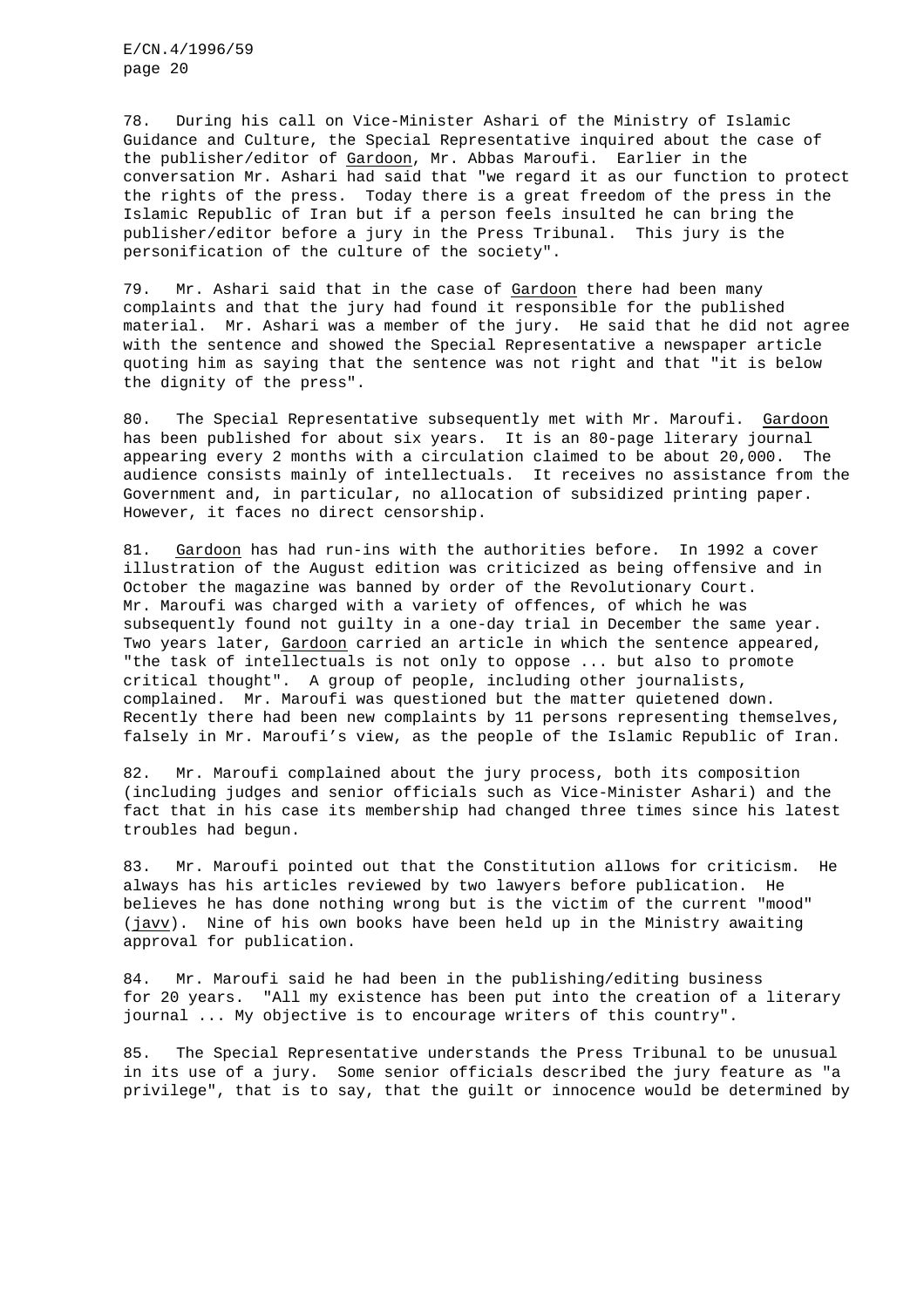persons other than a judge. The Special Representative does not have an understanding of the dynamics of the process and, in particular, it is far from clear whether what might be called legal standards as to guilt or innocence are applied by the jury. The Special Representative considers that punishing the press in such circumstances requires a balancing of the interests of the complainants on the one hand and the interests of the community in upholding the right to publish criticism on the other. The Special Representative sees no role for either imprisonment or corporal punishment in such circumstances.

#### VII. INFORMATION ON PRISONERS

86. During his visit to the Islamic Republic of Iran, the Special Representative requested information on the situation of the following prisoners condemned to death, including in particular the accused's right of appeal:

(a) Dhabihu'llah Mahrami, son of Ghulamrida, born in the Iranian year of 1325, a Baha'i, sentenced to death on 2 January 1996 on charges of apostasy by a Revolutionary Court in the city of Yazd. Following the Special Representative's request for information about this case, he was informed by the Human Rights Department of the Ministry of Foreign Affairs, on 19 February 1996, that the Supreme Court had rejected the verdict and referred the case to a competent court in Yazd for reconsideration (see para. 71 above);

(b) Rahman Radjabi Hamvand, aged 28, a member of the Democratic Party of Iranian Kurdistan (PDKI), detained in the prison of Darya in the city of Orumiyeh, sentenced to death in October 1995. Following the Special Representative's request for information about this case, he was informed by the Permanent Representative of the Islamic Republic of Iran to the United Nations Office at Geneva, by letter dated 29 February 1996, that the Supreme Court had confirmed the death sentence. Nevertheless, this person could appeal for amnesty, in which case the Amnesty Council will review his request. This person had been convicted on charges of murder, plunder and brigandage, being an active member of an armed terrorist group, participating in assassination of civilians and terrorizing people in Kurdistan province, according to the information provided to the Special Representative on 15 February 1996 by Mr. Rahbar Poor, head of the Revolutionary Courts of Tehran, and by the Permanent Representative;

(c) Ali Madad-Karami, condemned to death by a Revolutionary Court in Kermanshah. Mr. Rahbar Poor, head of the Revolutionary Courts of Tehran, advised the Special Representative orally on 15 February 1996 that this person had taken part in an attack of a village in Iranian Kurdistan. He had received military training in Iraq in operations of sabotage and acts of terrorism;

(d) Seyyed Mohammad Mehdi Abbas Zadeh, Kazem Afkhami Moghadam-Tabrizi and Djalil Shoughi Khatibi, three persons reportedly arrested in 1992 and condemned to death by a Revolutionary Court in Tehran on charges of spying for a foreign country. Mr. Rahbar Poor informed the Special Representative orally, on 15 February 1996, that the death sentences against these three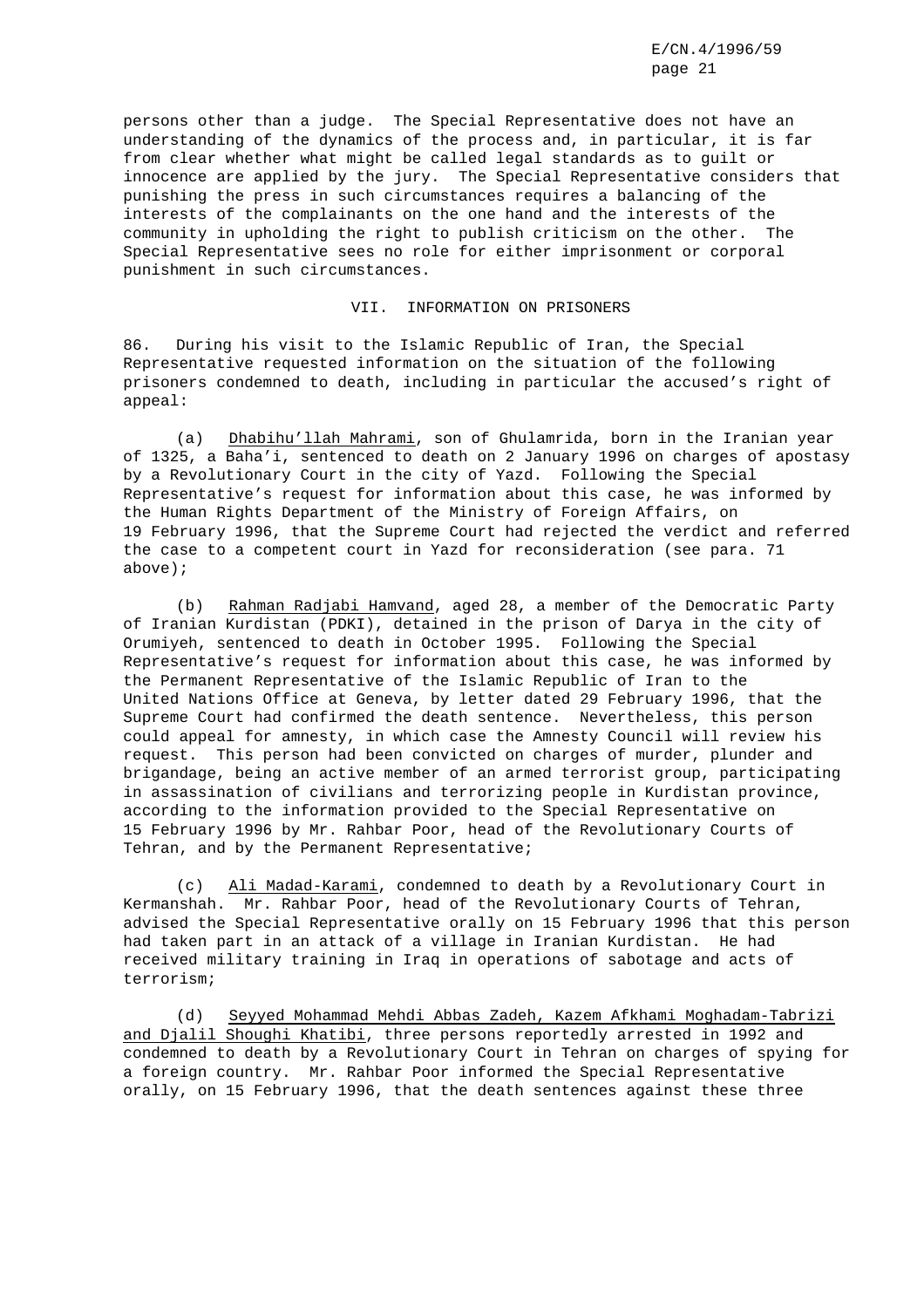persons had not yet been confirmed by the Supreme Court, which was studying their appeals. He noted that they were agents of the Central Intelligence Agency (CIA) of the United States. If the death sentences were confirmed by the Supreme Court, they would be able to request commutation of their sentences, pardon or clemency;

(e) Sohrab Husseini, reportedly charged by a Revolutionary Court in Kermanshah with spying for a foreign country and sentenced to death. Mr. Rahbar Poor informed the Special Representative orally, on 15 February 1996, that this person was charged by a Revolutionary Court in Kermanshah with spying for a foreign country and taking part in armed operations in the Islamic Republic of Iran;

(f) Clerics. The Special Representative requested the Human Rights Department of the Ministry of Foreign Affairs to provide information on the following clerics who had been arrested over recent months: Hodjatoleslam Sheik Mohammad Taghi, aged 45, arrested on 8 February 1996; Seyyed Abdulrasoul Mousavi, aged 45, arrested on 11 November 1995 in Tehran; Mohammad Ali Ma'ash, arrested on 11 November 1995 in Qom; Hodjatoleslam Talib Salehi, aged 40, arrested on 11 November 1995 in Qom; Ahmad Akhound; Taghi Akhound, aged 33, son of Bagher, arrested on 11 November 1995 in Tehran; Hadi Akhound, aged 29, arrested on 11 November 1995 in Tehran; Ayatollah Seyyed Morteza Shirazi, son of Seyyed Mohammad, aged 32, arrested on 21 November 1995 in Qom; Hodjatoleslam Sheik Mohamed Fazel Saffar, aged 33, arrested on 11 November 1995; Hodjatoleslam Sheikh Abdul Rahman Delavarian (Haeri), aged 32, arrested on 11 November 1995 in Qom; Hodjatoleslam Seyyed Abbas Mousavi, aged 30, arrested on 11 November 1995; Hodjatoleslam Sheik Foad Fujian, aged 33, arrested on 11 November 1995 in Tehran; Hodjatoleslam Sheik Saleh Hedayati, aged 29, arrested on 17 October 1995; Hodjatoleslam Sheik Djafar Ghani (Haeri), aged 32, arrested in October 1995; Hodjatoleslam Sheik Maki, aged 32, arrested in March 1995; Hadj Mohammad Ghafari, aged 42, arrested on 11 November 1995; and Hodjatoleslam Hadi Zakeri, aged 29, single, arrested on 11 November 1995.

87. On 28 February 1996, the Human Rights Department of the Ministry of Foreign Affairs provided a response, which is set out in annex VII. The Special Representative believes the progress of these cases should be monitored.

88. Milton Meier. The Special Representative also requested information on the situation of a foreigner, Mr. Milton Meier, a person who has reportedly already completed his prison term and yet had again been detained.

VIII. VISIT TO EVIN PRISON IN TEHRAN

89. The Special Representative visited Tehran's Evin prison on 13 February 1996. He was received by Mr. A. Lajevardi, the Director of the Prisons Organization of the Islamic Republic of Iran. Mr. Lajevardi handed the Special Representative a long document in English entitled "The by-laws and regulation of the security and educational procedures of the prisons organization of the Islamic Republic of Iran". He stated that the main objectives of the prison system was to reform and educate the inmates, giving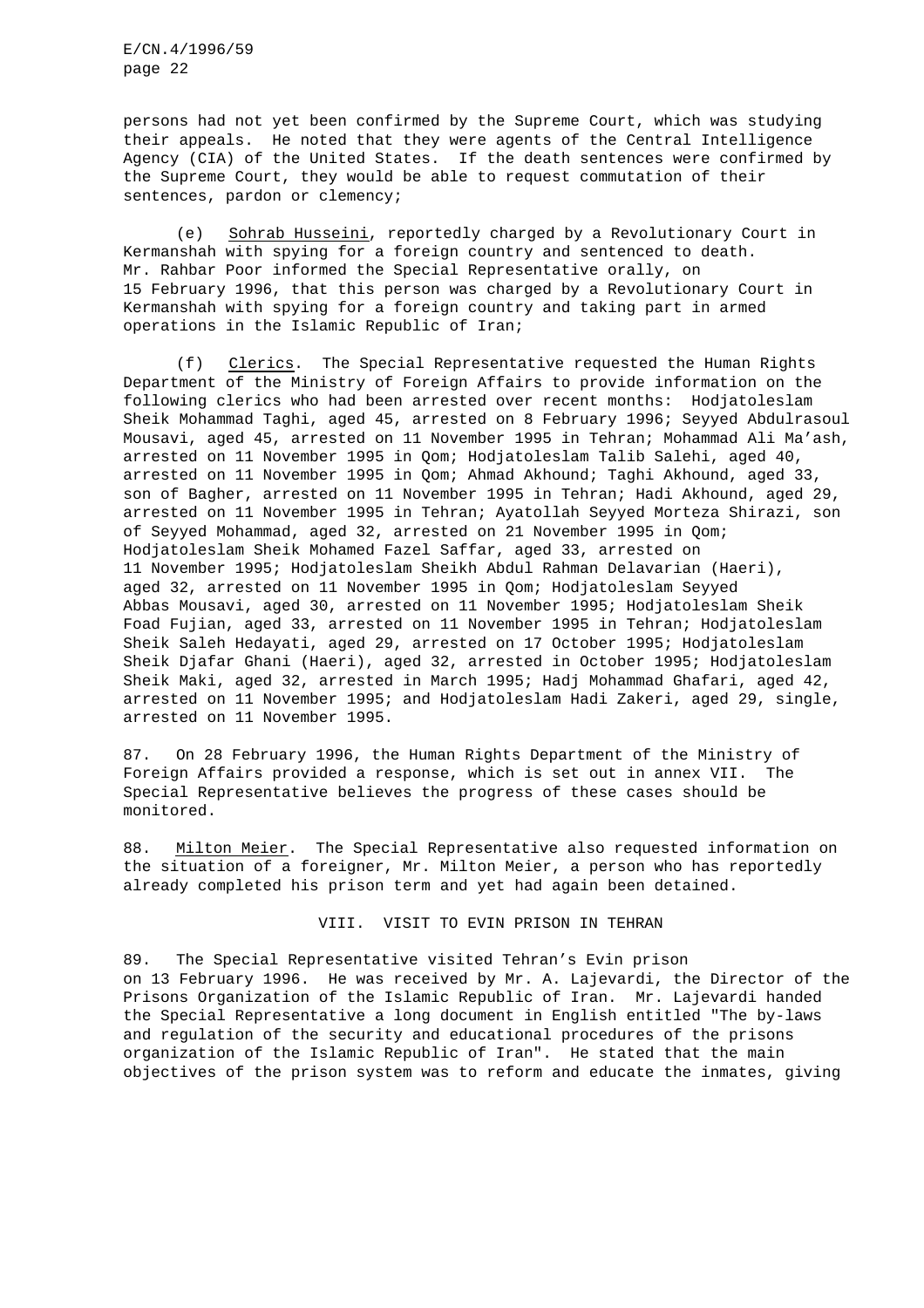the prisoners the possibility to study different subjects and to work in several workshops; rehabilitation; improving the personality of inmates; and improving literary skills.

90. According to the Director of the Prisons Organization, after the first 24 hours, detainees must be turned over to his Organization. Inmates have the right to receive visits from their relatives and lawyers. If the prisoner has a satisfactory record, he or she may apply for private visits of his or her spouse. All the prisoners have the right to leave the prison for periods from a minimum of three days in six months to three days in one month. Every morning there is a two-hour sports period in which the prisoners can participate on a voluntary basis. Prison work is also voluntary and remunerated.

91. The Special Representative inquired about the use of the United Nations Standard Minimum Rules for the Treatment of Offenders. The Director did not seem to be aware of the document but later it was explained that the Prosecutor's Office had organized several courses and seminars on the application of the Standard Minimum Rules. It was added that "regrettably", it was the staff of the Prosecutor's Office and not the staff of the Prisons Organization who participated in periodic meetings organized by the United Nations.

92. Mr. Lajevardi stated that the prison population was largely literate as a result of the education programmes. Medical services were available; the inmates were regularly vaccinated.

93. The main problem the Prisons Organization faced was the age of the buildings of some prisons. Mr. Lajevardi stated that that would be solved during the implementation of the second reconstruction plan of the country. Lastly, he made reference to an experimental project in Mashhad, according to which prisoners were not separated on the basis of whether there was a conviction or according to the nature of the offences committed, but on the basis of their personality traits.

94. As of January 1995, the Prisons Organization was responsible for 98,000 inmates across the country.

95. In response to several questions by the Special Representative, Mr. Lajevardi further stated that, in large prisons, the prisoners in pretrial detention were separated from those already convicted, although they could participate together in study, work and sports activities. From 11 to 12 per cent of the prison's population were recidivists. Indeterminate sentencing was not used in the Islamic Republic of Iran. Re-education programmes and religious instruction had a very positive effect, particularly on habitual sexual offenders.

96. After his meeting with Mr. Lajevardi, the Special Representative visited various workshops, including one for carpet designing and another for weaving. At the carpet-designing workshop, three women were working, one of them accompanied by her two-year old baby. At the weaving area, around 30 women were working in conditions of cleanliness but of some overcrowding and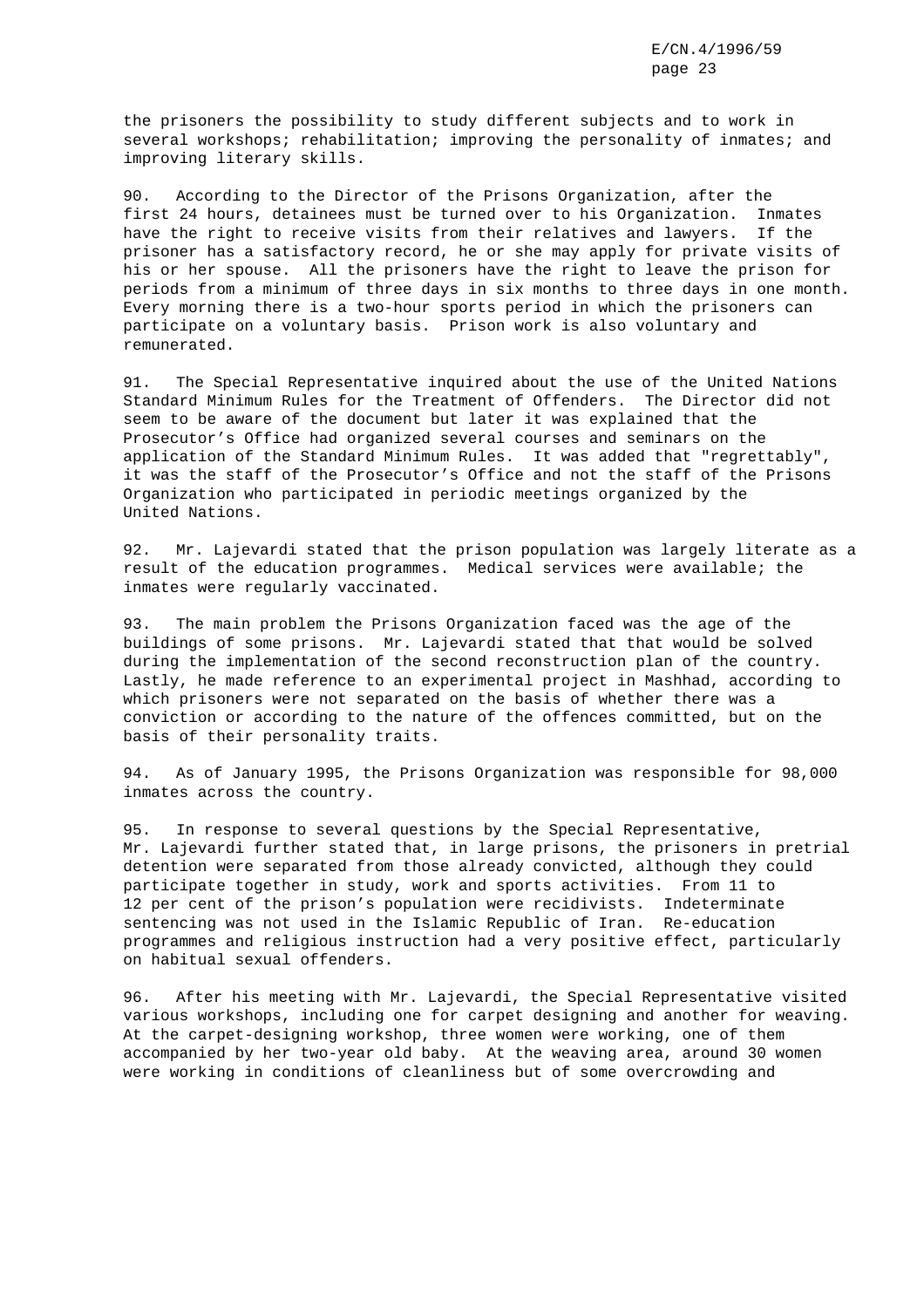insufficient ventilation. In response to a question, the Special Representative was told that most women prisoners were there for drug offences.

97. The Special Representative requested the prison authorities to arrange for private meetings with the following prisoners:

(a) Kayvan Khalajabadi and Bihnam Mithaqi, two members of the Baha'i community who were arrested in Karaj on 29 April 1989 and sentenced to death on 8 December 1993 by the Islamic Revolutionary Court of Tehran (see para. 70 above);

(b) Ahmed Bakhtiari, born in 1955 in Sari, an agricultural engineer and a member of the People's Fedaian Organization of Iran (Minority). He was reportedly arrested on 16 February 1992 on charges of active membership in a terrorist group, participation in terrorist operations, armed bank robbery, illegal possession of arms and munitions and involvement in the aborted murder of a clergyman in Sari. He had been sentenced to death by the Fifth Branch of the Revolutionary Court of Tehran on 30 March 1994. The Supreme Court had confirmed the sentence. However, following a request from the accused, the case had been referred to the Amnesty Council;

(c) Bahram Jafari-Dinani, born in 1952, arrested in 1988 and sentenced to 15 years' imprisonment on political charges;

(d) Reza Jafari, a Protestant Christian pastor born on 3 June 1939 in Tehran, arrested on 28 September 1995 in Tehran on charges of espionage;

(e) Hedayatollah Zendehdel, son of Rahim, a Jewish businessman who converted to Islam, arrested on charges of economic sabotage, espionage and trying to overthrow the Government;

(f) Abbas Amir-Entezam, son of Ya'Qoub, former Deputy Prime Minister of the Provisional Government of Iran in 1979, sentenced in 1980 to life imprisonment on charges of espionage.

98. The Special Representative was able to hold private meetings, without the presence of prison officers, with Kayvan Khalajabadi, Bihnam Mithaqi and Ahmed Bakhtari. He was also able to meet with Abbas Amir-Entezam who had been released to a security house (see para. 101 below). The Special Representative also met with Mohammad Reza Jafari, a prisoner who was obviously not Reza Jafari, the Christian Protestant pastor. The prison authorities said they could not identify Reza Jafari and Bahram Jafari-Dinani, and asked the Special Representative to provide further details for identification, such as their father's names, place and date of birth, identity card numbers, former addresses, etc. The Iranian authorities were unable to arrange for a meeting with Mr. Zendehdel although the Special Representative could observe Mr. Zendehdel at a distance in a court room (see paras. 29 (c) and 33 above).

99. All the prisoners interviewed appeared to be in satisfactory health, both physical and psychological. However, one was suffering from serious dental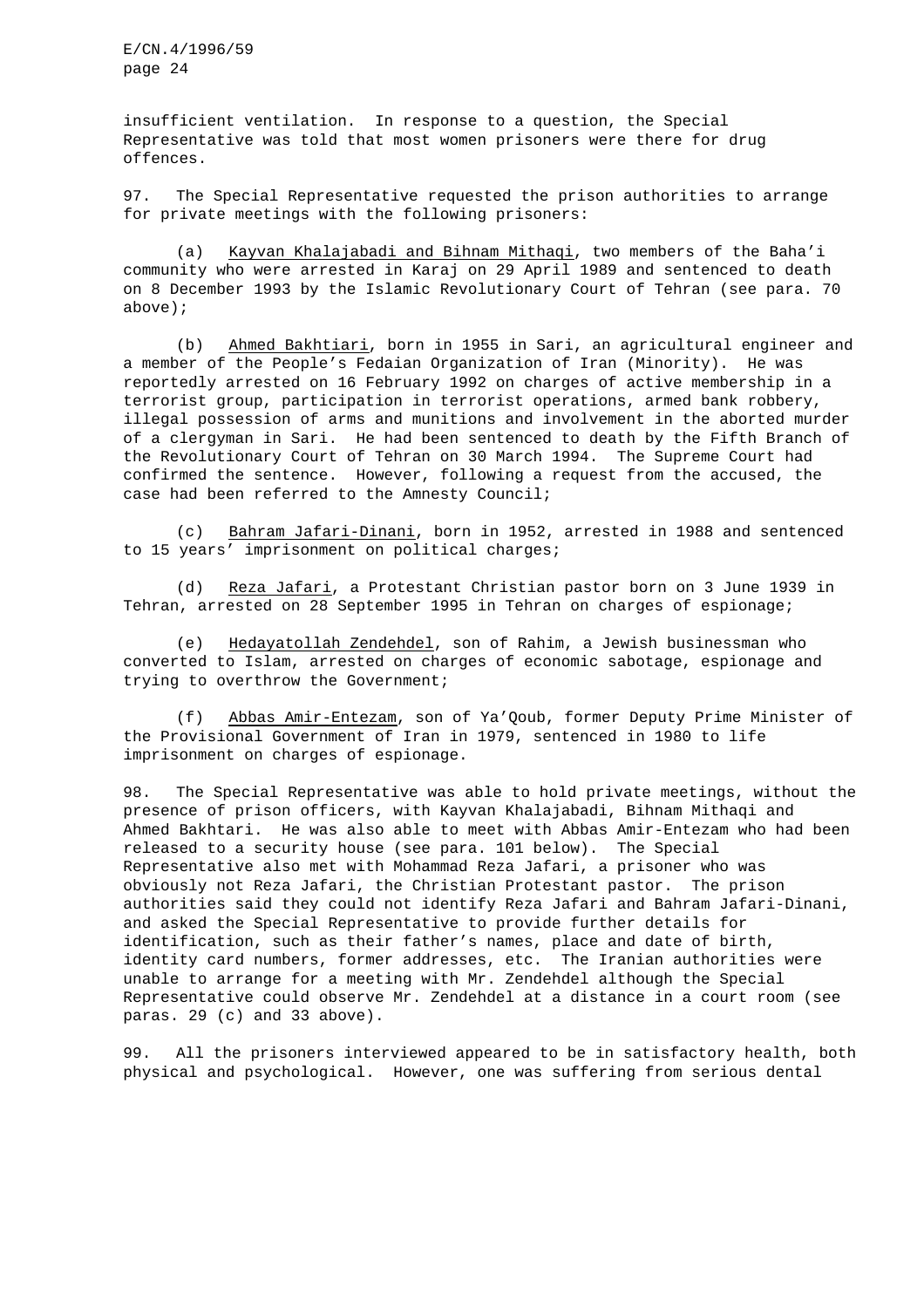problems. All of them appeared in gray-green uniforms in good condition. They said that the use of the uniform was mandatory only to go before the courts.

100. The prisoners stated that the situation in Evin and the treatment of prisoners had improved somewhat over the past two years. Food was in general terms good, although insufficient in protein and calories. The prisoners could buy additional food. Medical care was, in general terms, also adequate. The prison had a central library and the relatives could provide the prisoners with books, although they must be approved by prison authorities and were restricted in the range of subjects. They also stated that they could have family visits once a week, which took place through a glass partition with telephone sets.

101. Outside Evin prison, the Special Representative was able to hold a private meeting with Abbas Amir-Entezam, who the Iranian authorities said was now released. In fact, he was on a three-day leave from a security house. In that facility he has a room of 3 metres by 3 metres and his own radio set. He has the right to buy his own food.

102. Mr. Amir-Entezam complained that, during his trial, his request for a jury and for a defence lawyer were rejected by the court. After his trial, he spent 550 days in solitary confinement in Evin prison. Later, he spent 160 days in an individual cell measuring 1.2 by 1.2 metres. During the following two and a half years, he saw his wife three times a year. He had the right to take a shower lasting one minute and eleven seconds every day. At that time, food in Evin prison was very bad. He suffered three threats of immediate execution, the application of drugs and vomitives and had to have surgery, at his expense, eleven times in hospital. During the first four years in Evin prison, he was not allowed to have pens, reading material or notebooks.

103. According to Mr. Amir-Entezam, 1,100 political prisoners had been executed in Evin prison during one night at the beginning of the fall of 1981, most of them members of left-wing groups. Since 1989, the situation in Evin prison had improved progressively. In 1994, he had been given the right to receive visits from his cousin every two weeks. However, he had to live together with murderers and thieves, who frequently mocked and harassed him.

104. Mr. Amir-Entezam is now requesting a new trial, with a jury, the assistance of a defence lawyer and the participation, as observers, of representatives of international organizations. The press had quoted Judge Rahbar Poor as saying that, if retried, Mr. Amir-Entezam would face the death penalty. Mr. Amir-Entezam said the press had refused to print his letter in response.

105. Some of the prisoners complained of reprisals for having met with the former Special Representative during his last visit to Tehran in December 1991. In particular, Mr. Amir-Entezam complained of having suffered physical abuse to the point of having lost the hearing in his left ear.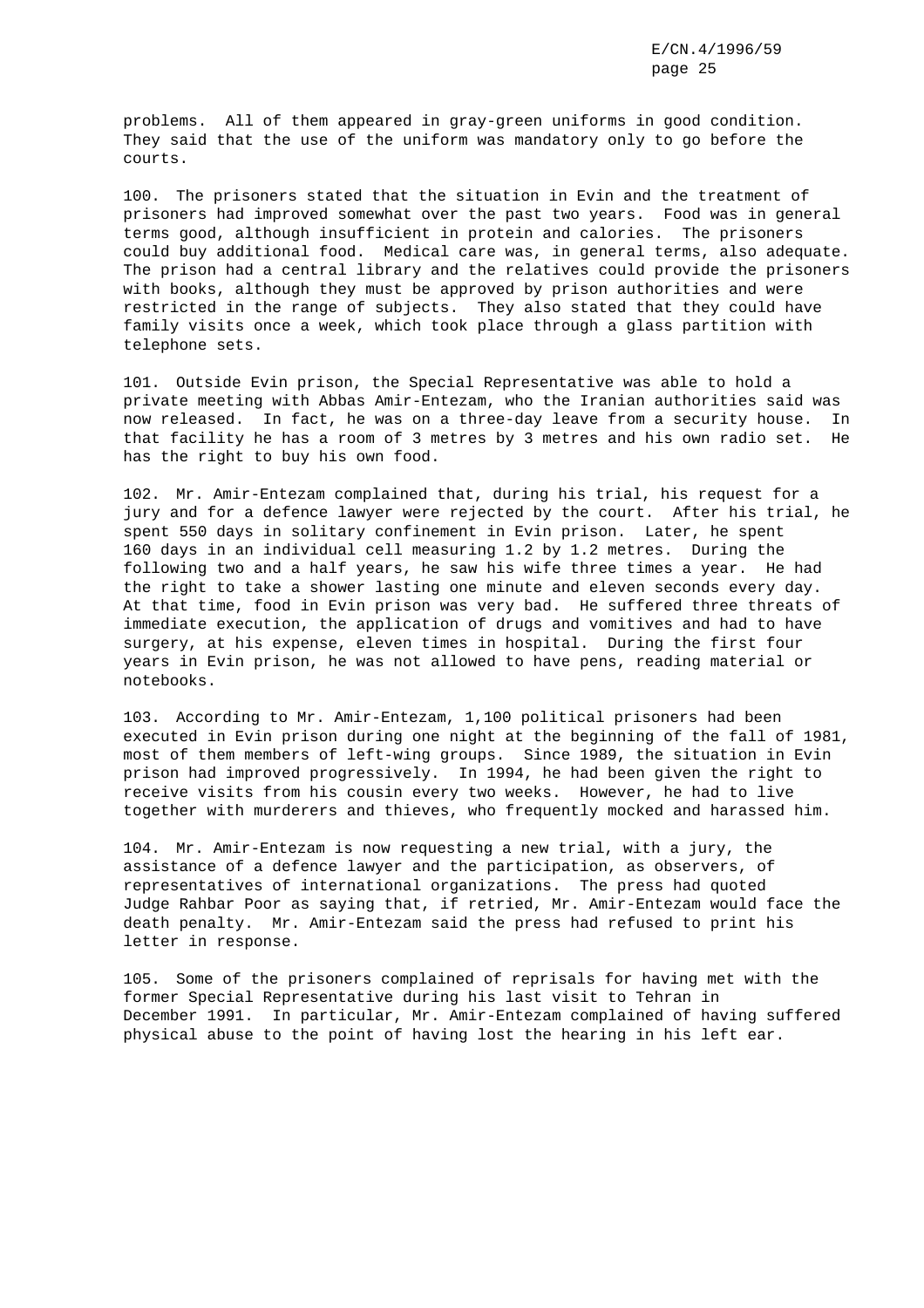106. By two letters dated 7 February 1996, the Permanent Representative of the Islamic Republic of Iran to the United Nations Office at Geneva provided the Special Representative with information on some prisoners whose names had been published in previous reports by the former Special Representative (see A/49/514, para. 79). The letters from the Permanent Representative are reproduced as annexes VIII and IX to the present report.

# IX. OTHER IMPORTANT SUBJECTS OF CONCERN

# A. Disappearances and deaths under suspicious circumstances

107. The Special Representative continues to receive reports concerning disappearances and deaths under suspicious circumstances. Two recent cases are mentioned below.

108. One very recent case brought to the attention of the Special Representative is that of a Sunni cleric, Molawi Ahamed Sayyad, aged 50, who disappeared at Bandar Abbas airport on 28 January 1996 and whose body was found in a suburb of that city on 2 February 1996. It is alleged that he was arrested by six Revolutionary Guards (Pasdaran) at the airport and that he was executed while in Pasdaran custody. In 1990, he had been arrested and imprisoned for five years in Bandar Abbas. Ahamed Sayyad is reportedly the fourth Sunni cleric to have disappeared under suspicious circumstances in the region since 1994. The Special Representative has requested information on this case from the Iranian authorities.

109. The disappearance of Mr. Ahmad Mir Allaee, a well-known writer and translator, was also reported. His body was later found in an alley in the city of Isfahan on 14 November 1995.

# B. Violence outside the Islamic Republic of Iran

110. The Special Representative received information concerning allegedly politically motivated violence against Iranians outside the country. He was presented with statistics suggesting that such violence was continuing unabated. The Special Representative considers it appropriate to include reference to such allegations in his report even though the incidents in question occurred outside the Islamic Republic of Iran because, quite arguably, they are an extension of a conflict within the country that has directly affected the human rights of many Iranians. The Special Representative has been informed of what is described as the disappearance and apparent kidnapping of Ali Tavassoli, aged 45, in Baku on 27 September 1995. Mr. Tavassoli is described as a businessman who was formerly active in the Organization of Iranian People's Fedaian (Majority).

111. A second incident that was brought to the attention of the Special Representative were the deaths of Zahrah Rajabi (Mariam Javdan Jowkar) and Abdul Ali Moradi in Istanbul on 20 February 1996. Ms. Rajabi is described as a senior official of the National Council of Resistance of Iran and Mr. Moradi as a long-time sympathizer of the Iranian opposition. Ms. Rajabi is said to have entered Turkey on 27 January 1996 for humanitarian activities among Iranian refugees in that country. It is alleged that the two were assassinated by agents of the Government of the Islamic Republic. In response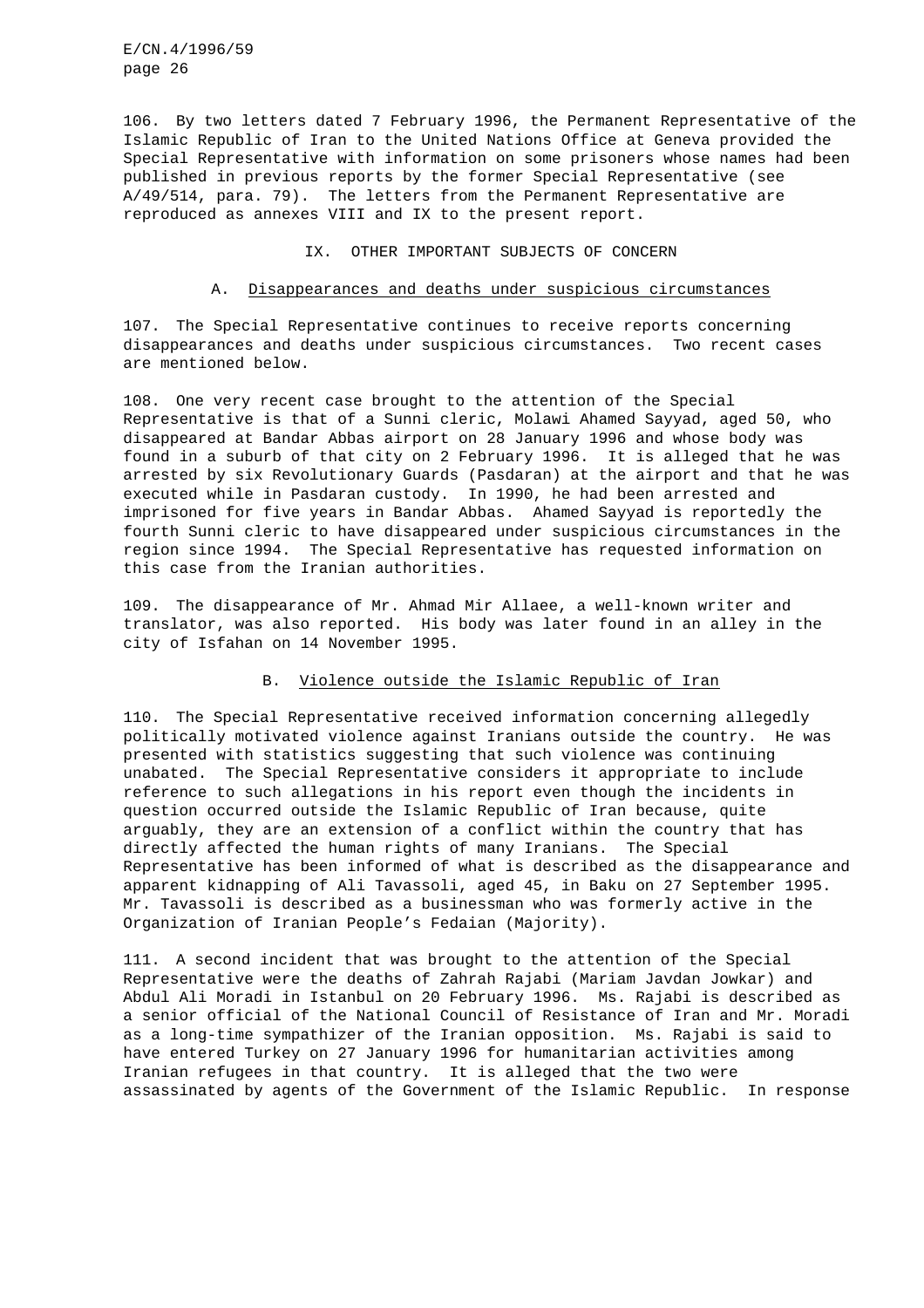to a request for information from the Iranian authorities, the Special Representative was advised, by letter dated 11 March 1996, that the allegations with regard to responsibility for the deaths were denied. The response from the Human Rights Department of the Ministry of Foreign Affairs is set out in Annex VI.

112. The Special Representative also received information subsequent to his visit to the Islamic Republic of Iran that members of the Kurdistan Democratic Party of Iran (Revolutionary Leadership) had been killed by members of the Iranian Pasdaran in Iraqi territory:

(a) Ghafour Mehdizadeh, Ali Amini and Saddig Abdulahi, reportedly killed on 27 December 1995 in Koya (Sendschag);

(b) Usman Ruyan and Abubaker Rahimi, reportedly killed on 30 December 1995 in Arbil;

(c) Rahman Schabannajad and Ali Abdulah, reportedly killed on 2 January 1996 in Suleimanya; and

(d) Cheder Mahmudi reportedly killed in November 1995 also in Suleimanya.

113. The Special Representative deplores this continuing violence and urges all those in positions of influence to work for its cessation.

# C. Democracy

114. Elections for the Fifth Majlis were held on 8 March 1996; from press comments, it is evident that a lively election campaign was under way for some months before that date. While political parties do not exist as such in the Islamic Republic of Iran, there are a number of groups or factions sometimes called "tendencies", all of which appear to be fairly fluid in their membership. Few seem to have a clear statement of objectives in the sense of a political platform. Candidates have to be approved in a multistage process presided over by the Council of Guardians. On 18 February 1996, it was announced that, after the first stage, 2,872 candidates had been declared eligible from among 5,359 applicants. Later it was reported in the press that 2,946 candidates had finally been approved, of whom 179 were women and 18 were from recognized religious minorities. There was criticism in the media over 40 per cent of the applicants being turned down as candidates. More generally, there were letters in the press quite critical of the election process and of the role of the Council of Guardians. One of the major issues appeared to be the basis for approval of the candidates and in particular whether it was necessary, indeed appropriate, for them to have to commit themselves to "Velayat-e Faqih" (absolute rule of the "jurisconsult", i.e. "one learned in the principles and ordinances of the law"). The Secretary of the Council of Guardians was quoted in the press on 25 January 1996 as saying that "practical commitment to Velayat-e Faqih is a requirement for qualification for participation in the elections". The same source was quoted as saying on 23 February 1996 that one of the registered candidates had recently returned home after living abroad for 10 years and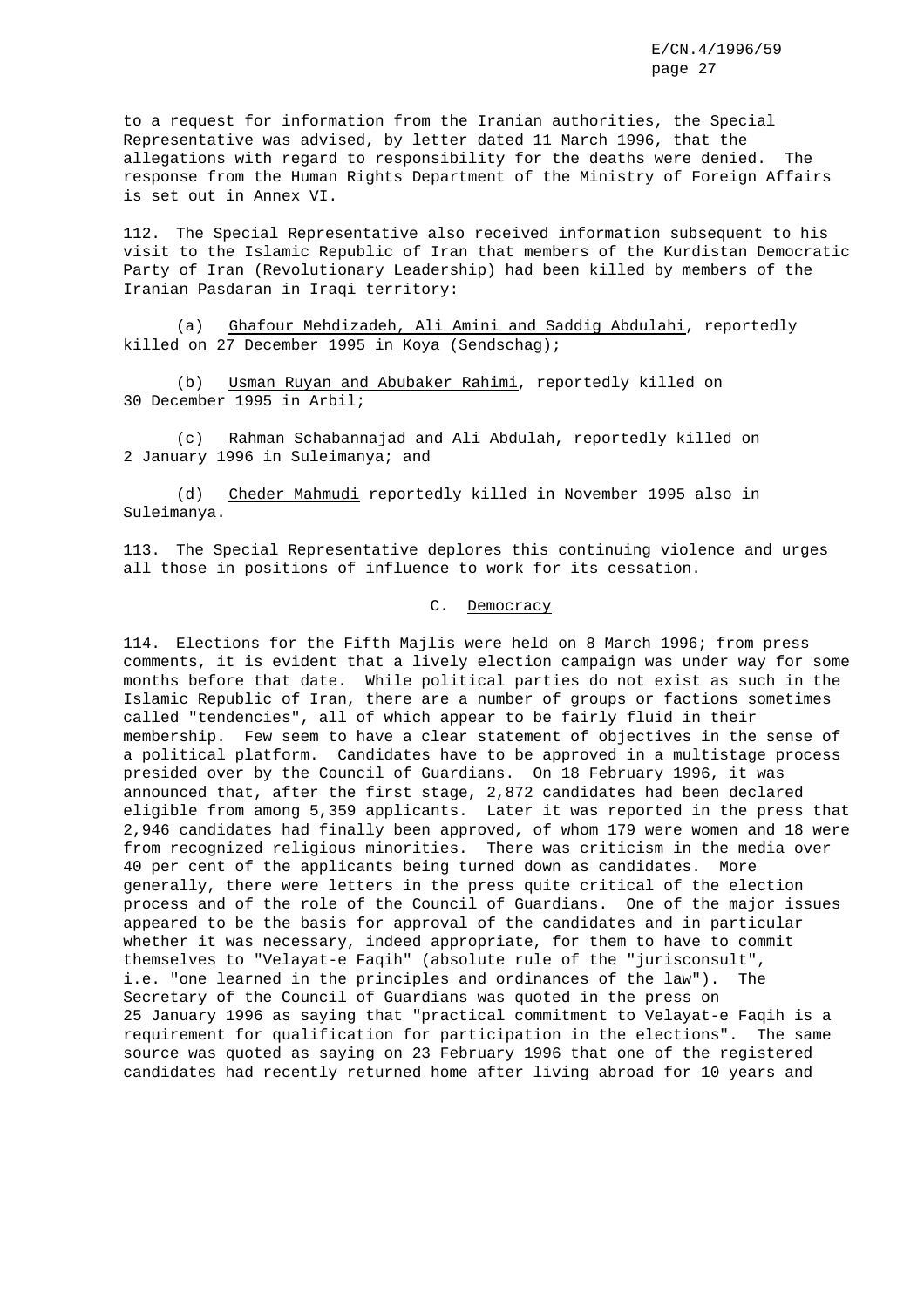that such people were "necessarily not admissible". According to the press, other candidates were barred for earlier belonging to outlawed opposition groups, for being "semi-illiterate" or being drug addicts.

115. Fifteen persons associated with the Freedom Movement, an unregistered but tolerated opposition group, had applied to be candidates. Four were approved but, according to press reports, they withdrew when they were denied a means to make their views known publicly.

X. HUMAN RIGHTS INSTITUTIONS IN THE ISLAMIC REPUBLIC OF IRAN

116. Several human rights organizations have recently been established in the country:

(a) The Islamic Human Rights Commission became active on 21 March 1995. A recent information statement prepared by the Ministry of Foreign Affairs is attached as annex X.

(b) The Human Rights Department of the Ministry of Foreign Affairs is now active as one of the Departments of the General Directorate for International Social Affairs of the Ministry of Foreign Affairs. A statement about its activities prepared by the Ministry is attached as annex XI.

(c) In 1994 the Majlis created a Human Rights Committee composed of 13 deputies. The Special Representative interviewed its principal founder, Mr. Rajaie Khorasani, who stated that the Committee's main objectives are to study the human rights situation both inside and outside the Islamic Republic of Iran, to review all Iranian draft legislation in order to identify incompatibilities with the Islamic Republic of Iran's international human rights obligations and to contribute to the creation of a human rights culture in the country. The Committee, as a functional commission of the Majlis, carries out activities such as receiving complaints on human rights violations; receiving declarations and statements from responsible officials; interposing its good offices when it appears necessary; expressing its interest in the situation of prisoners or persons in a vulnerable condition; and maintaining contacts and correspondence with similar parliamentary commissions around the world as well as international and non-governmental organizations.

117. Mr. Khorasani stated that the work of the Committee had been difficult during the first months of its existence, owing to misunderstanding in some sectors of Iranian society and the Iranian press about the role of the Committee as well as the basic principles of human rights. Those sectors considered human rights simply as a political tool in the hands of the great Powers; they ignored the objective of human rights law, which was to promote and defend the dignity of the human being. During a general debate in the Majlis, a parliamentarian had addressed the following words to the members of the Human Rights Committee: "You are speaking on behalf of the enemies of this country". He believed it necessary to insist on the creation of a human rights culture and on the idea that human rights were not contrary to Islam.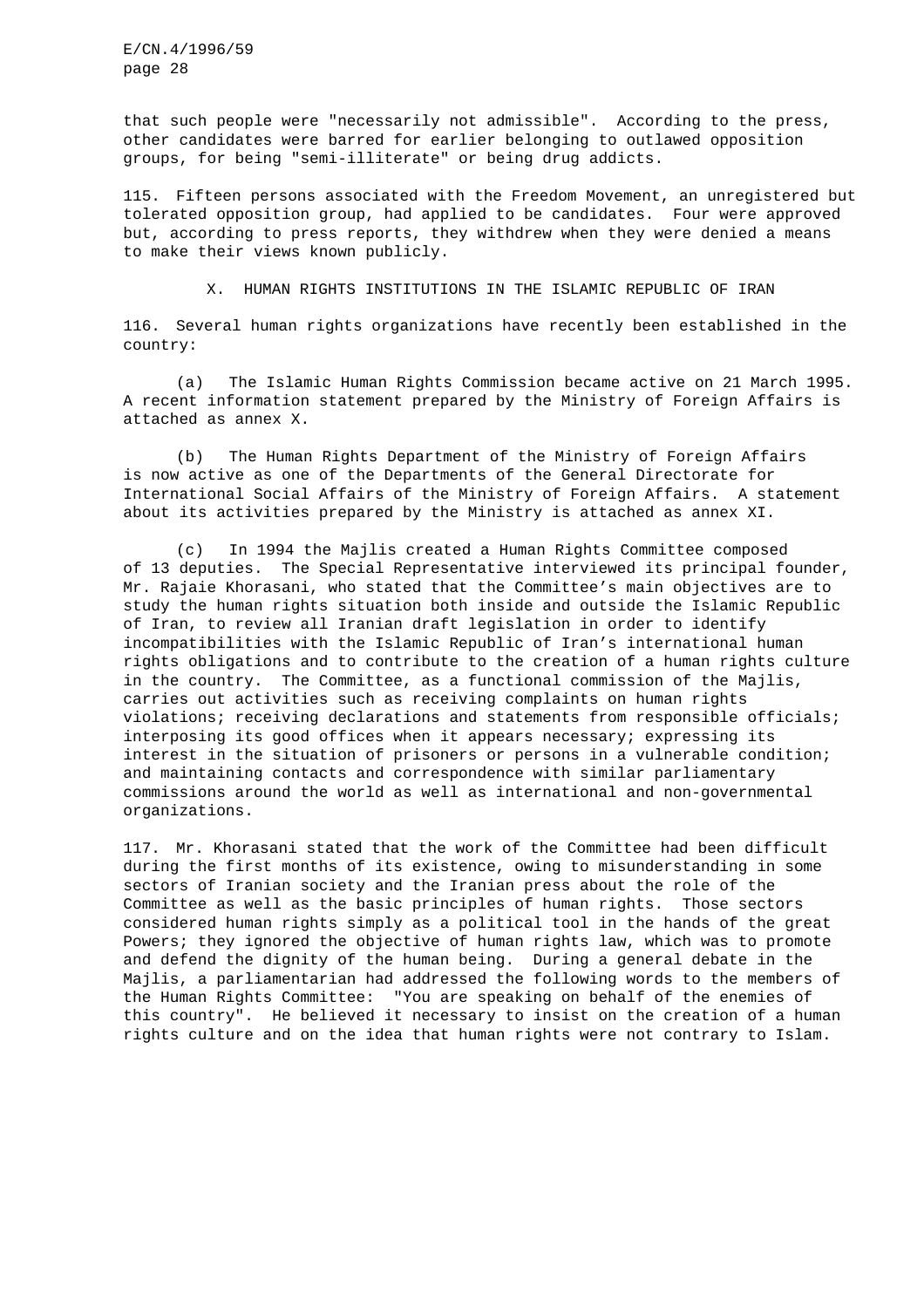118. The Special Representative believes these new organizations have considerable potential for improving the human rights situation and he looks forward to monitoring their progress.

#### XI. SITUATION OF REFUGEES

119. According to a recent UNHCR publication, the Islamic Republic of Iran is the country with the largest refugee population in the world. As of 1 January 1995, it was hosting 1,623,300 Afghan refugees and 613,000 Iraqi refugees, i.e. a total of 2,236,400 refugees. During 1994, 226,700 Afghan refugees and 2,300 Iraqi refugees decided to return to their country (UNHCR, The State of the World's Refugees 1995 - In Search of Solutions, Oxford University Press, New York, 1995, pp. 249, 251-252).

120. The Special Representative was informed, during his meetings with officials from UNHCR in Geneva and Tehran, that the majority of Afghan refugees are scattered in a number of eastern and central provinces, including the Greater Tehran Region. Only a minority lives in camps, which are mainly located on the border with Pakistan and are provided with safe drinking water, electricity and additional food.

121. During 1995, the repatriation process has slowed down, owing to the intensification of the civil war in Afghanistan. Some 91,000 Afghan refugees were repatriated during 1995 with the assistance of the UNHCR.

122. Iraqi refugees in the Islamic Republic of Iran are mostly Kurds from the north of Iraq and Arab Shi'ites from the southern marsh area. About 63,000 live in refugee camps and the remainder are scattered in towns and villages mainly located in the western and central provinces of the country. In the fall of 1995, the repatriation operation had to be suspended owing to incidents in Iraq. It was subsequently resumed, but at a much reduced level.

123. In general terms, both the Afghan and the Iraqi refugees have access to medical services, medicines and schools. However, the Special Representative was told that the Government of the Islamic Republic has begun to have some financial problems subsidizing such services, particularly in the health sector. This has led UNHCR to develop a targeted medical network to respond to the most acute needs of the refugees.

124. UNHCR has an active presence in the Islamic Republic of Iran with a main office in Tehran and regional offices in Ahvaz, Kermanshah, Mashhad and Zahedan. It carries out several programmes of assistance, documentation and protection.

# XII. CONCLUSIONS

125. The Special Representative feels it would be presumptuous of him to draw definitive conclusions after such a short period on the job. At this stage, conclusions are inevitably in the form of observations, questions and the identification of areas to be examined in more detail.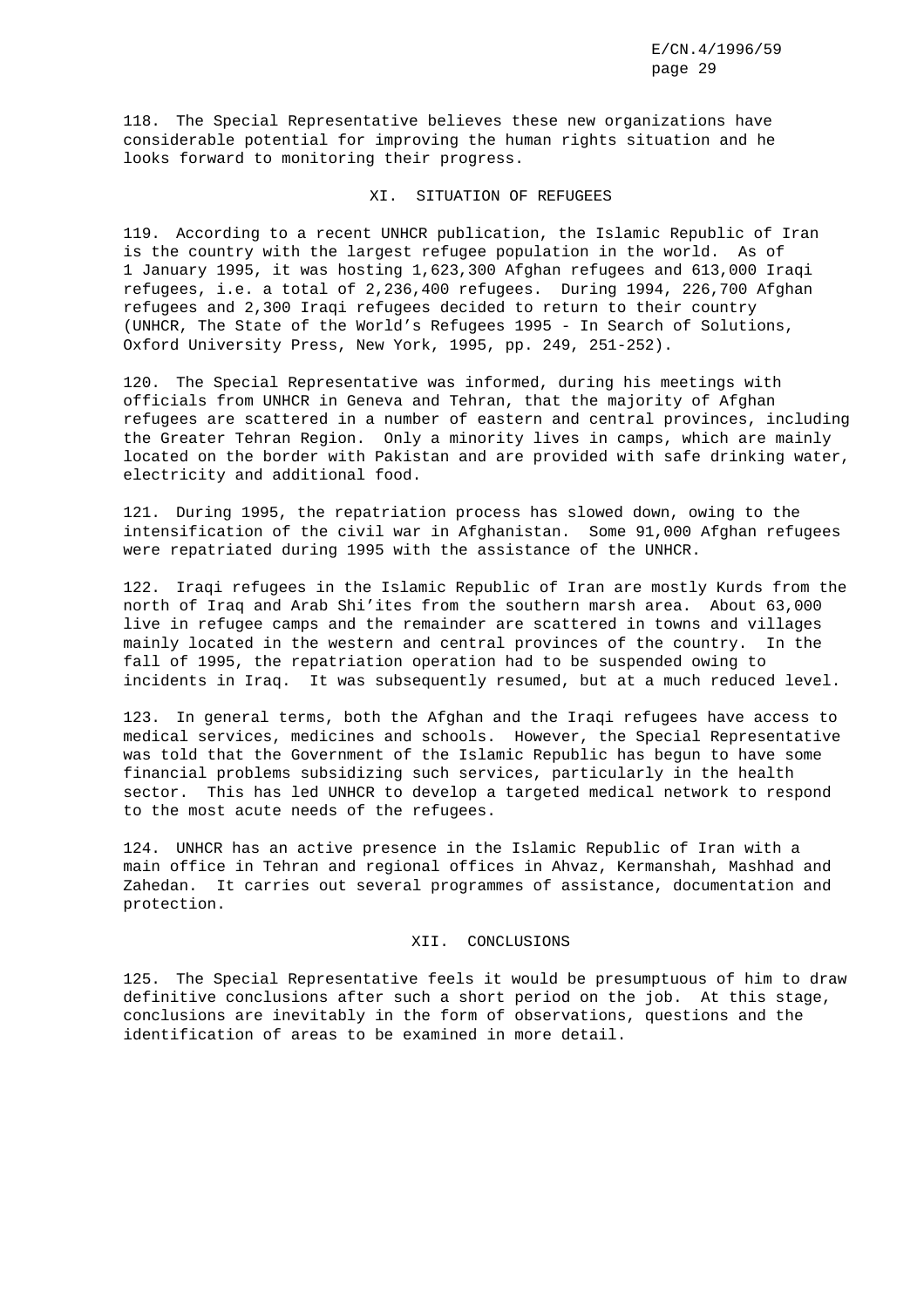126. The Islamic Republic of Iran is a dynamic society. There is clearly a range of opinions on most issues facing the society, and in many areas there is evidently active and fairly open debate. Arguably, this could be a prelude for significant change. In the meantime however, there remain, in the view of the Special Representative, many areas of significant concern from a human rights perspective. A number of these are identified in the present report.

127. More generally, however, the term "human rights" does not yet seem to be widely accepted in the country as a system of values and procedures to preserve the dignity of the individual. A sense of the universality of that dignity, of its importance beyond politics, seems at best rudimentary.

128. The Special Representative believes it is his mandate to chronicle not only acts that he considers to be breaches of human rights, but also trends both positive and negative - and importantly, to engage the Government of the Islamic Republic in a dialogue, perhaps implicit, on the subject of change. The Special Representative believes it to be of the utmost importance to encourage the Government to lead the way towards a more sympathetic environment for the propagation of a culture of human rights in the Islamic Republic of Iran.

129. The Special Representative acknowledges the cooperation of the Government of the Islamic Republic of Iran in the first six months of his mandate. He looks forward to the continuation of this spirit.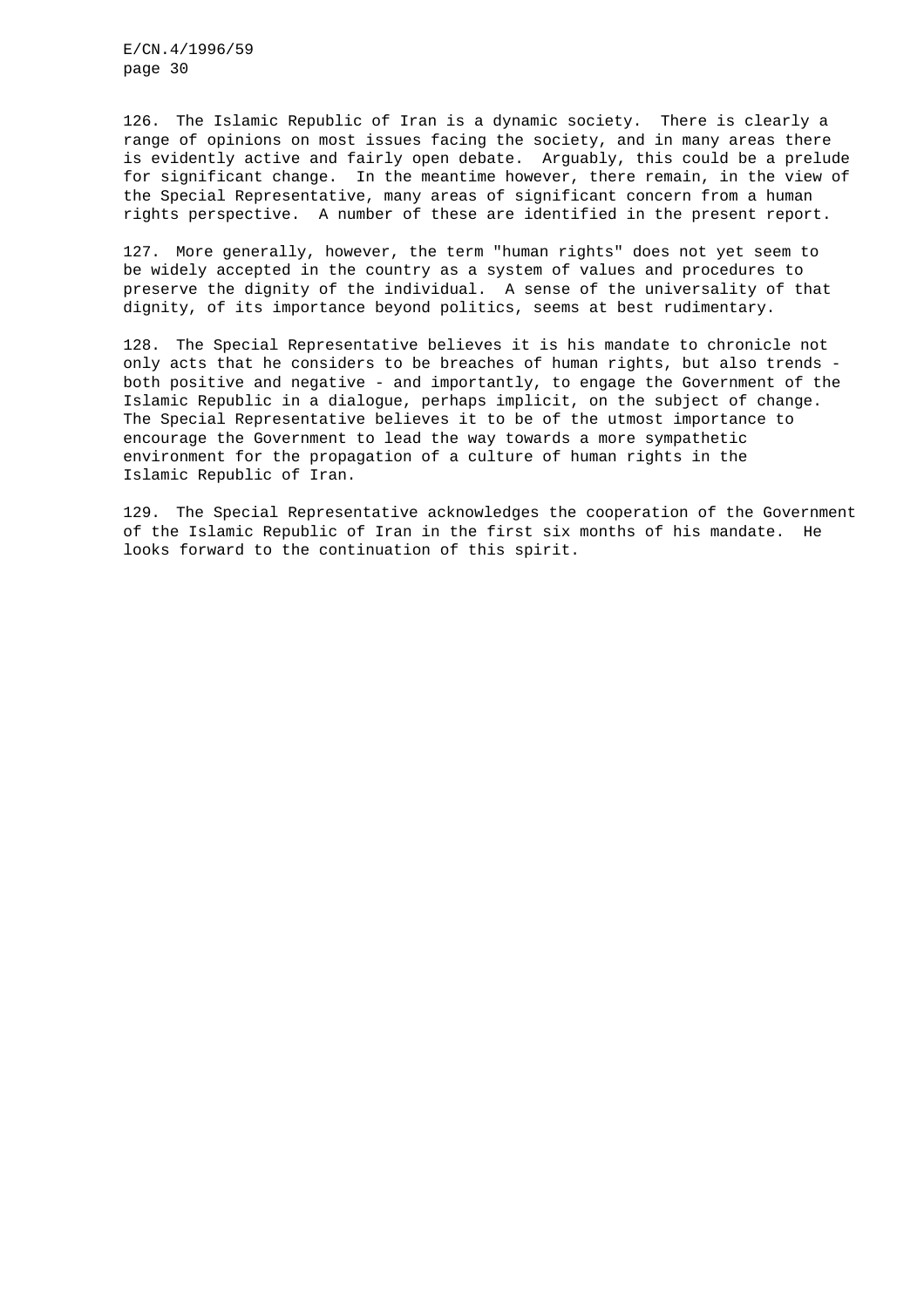## Annex I

# INTERNATIONAL HUMAN RIGHTS INSTRUMENTS TO WHICH THE ISLAMIC REPUBLIC OF IRAN IS A PARTY

The Islamic Republic of Iran is a party to the following international human rights instruments. Their dates of entry into force for the Islamic Republic of Iran are shown:

- International Covenant on Civil and Political Rights, 23 March 1976;
- International Covenant on Economic, Social and Cultural Rights, 3 January 1976;
- International Convention on the Elimination of All Forms of Racial Discrimination, 4 January 1969;
- International Convention on the Suppression and Punishment of the Crime of Apartheid, 17 May 1985;
- International Convention against Apartheid in Sports, 3 April 1988;
- Convention on the Prevention and Punishment of the Crime of Genocide, 12 November 1956;
- Supplementary Convention on the Abolition of Slavery, the Slave Trade, and Institutions and Practices Similar to Slavery, 30 December 1959;
- Convention relating to the Status of Refugees, 26 October 1976;
- Protocol relating to the Status of Refugees, 28 July 1976;
- Convention on the Rights of the Child, 12 August 1994.

The Islamic Republic of Iran has signed but not yet ratified the following international human rights instruments:

- Slavery Convention of 1926;
- Convention for the Suppression of the Traffic in Persons and of the Exploitation of the Prostitution of Others, 16 July 1953.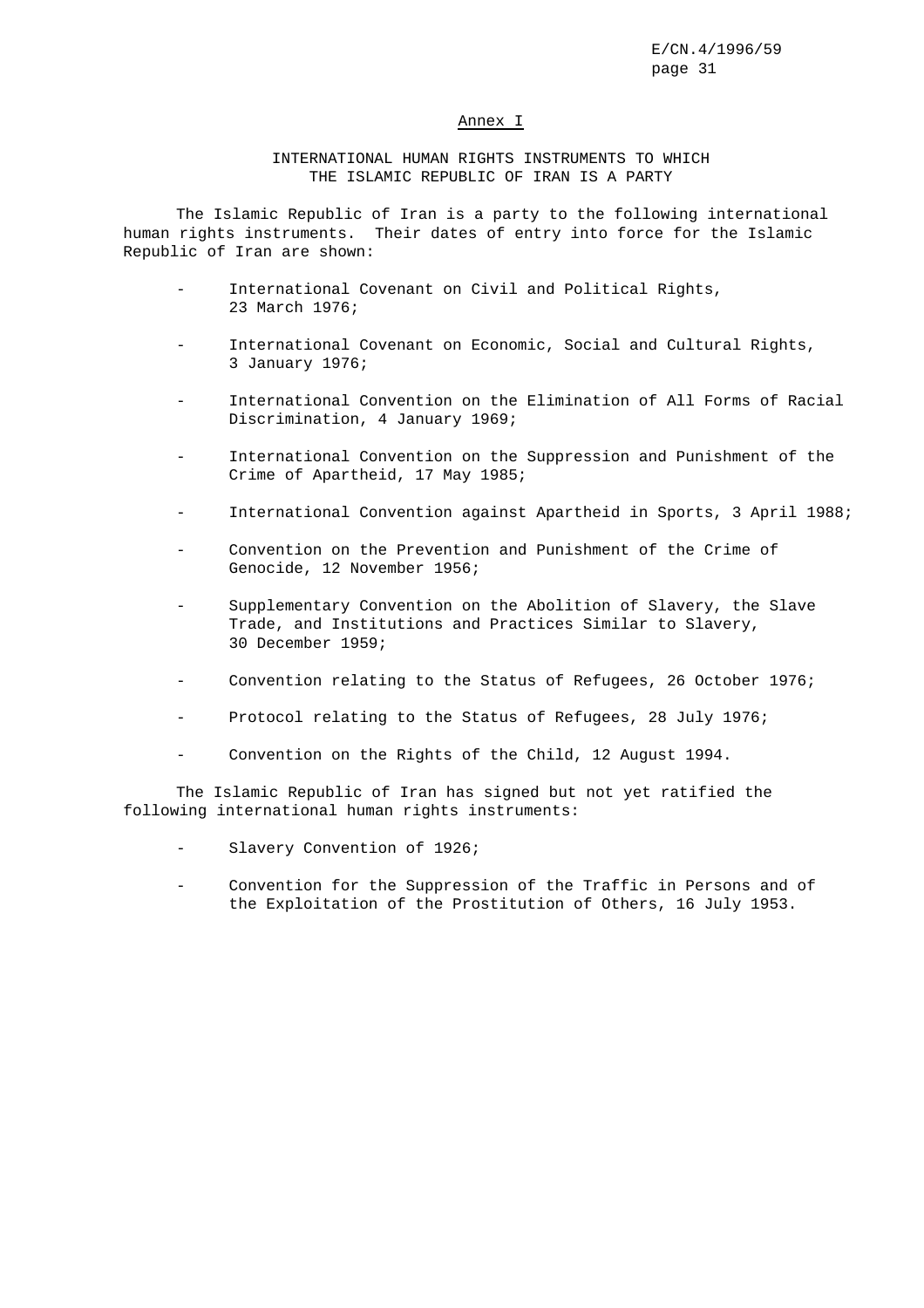#### Annex II

SPECIAL REPRESENTATIVE'S VISIT TO THE ISLAMIC REPUBLIC OF IRAN

## Official programme

Saturday, 10 February 1996 Arrival at Mehrabad Airport.

Meeting with H.E. Mr. Rowhani, Deputy Speaker of the Islamic Consultative Assembly (Majlis) and Chief Secretary of the Supreme National Security Council.

Meeting with Mr. Maasoumeh Ebtekar, Chief Editor of Farzaneh Quarterly.

Meeting with H.E. Mr. M. Javad Zarif, Deputy Foreign Minister for Legal and International Affairs.

Meeting with Mr. Badamchian, Leading Member of Article 10 Commission on Political Parties.

Sunday, 11 February 1996 Academic round table on Islamic and international approaches to human rights. Participants: Ayatollah Taskhiri; Mr. Dinani (Professor, University of Tehran); Mr. Hossein Mehrpoor; Mr. Mohaghegh Damad (Professor, University of Tehran); and Ayatollah Jafari (Professor, Islamic Philosophy).

Monday, 12 February 1996 Meeting with Hojatoleslam val Moslemin Rahbar Poor, Head of the Islamic Revolutionary Courts of Tehran Province and his deputy for drug matters.

> Meeting with H.E. Mr. Ashari, Deputy Minister of Islamic Culture and Guidance.

Meeting with Mr. Eftekhar Jahromi, President of the Independent Bar Association.

Meeting with H.E. Mr. Fallahian, Minister of Intelligence.

Tuesday, 13 February 1996 Meeting with Mr. A. Lajevardi, Head of the Prisons Organization.

Visit to Evin Prison.

Meeting with H.E. Mr. A. Velayati, Minister for Foreign Affairs.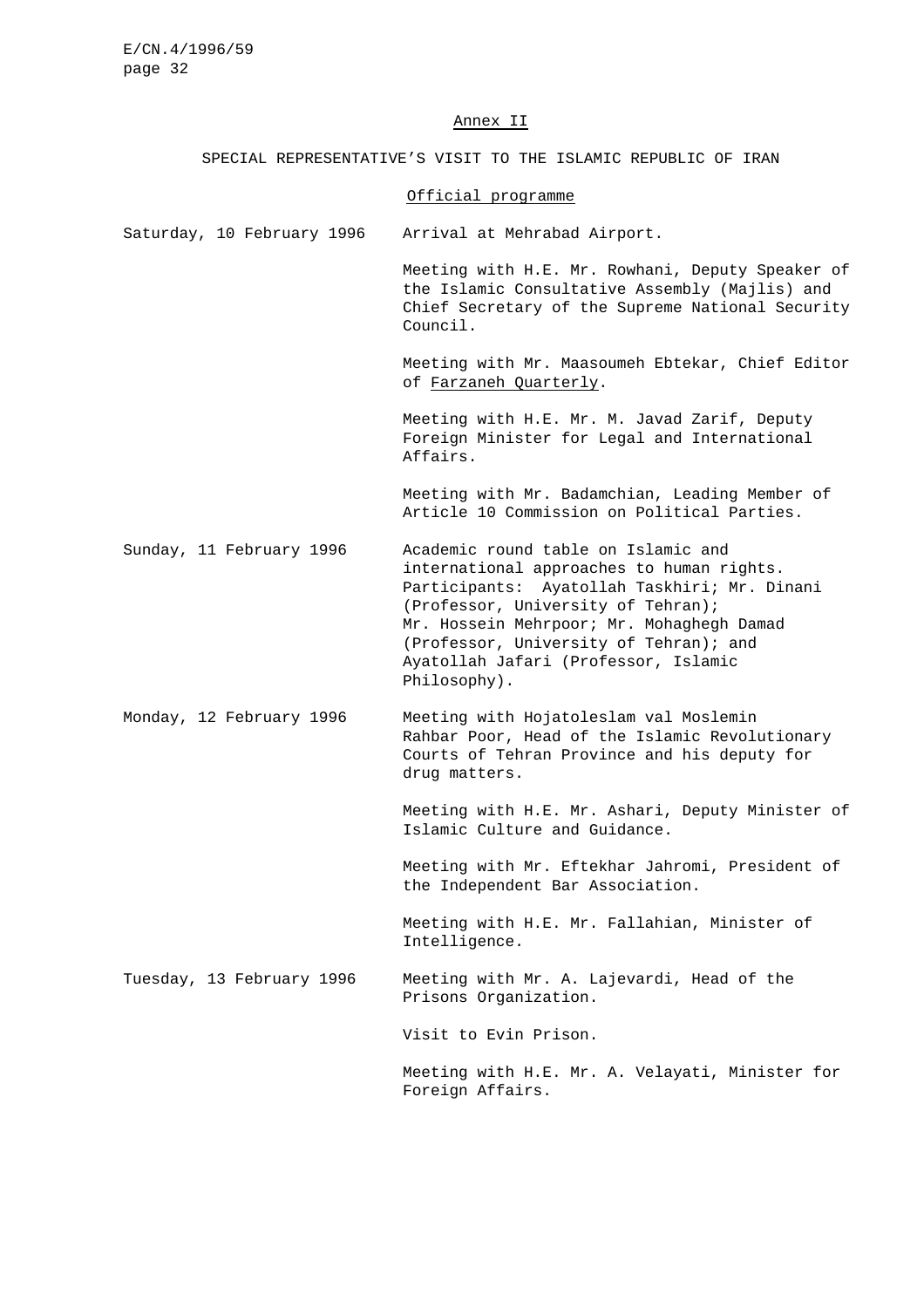page 33 Meeting with Hojatoleslam val Moslemin Ferdosi Poor, Head of the Court of Administrative Justice. Meeting with Mrs. Habibi, Adviser to H.E. President Rafsanjani. Wednesday, 14 February 1996 Meeting with Hojatoleslam val Moslemin Razini, Head of the Courts of Justice of Tehran Province. Meeting with H.E. Hojatoleslam val Moslemin Esmail Shushtari, Minister of Justice. Meeting with Mr. S. Rajaie Khorasani, Member of Parliament and a leading member of the Islamic Human Rights Commission. Meeting with Mrs. F. Hashemi, Head of the Women's Solidarity Council. Thursday, 15 February 1996 Second meeting with Hoyatoleslam val Moslemin Rahbar Poor. Meeting with Ayatollah Yazdi, Head of the Judiciary. Final meeting at the Ministry of Foreign Affairs with Mr. M. Javad Zarif and members of the Human Rights Department. Friday, 16 February 1996 Departure for Geneva.

E/CN.4/1996/59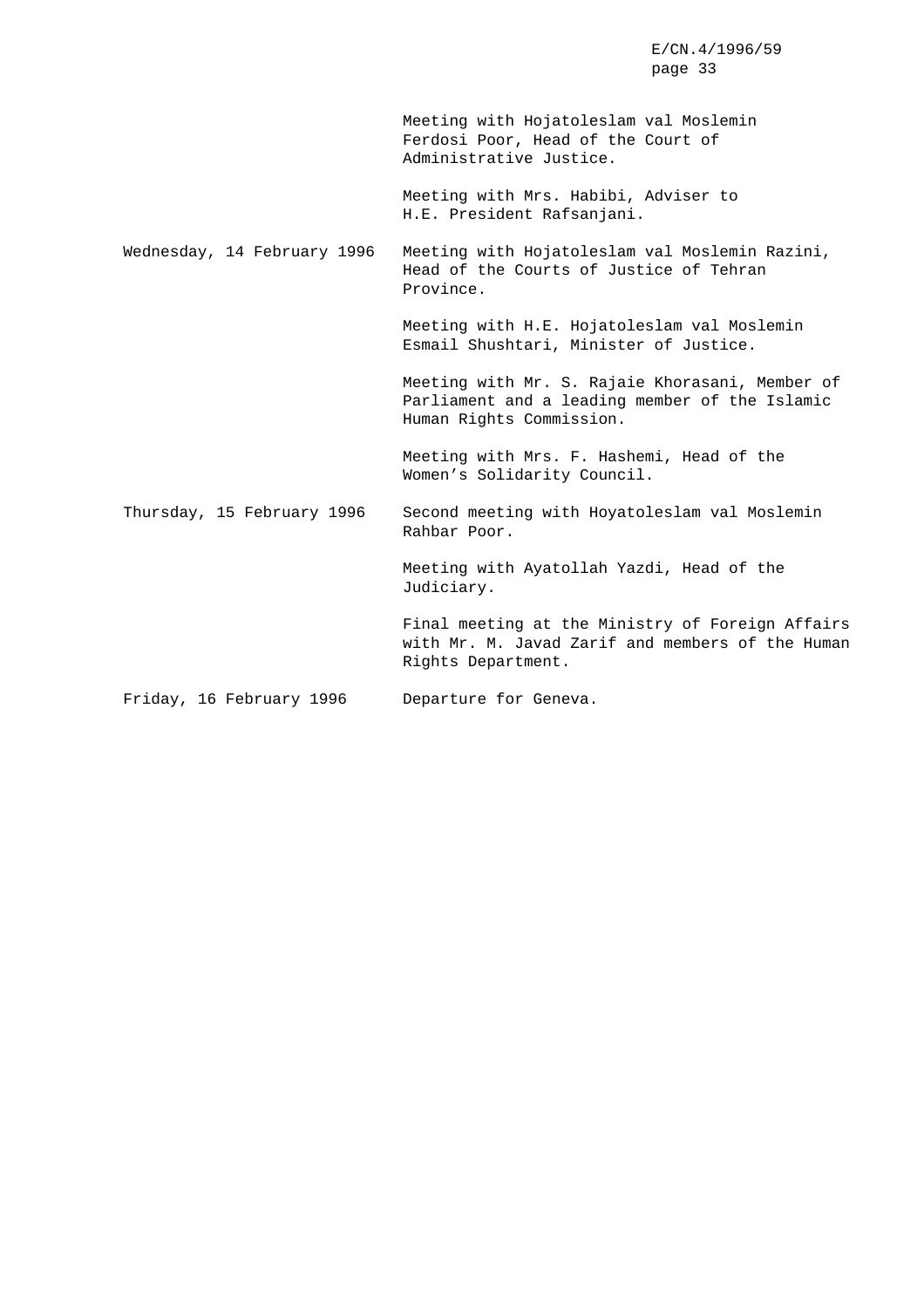#### Annex III

SPECIAL REPRESENTATIVE'S VISIT TO THE ISLAMIC REPUBLIC OF IRAN

# Unofficial meetings

Saturday, 10 February 1996 Mr. Darioush Farouhar, former Labour Minister in the Provisional Government of the Islamic Republic of Iran.

Sunday, 11 February 1996 Confidential meetings. 1/

Monday, 12 February 1996 Mr. Ebrahim Yazdi, former Minister for Foreign Affairs in the Provisional Government of the Islamic Republic of Iran.

> Meeting with leading members of the Baha'i Community.

Meeting with Mr. Pierre Bertrand, UNHCR Chief of Mission.

Confidential meetings. 1/

Tuesday, 13 February 1996 Confidential meetings. 1/

Wednesday, 14 February 1996 Meeting with Mr. Abbas Maroufi, Editor-in-Chief of Gardoon magazine.

Confidential meetings.  $1/$ 

Thursday, 15 February 1996 Meeting with Mr. Abdolkarim Soroush.

Meeting with Mr. Abbas Amir-Entezam.

Interviews with the Iranian and international press.

<sup>1/</sup> Confidential meetings: the persons interviewed requested the Special Representative that their names be kept in strict confidence.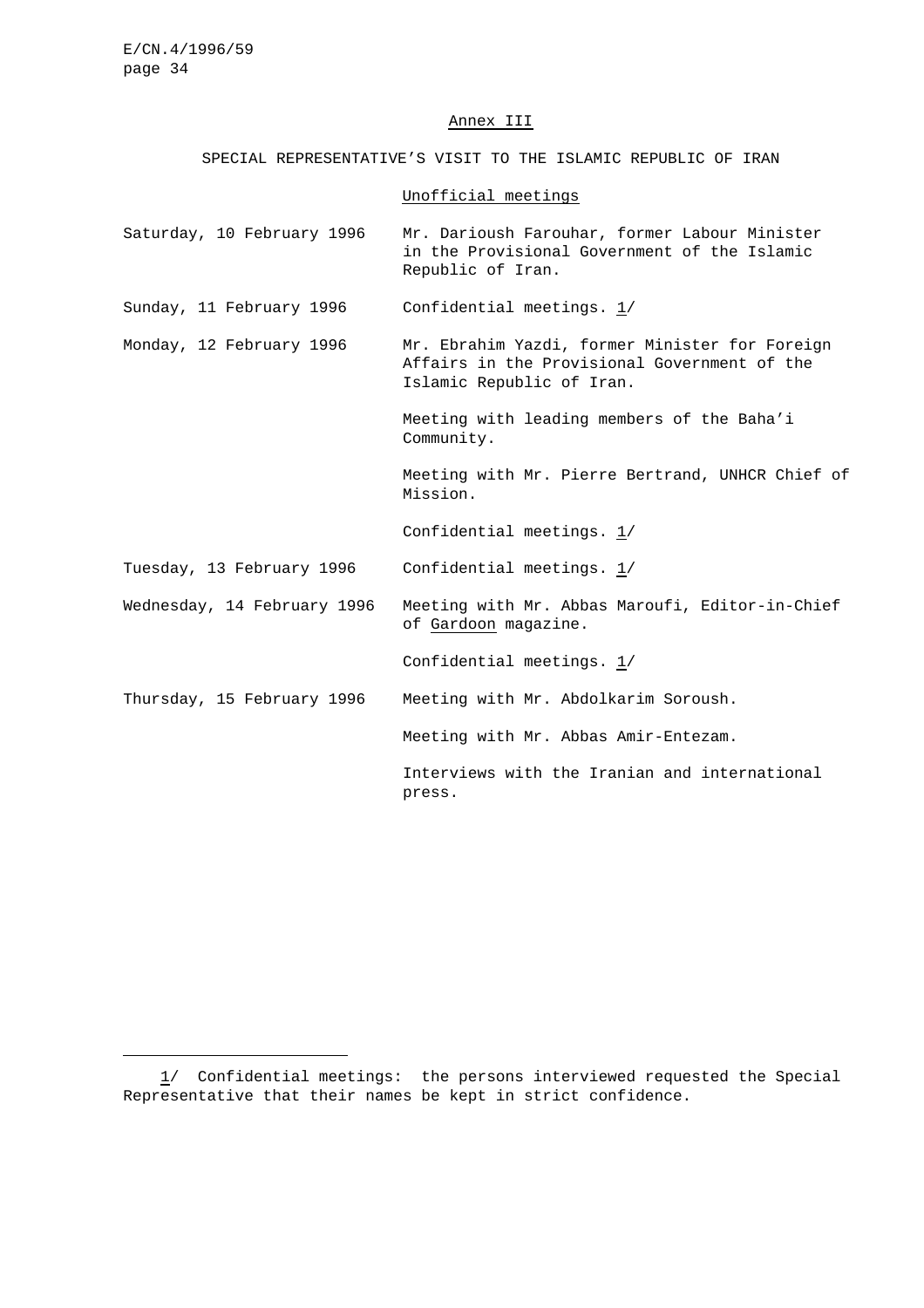#### Annex IV

# SOME SUBJECTS THE SPECIAL REPRESENTATIVE WISHES TO PURSUE ON FURTHER VISITS TO THE ISLAMIC REPUBLIC OF IRAN

1. Further inquiry into the pretrial phase of legal proceedings, particularly the treatment of prisoners, the length of time a prisoner can be held before being charged, the right to a lawyer and, generally the rights of detainees at this pretrial stage.

2. Further inquiry concerning the application of recent or recently revised or promulgated statutes such as the Law establishing the general and revolutionary courts and the Penal Code.

3. Number, status and competence of special courts such as the High Tribunal for Judicial Discipline, the Clerics Court and the Military Court. The rights of the accused, access of the media to the courts, publication of the judgements and settlement of conflicts of jurisdiction would also be examined.

4. Examination of such concepts as the "prestige of the clergy", "insulting the leaders" and "economic sabotage or terrorism".

5. Use of the death penalty.

- 6. Functioning of the Independent Bar Association.
- 7. Legal status and treatment of children, especially in the courts.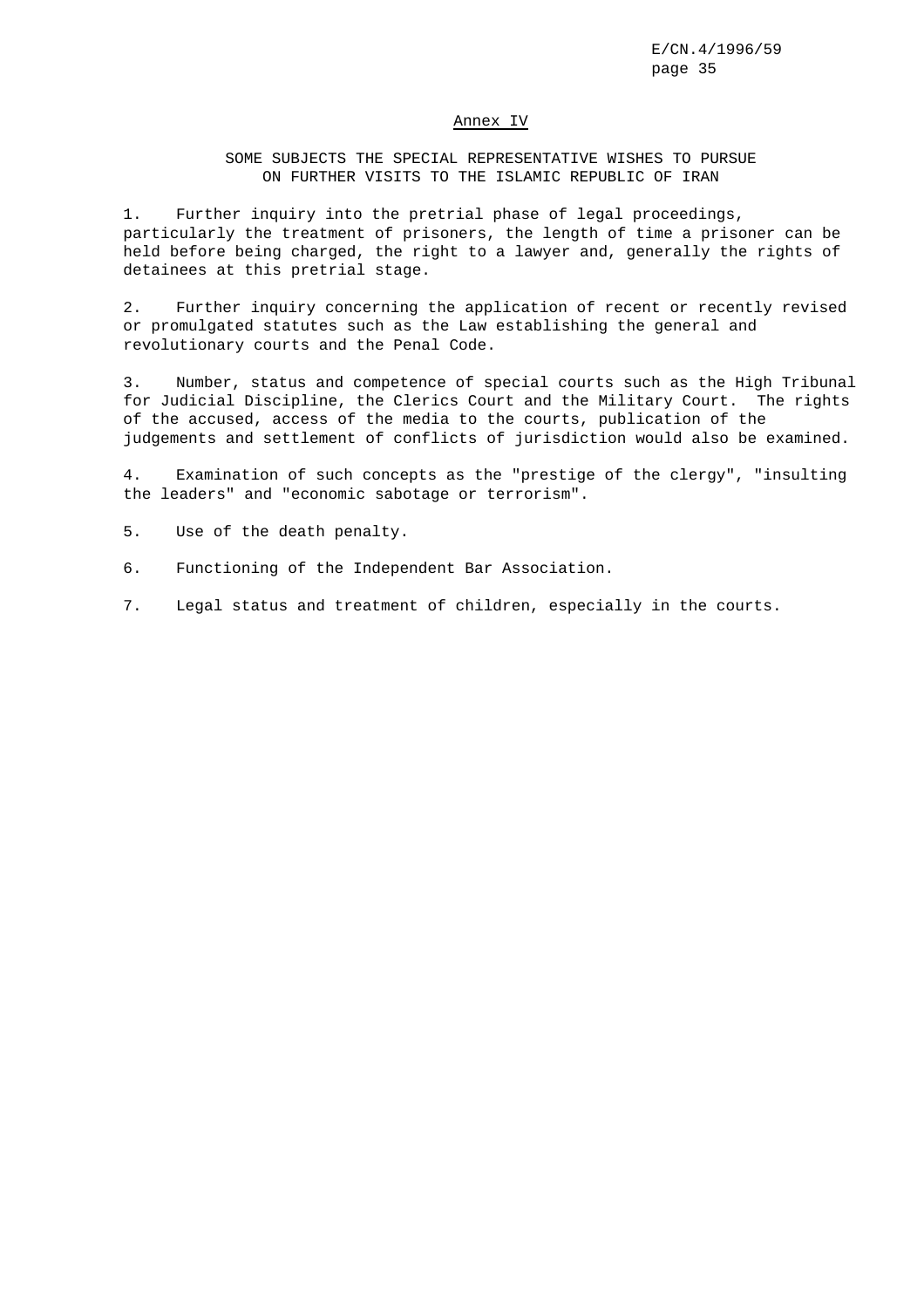#### Annex V

# INFORMATION ON EXECUTIONS PUBLISHED IN THE IRANIAN AND INTERNATIONAL PRESS DURING 1995

1. A person accused of murder was executed in February 1995 in the public section of Tehran's Ghasr prison and another five persons, accused of smuggling drugs, were hanged in Hamadan. In March 1995, Javad Taheri, Esmaeel Mohammadi and Javad Bahran-Pour, found guilty of armed robbery, causing chaos and threatening the security of the people, were hanged in public at Mohammad-Yar, in Naqadeh City.

2. In April 1995, according to the ruling of a revolutionary court, an armed robber was publicly hanged in Kovar. Also in April, Parvis Poyamanesh and Mehrdad Najafi, found guilty of murder, were hanged in Tehran's Ghasr prison and Ismail Mozdoori, also accused of murder, was executed in Neka at the scene of the crime, in the presence of judiciary and security officers. In May 1995, 3 persons were hanged in public in a stadium of Ghaemchahr on charges of murder; a person was executed in the city of Susangerd for murdering 2 people; 11 persons accused of drug-trafficking were hanged in Kerman's penitentiary and Khodanazar Keshavars and Dadkhoda Tajick, 2 persons accused of murder, were executed in the courtyard of Adel-Abad prison in the city of Shiraz.

3. On 13 June 1995, Ali-Reza Gol-Afrouz, aged 43, sentenced to death on charges of murder, adultery and drinking alcohol, was hanged in public in Chirvan, after receiving 80 lashes. On 16 June, Ahmad Asghari, aged 26, and Mirza Ali Mirzaï, aged 28, were publicly hanged in Varzeh, after being found guilty of abduction and rape. Another four people, accused of drug-trafficking and acts contrary to chastity, were hanged on 27 June in the courtyard of a prison in the city of Qom.

4. On 21 July 1995, Lieutenant Colonel Kazem Farzaneh, former Director of the Department against drug-trafficking in the Province of Khorrassan, was hanged in Mashhad. He was found guilty by the Revolutionary Court of that city of drug-trafficking and possession of 123 kilograms of opium, heroin and morphine, as well as receiving bribes. In late September 1995, six members of the Democratic Party of Iranian Kurdistan were executed by firing squad in the city of Orumiyeh. Rashid Abubakri, a Kurdish villager member of the party, was hanged on 21 September in a prison in Orumiyeh.

5. Hamzeh Azizi, Vahid-Reza Masrour and Abdol-Reza Masrour were hanged in public on 16 October 1995 at three different locations in the city of Shiraz. They were found guilty by a revolutionary court of corruption on Earth and drug-trafficking. On 13 November, Mehdi Barazandeh, an Iranian mystic member of the Dervish sect, was stoned to death in the city of Hamadan, after being found guilty of adultery and sodomy. On 22 November, Fazel Khodadad, a businessman convicted of bank embezzlement, was hanged in Evin prison in Tehran.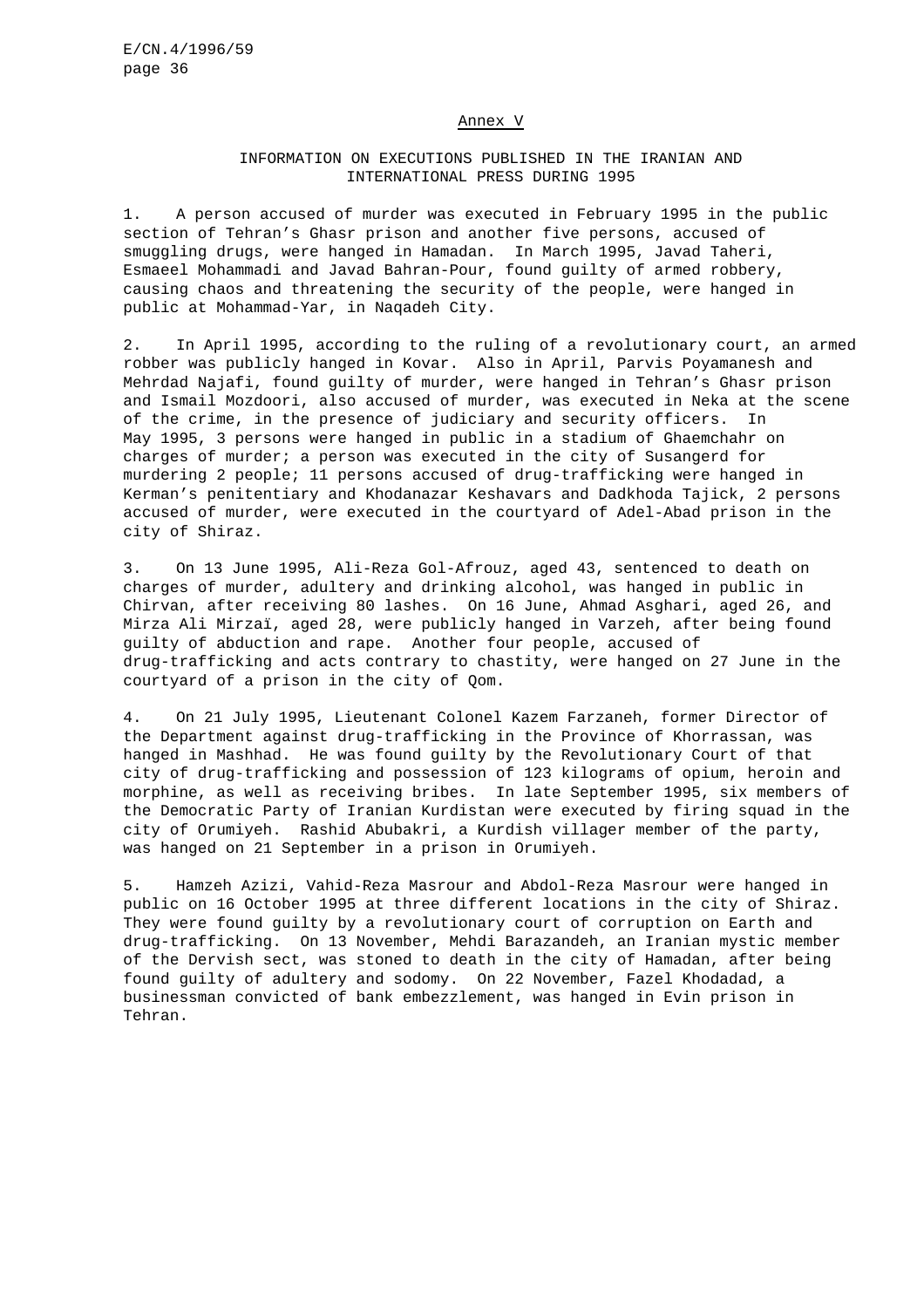#### Annex VI

LETTER DATED 11 MARCH 1996 FROM THE DIRECTOR OF THE HUMAN RIGHTS DEPARTMENT OF THE IRANIAN MINISTRY OF FOREIGN AFFAIRS ADDRESSED TO THE SPECIAL REPRESENTATIVE

I hereby draw your attention to the result of investigation done following your queries:

1. Referring to the accusations concerning Ms. Zeinab Miri, Ms. Sedigheh Habibi and Mrs. Nassrin Qa'Emi, I would like to inform you that the question was forwarded to the bodies concerned for proper investigation. According to the information received from the above mentioned sources, including the Ministry of Interior and the Tehran Justice Department, the arrest of those persons is not confirmed.

2. The baseless and fabricated accusations in regard to the death of two Iranians whose names have been given, Ms. Zahrah Rajabi and Mr. A. Moradi; and the alleged relation thereof with the Islamic Republic of Iran, are obviously spiteful and invalid. It is evident that the security of foreigners in the territory of a given country is the responsibility of the State in which they reside.

3. Moreover, it should be mentioned that the so-called MKO (a violent small terrorist group) has in the past repeatedly levelled similar accusations against Iran in the hope of ascribing their policy of murdering their disenchanted members to others.

(Signed): Hossein Sh. ZEINEDDIN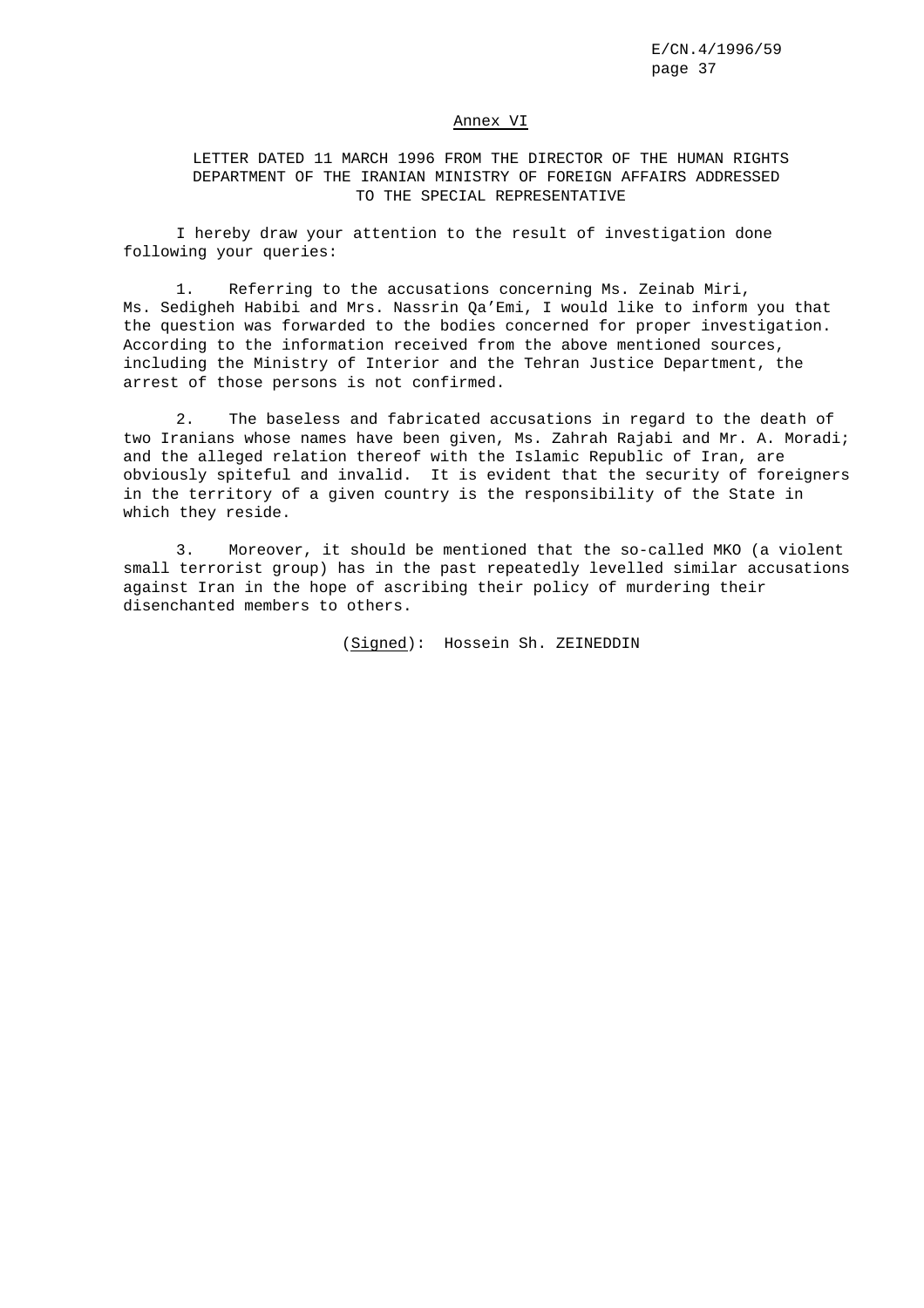#### Annex VII

# LETTER DATED 28 FEBRUARY 1996 FROM THE DIRECTOR OF THE HUMAN RIGHTS DEPARTMENT OF THE IRANIAN MINISTRY OF FOREIGN AFFAIRS ADDRESSED TO THE SPECIAL REPRESENTATIVE

I would like to provide you with the following information about the clandestine group of Seyyed Morteza Shirazi:

(a) Seyyed Morteza Shirazi, son of Seyyed Mohammad, 32 years old, born in Karbala, is the founder of an illegal organization which engages in unlawful objectives and acts, such as disturbing public order, forging documents, disseminating lies and rumours, insulting the country's officials and dispatching unauthorized reports abroad. He was arrested on 21 November 1995 in Qom and was transferred to Tehran for legal investigations. In addition, 10 other members of his illegal organization, whose main charges are pointed out below, were also arrested. Their cases are under due process of law.

Charges against Seyyed Morteza Shirazi:

- (i) Establishing an illegal organization with the purpose of disturbing public order along with the following unlawful acts:
	- a. Collaborating in issuing and using forged passports;
	- b. Collaborating in issuing and using forged identity cards;
	- c. Collaborating in the issuing and use of forged educational documents;
	- d. Collaborating in the illegal transfer of individuals to foreign countries;
	- e. Printing books without relevant authorization;
- (ii) Disturbing public order and actively promoting Ghameh Zani (traditional knife-beating on the head on the day commemorating the martyrdom of Imam Hossein), which led to serious injuries among ignorant persons, and provoking people's religious sentiments for the same purpose;
- (iii) Forging legal and real entities;
- (iv) Disseminating lies and rumours, and endangering the right of freedom of expression in some of the theological centres;
- (v) Defaming and insulting the leadership and other officials of the country;
- (vi) Making contacts with wanted criminals resident in foreign countries;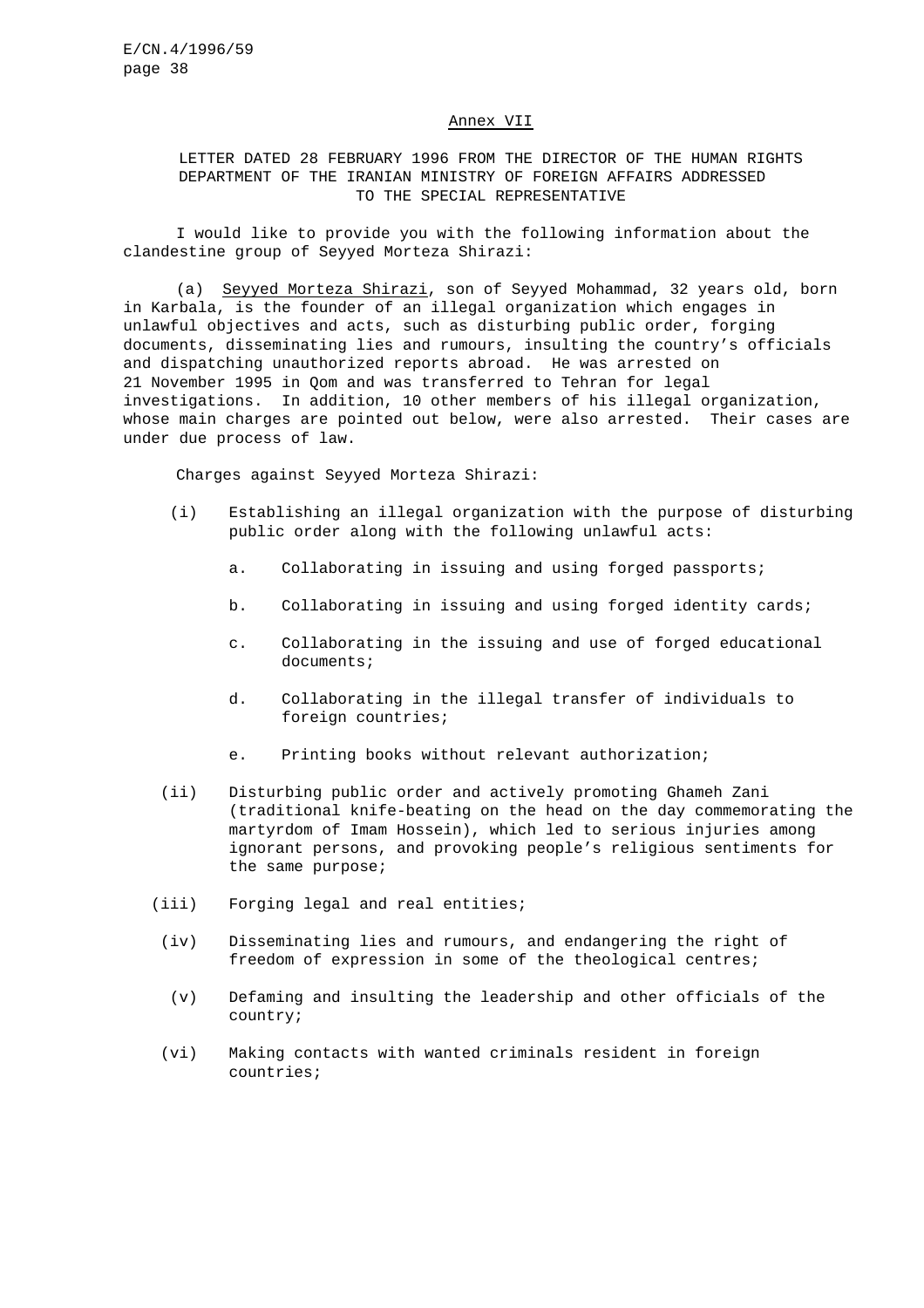(vii) Unauthorized collection and dispatch of information and reports to foreign countries;

(b) Rahman Delavarian, was arrested on 11 November 1995 in Qom under the alias of Haeri and transferred to Tehran for legal investigations. His charges are as follows:

- (i) Providing a safe house for holding illegal meetings and activities;
- (ii) Forging passports and identity cards for himself and others;
- (iii) Using a forged passport to leave the country illegally;
- (iv) Membership in the illegal organization of Seyyed Morteza Shirazi;
- (v) Insulting the Leader of the Islamic Republic of Iran and inciting people against him;
- (vi) Disseminating lies and rumours against the sovereignty of the country in meetings with foreign residents;
- (vii) Providing and forging academic documents;
- (viii) Provoking people's religious sentiments, disturbing public order by committing unlawful acts such as Ghameh Zani and defaming and insulting the Leader and other officials of the country;

(c) Hadi Akhound, son of Bagher, born in Karbala was arrested on 11 November 1995 in Tehran. His charges are as follows:

- (i) Membership in the illegal organization of Seyyed Morteza Shirazi;
- (ii) Providing logistic facilities for the illegal organization;
- (iii) Dispatching false publications and illegal consignments for the members of the organization;
- (iv) Sending publications to the members of the organization that contained slander and insult to the leadership and other officials of the country;
- (v) Collaborating in the illegal transport of people prohibited from travelling abroad;
- (vi) Publishing and distributing books without appropriate authorization;
- (vii) Misusing his position to conspire and forge military service exemption cards: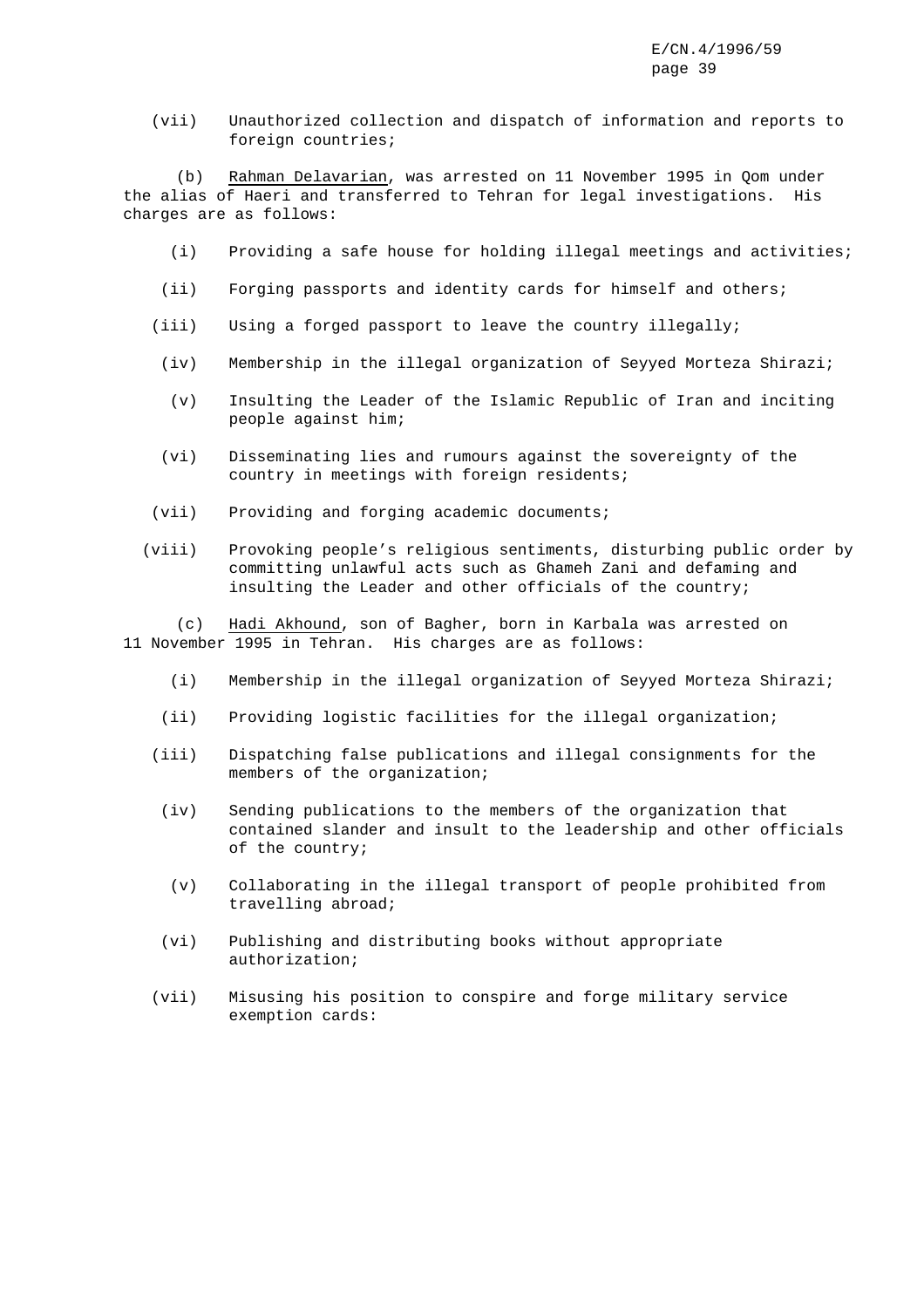(d) Ja'far Ghani, 35 years old, born in Karbala was arrested on 30 September 1995 in Qom under the alias of Movafagh Najjar. Following legal procedure, he was sentenced to 15 months' imprisonment. His main charges are as follows:

- (i) Repeated illegal travelling to foreign countries such as Iraq;
- (ii) Forging Afghan identity cards and Afghan passports;
- (iii) Membership in the illegal organization of Seyyed Morteza Shirazi;
- (iv) Disseminating lies and rumours;

(e) Foad Fujian, 33, son of Nasser, born in Karbala, was arrested on 11 November 1995 in Tehran. His charges are as follows:

- (i) Coordinator and head of the office of the illegal organization of Seyyed Morteza Shirazi;
- (ii) Distributing illegal publications containing insults and slander to the Leader of the Islamic Republic of Iran, and forging legal and real identities;
- (iii) Collaborating in disseminating lies and rumours and disturbing public order;
- (iv) Violating his commitments to judicial authorities;

(f) Seyyed Abdulrasoul Mousavi, born in Kazemein, was arrested on 11 November 1995 in Tehran under the alias of Abu-Adib. His charges are as follows:

- (i) Membership in the illegal organization of Seyyed Morteza Shirazi;
- (ii) Collecting and maintaining illegal publications containing insults to the leadership of the Islamic Republic of Iran;
- (iii) Collaborating with the accused Mohammad Dehnavi-Pour and keeping his illegal publications in order to help him to circumvent the law.

(g) Mohammad Ali Ma'ash was arrested on 11 November 1995 in Qom and was transferred to Tehran for legal investigation. His charges are as follows:

- (i) Membership in the illegal organization of Seyyed Morteza Shirazi;
- (ii) Fabricating and disseminating lies and rumours and provoking people abroad against the Islamic Republic of Iran;
- (iii) Counselling and participating in illegal transfer of criminals abroad;
- (iv) Abortive attempt to leave the country illegally;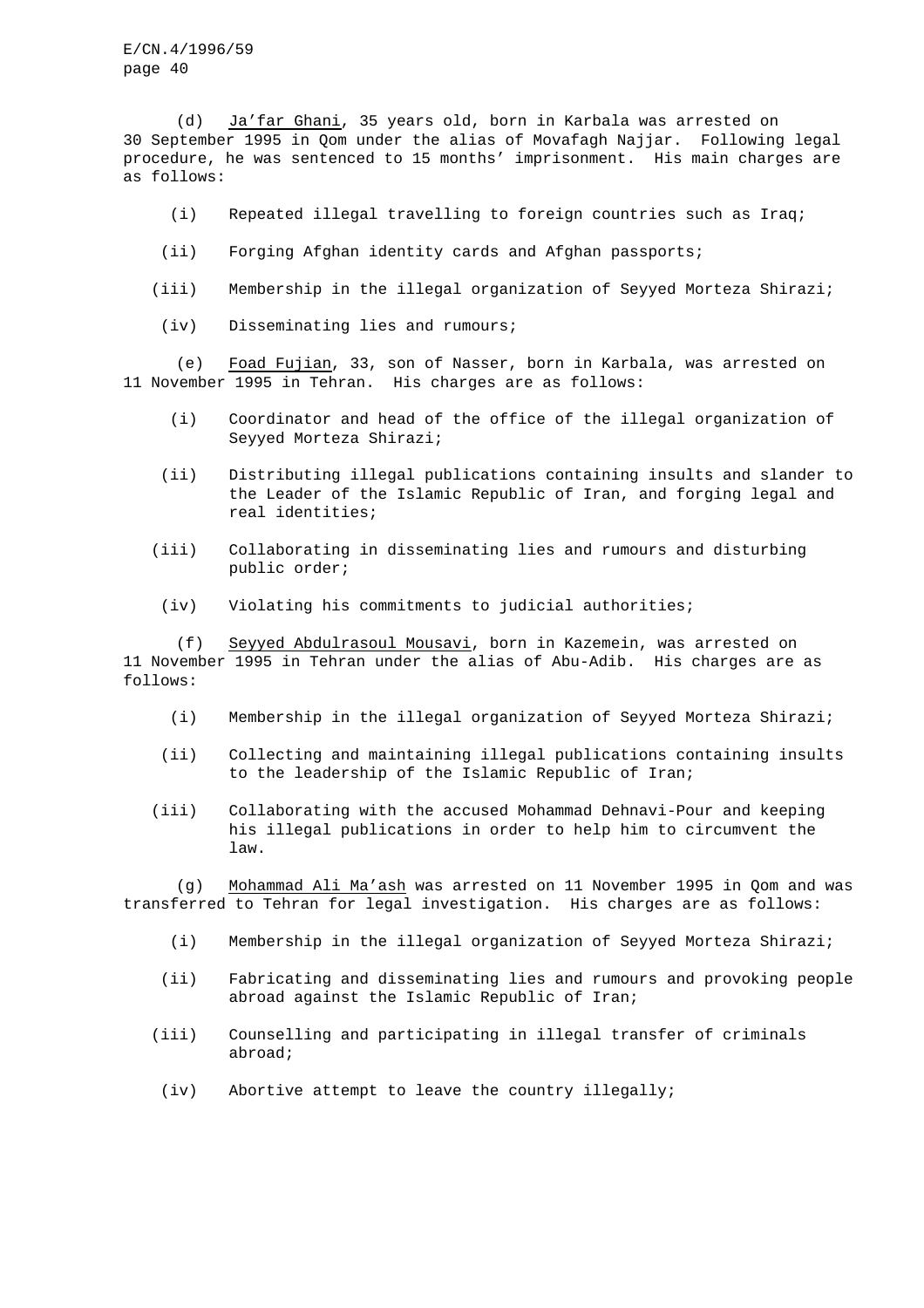(v) Dispatching classified information and reports abroad with the aim of confronting the Islamic Republic of Iran;

(h) Fazel Mohammad Saleh was arrested on 11 November 1995 in Qom under the alias of Mohammad Ali Shahabi and was transferred to Tehran for legal investigation. His charges are as follows:

- (i) Membership in the illegal organization of Seyyed Morteza Shirazi;
- (ii) Disseminating lies and rumours and directing the agents affiliated with the organization of Seyyed Morteza Shirazi in foreign countries with the aim of confronting the Islamic Republic of Iran;

(i) Talib Salehi was arrested on 11 November 1995 in Qom and was transferred to Tehran for legal investigations. His charges are as follows:

- (i) Membership in the illegal organization of Seyyed Morteza Shirazi;
- (ii) Disseminating lies and rumours against the sovereignty of the Islamic Republic of Iran and its officials;
- (iii) Using a forged Iraqi green card, passport and identity card with a different identity;
- (iv) Sending false information to foreign countries with the aim of creating a psychological war and damaging the reputation of the State;

(j) Taghi Akhound, 33 years old, son of Bagher, born in Karbala, was arrested on 11 November 1995 in Tehran. His charges are as follows:

- (i) Membership in the illegal organization of Seyyed Morteza Shirazi;
- (ii) Making efforts, and encouraging individuals, to participate in illegal activities to disturb public order and security;
- (iii) Disseminating lies and rumours, disturbing public order and taking unlawful measures such as distributing illegal publications and books and encouraging Ghameh Zani;
- (iv) Insulting and slandering the Leader and other officials of the country;

(k) Mohammad Dehnavi-Pour, 45 years old, born in Karbala, was arrested on 11 November 1995 in Tehran under the alias of Abu-Kamal. His charges are as follows:

- (i) Being in charge of the financial affairs of the illegal organization of Seyyed Morteza Shirazi;
- (ii) Collaborating in disseminating lies and rumours and providing logistic facilities for the members of the organization;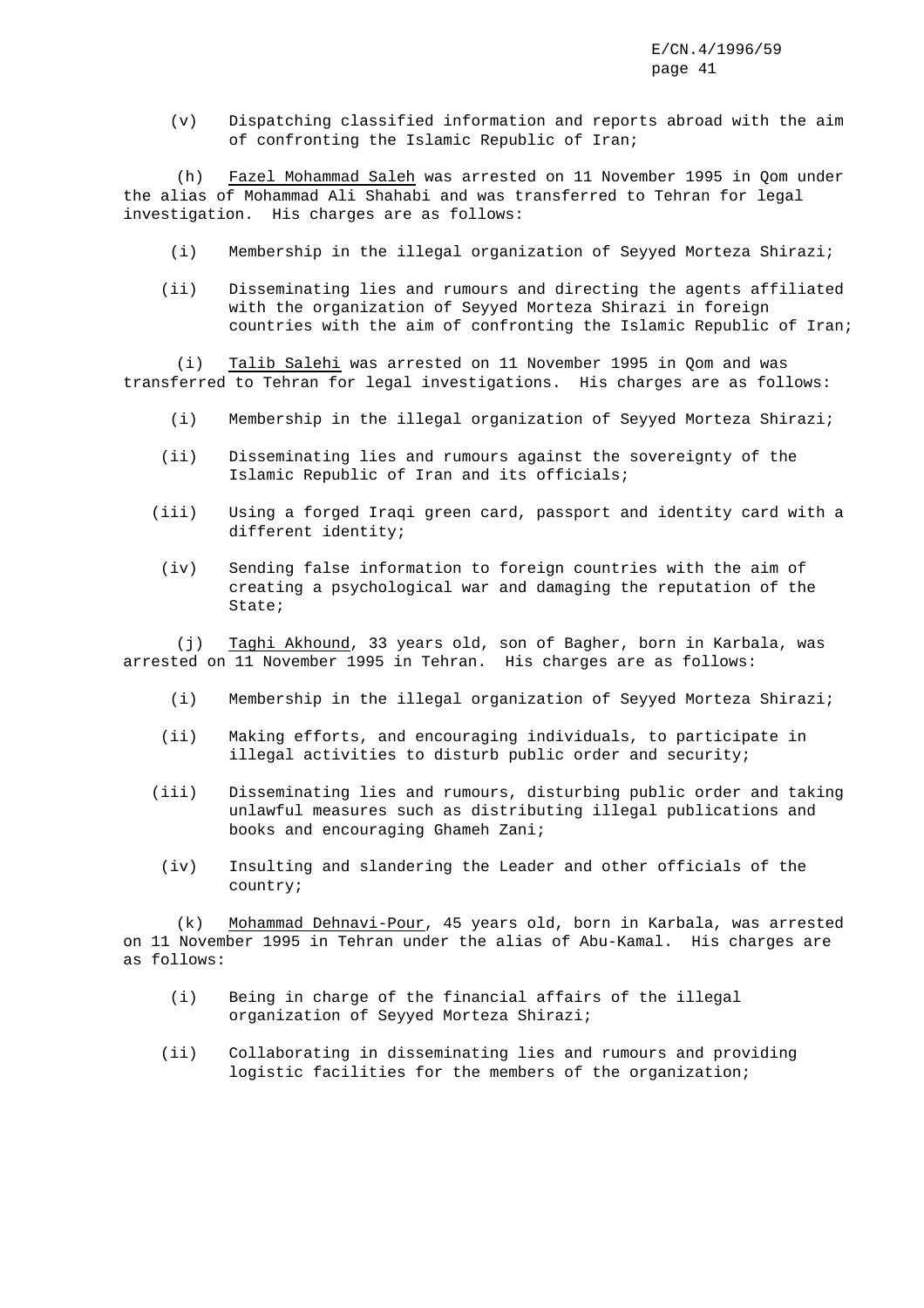- (iii) Disturbing public order and taking measures contrary to the country's prestige such as Ghameh Zani;
- (iv) Insulting and slandering the Leader and other officials of the country;
	- (v) Collecting and maintaining illegal publications that contain insults to the late Leader, Imam Khomeini, and the Islamic revolution.

Contrary to the allegations of ill-treatment of the detainees, they were not in any way mistreated and even their houses were searched by female officers, in the presence of the accused persons and some of their family members. The list of articles collected was signed by the head of the family and the accused. The procedure for searching some of the houses was videotaped. At the first opportunity in the 24 hours following their arrest, the accused made contact with their families and informed them of their situation. These communications have been continued, especially on religious feasts, when the accused have spoken with their spouses and children as well as their relatives. They have also had several face-to-face meetings. They are provided with medicine, medical care, food and health services. Lastly, according to article 35 of the Constitution, they are entitled to choose a lawyer and their right is fully respected.

(Signed): Hossein Sh. ZEINEDDIN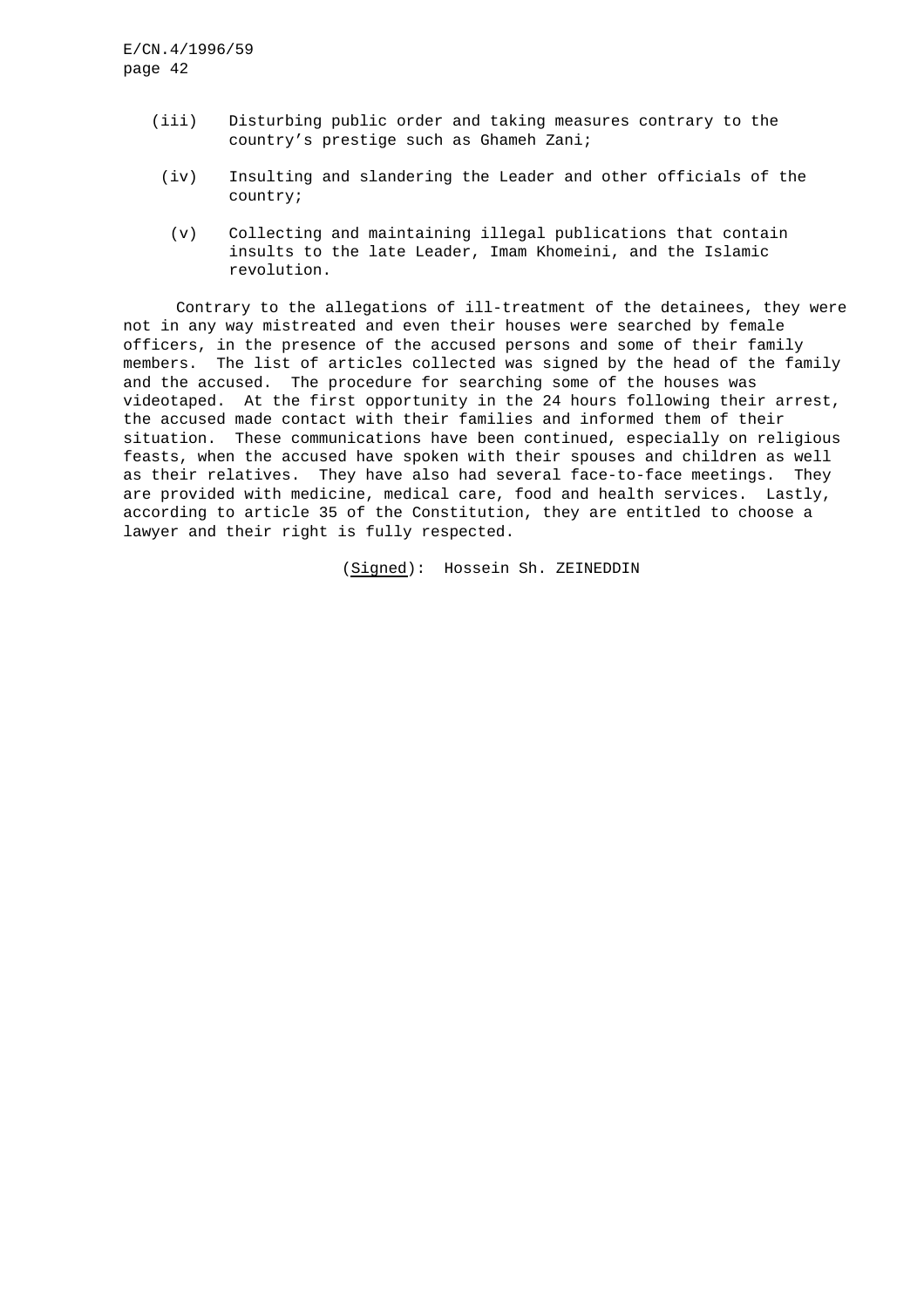#### Annex VIII

LETTER DATED 7 FEBRUARY 1996 FROM THE PERMANENT REPRESENTATIVE OF THE ISLAMIC REPUBLIC OF IRAN TO THE UNITED NATIONS OFFICE AT GENEVA ADDRESSED TO THE SPECIAL REPRESENTATIVE

I wish to bring to your attention the following findings, which have been received from Tehran:

(a) Mansouri Taheri was arrested on charges of collaboration in terrorist activities involving a terrorist group. Following legal proceedings, the accused was sentenced to three years' imprisonment. After serving his prison term, he was released on 13 December 1985. He later legally left the country in July 1995;

(b) Reza Pazhohesh was arrested on charges of collaboration in terrorist activities involving a terrorist group. Following legal proceedings, he was sentenced to three years' imprisonment on 8 February 1992 in Zanjan province. After serving part of his sentence, he was released on 22 August 1992;

(c) Taha Kermani. No official information about the incident involving Mr. Taha Kermani has been received. Similar incidents have been communicated, however, in the past, where the terrorist organizations have eliminated their opposition and blamed the Islamic Republic of Iran at the same time. We expect that the relevant Government will make the necessary investigations and bring the perpetrators to justice;

(d) Mohammad Hassan Basiji was arrested on charges of acting against public safety. According to the court verdict issued on 9 January 1983 he was sentenced to two and a half years' imprisonment. He was released after serving his term.

> (Signed): Sirous NASSERI Permanent Representative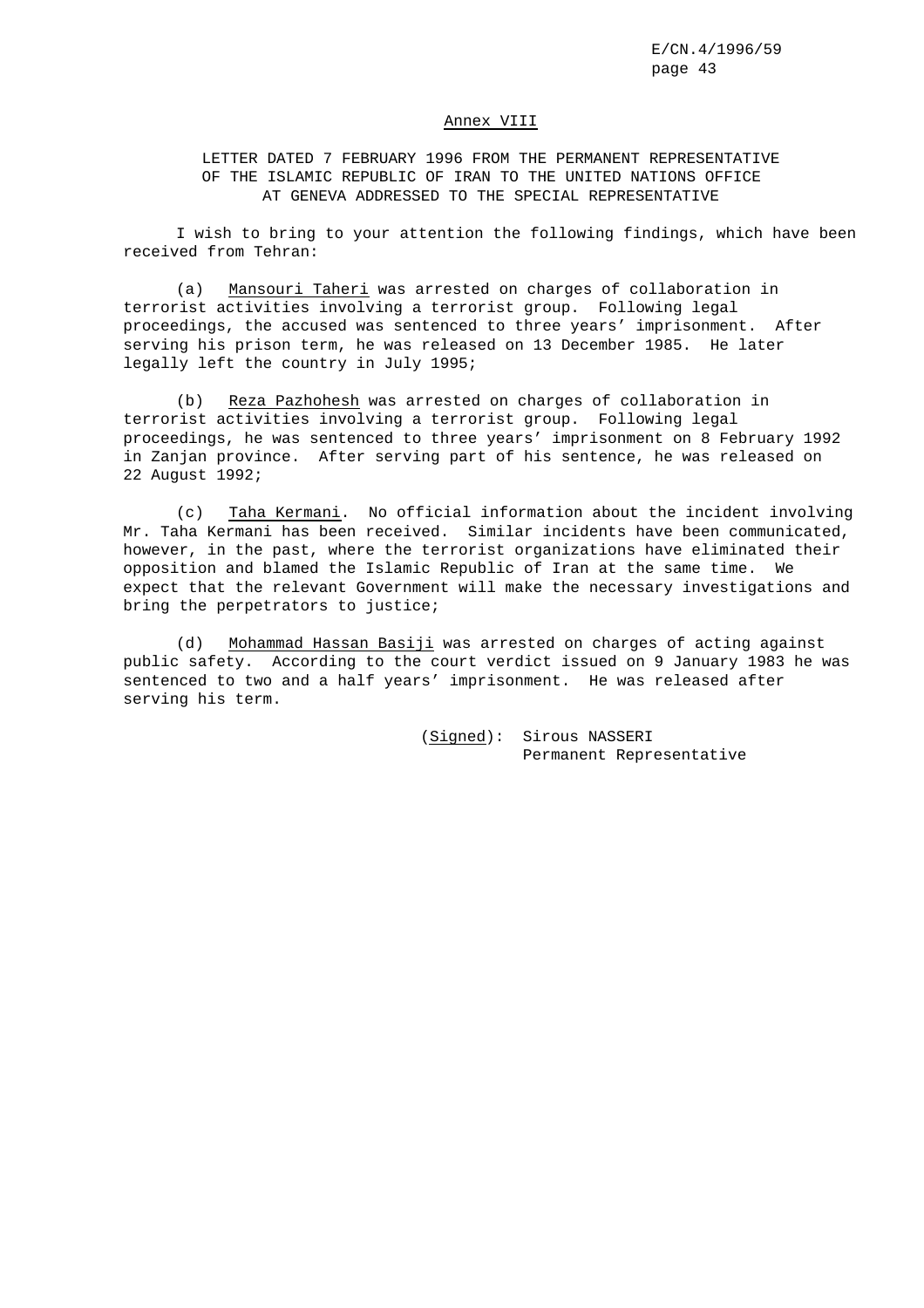#### Annex IX

# LETTER DATED 7 FEBRUARY 1996 FROM THE PERMANENT REPRESENTATIVE OF THE ISLAMIC REPUBLIC OF IRAN TO THE UNITED NATIONS OFFICE AT GENEVA ADDRESSED TO THE SPECIAL REPRESENTATIVE

I have the pleasure to provide you with the result of investigations carried out by the relevant judicial authorities on the following cases:

(a) Samir Yasin Moslemian was arrested and sentenced by the Ahwaz Judiciary Authorities on 20 November 1990 because of his active membership in a terrorist group with the aim of subversion and territorial secession. He later qualified for amnesty and his sentence was decreased to 13 years and 4 months. At present, he is serving his term in the Ahwaz central jail;

(b) Zaher Manouchehri was arrested on 10 August 1991 on charges of actively supporting a terrorist group. After due process of law, he was sentenced to three years imprisonment by Sanandaj judicial authorities. He qualified for amnesty and was therefore released on 13 April 1993. Meanwhile, there is no record on Zaher Manouchehri;

(c) Maryam-Banou Sepehri-Rahnama was apprehended on charges of acting against national security. Following due process of law, the court found her guilty and she was sentenced to 15 years' imprisonment. She was later pardoned and released on 29 March 1993;

(d) Homayoun Najafi was arrested on charges of collaboration with a terrorist group. Following due process of law, he was found guilty and was sentenced to one year's imprisonment. He was released on 30 July 1990 after serving his sentence;

(e) Jamshid Amiri Bigvand was arrested on charges of extortion and acting against national security. Following due process of law, he was sentenced to seven years' imprisonment and reimbursement of the extorted money;

(f) Seyyed Nasrolah Mir-Saidi was arrested on charges of acting against national security. Following due process of law, he was sentenced to 15 years' imprisonment and is serving his term;

(g) Ashraf Taman was arrested on 10 May 1983 on charges of membership in an armed group and involvement in terrorist activities as well as violating public order. Following due process of law, the person was sentenced to and served an eight-year imprisonment and was released on 24 January 1991;

(h) Abbas Amir Entezam was arrested on 19 December 1979 on charges of espionage and having relations with the CIA. According to legal procedures, he was publicly tried in the First Branch of the Islamic Revolutionary Court in the presence of an attorney and witnesses. The late Bazargan, the then Prime Minister of the Provisional Government of Iran, was actively present during his trial, which was videotaped by Iranian television. Finally, he was found guilty and sentenced to life imprisonment. He has not requested amnesty so far. Yet, out of humanitarian considerations, he was transferred from jail to an appropriate house on 8 January 1995;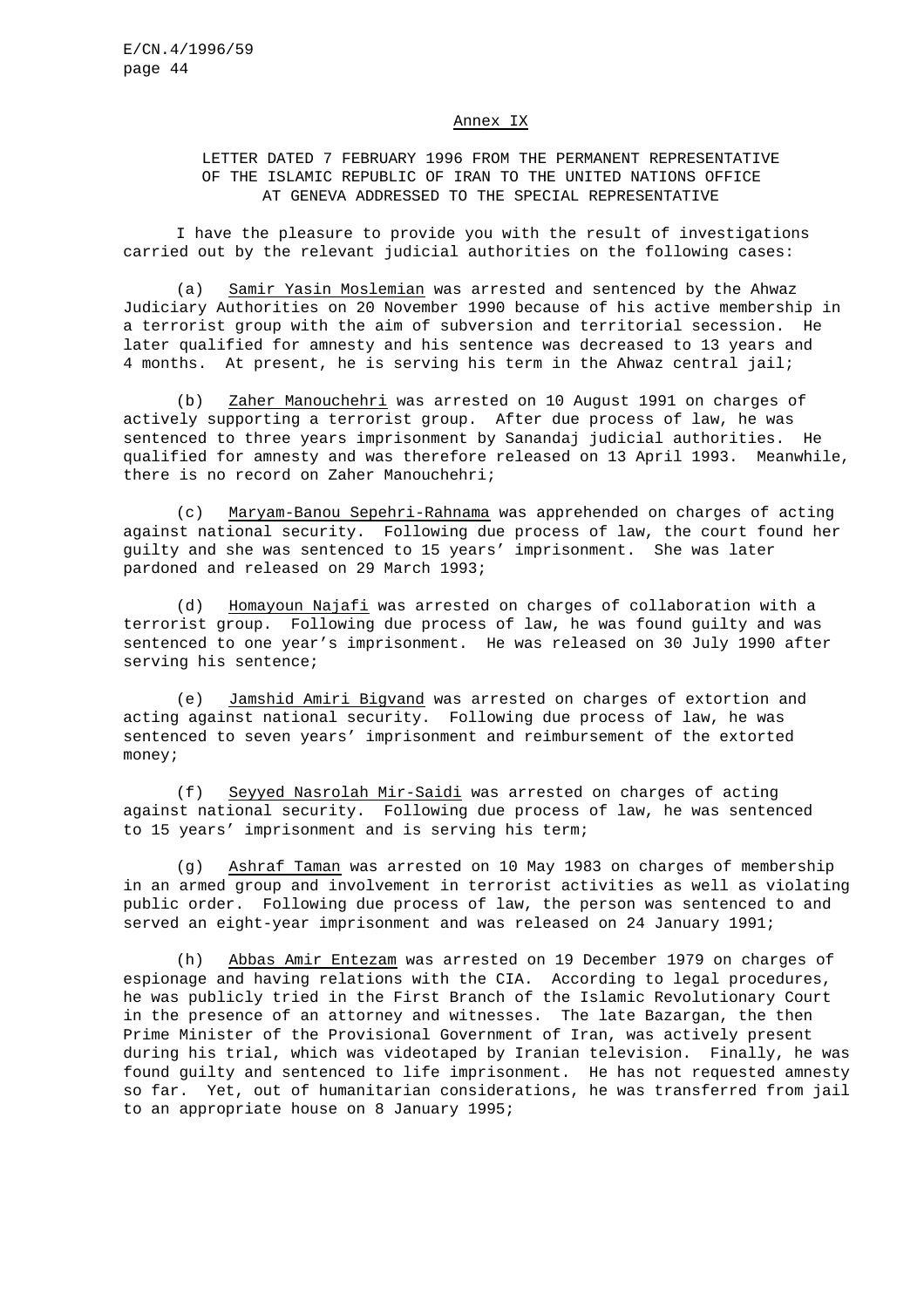(i) Morteza Afshari Rad was arrested on charges of causing an explosion in an electrical transformer and gas pipeline in Abhar (Zanjan province) and giving confidential information to the enemy. Following due process of law, he was sentenced to 10 years' imprisonment. (Our previous response to the former Special Representative's report (E/CN.4/1995/55) was about someone else with the same name but a different ID number.);

(j) Malekeh Amouie was arrested on charges of violating public order and acting against national security. Following due process of law, she qualified for amnesty and was released on 6 April 1993;

(k) Shahin Sameie was arrested on charges of involvement in terrorist activities and violation of public order in 1994. Following due process of law, she was sentenced to 12 years' imprisonment. In 1988, she was granted amnesty and was released from prison;

(l) Salim Sabernia and Mostafa Ghaderi were arrested in an armed conflict near the north-west border heights, following which they confessed that they had murdered several villagers and extorted money from them to finance Komele, a terrorist group based in Iraq. Following due process of law, they were sentenced to death by the Tabriz court in 1993. The verdict, however, has not been carried out, and their requests for amnesty are being considered;

(m) Hossein Kamali was arrested on charges of murdering his Romanian wife, Danielle George. Following due process of law, he was found guilty and sentenced to death. Following his objection to the verdict, the Supreme Court referred the case to the relevant court to complete the data. The implementation of the verdict depends on the legal procedures, including seeking the views of the close relatives of the victim, to be received from the Romanian Embassy in Tehran;

(n) Mohammad Rezaie, Iran Ghassemi, S. Houri Pour Anvari and Mahnaz Moradi (Ghassemi's daughter) were sentenced to capital punishment by the Twelfth Branch Criminal Court in Hamedan Province. The verdicts, which were confirmed by the Twenty-first Branch of the Supreme Court, were carried out on 3 December 1994 except for Ms. Mahnaz Moradi, who was pregnant and is still in custody;

(o) Nasser Arabha (Arbabi). Because of insulting the society, Islamic codes and values, and violating Press and Cultural Heritage Acts approved by the Islamic Consultative Assembly, the licence of Farad magazine was suspended by the Publication Licence-Issuing Committee, which is composed of representatives of the judiciary, publishers, the Islamic Consultative Assembly and the Government. In the presence of the jury, Mr. Arabha (the editor of Farad) was sentenced to six months' imprisonment. He was later pardoned and released before serving his full term.

> (Signed): Sirous NASSERI Permanent Representative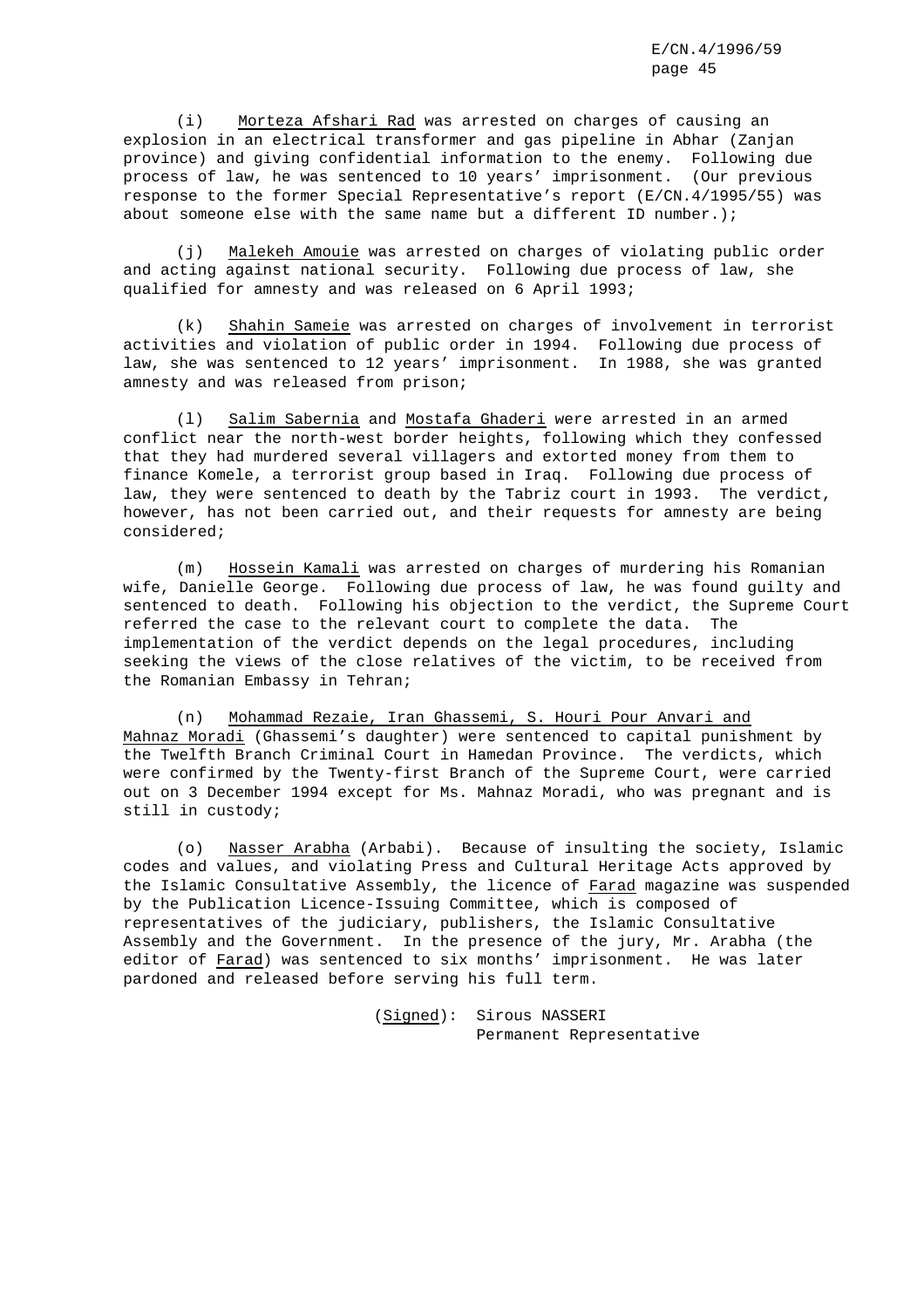#### Annex X

#### ISLAMIC HUMAN RIGHTS COMMISSION

The Islamic Human Rights Commission (IHRC) is a national institution with four substantive organs, which are as follows:

(a) Presidency;

(b) Supreme Council on Policy-making;

(c) Five committees on scientific affairs, monitoring, programming, women's affairs and follow-up; and

(d) Secretariat.

Some of the Articles of Association read:

Article 1. According to principle 156 and the first line of principle 158 of the Constitution, IHRC would be formed under the supervision of the Chief of the Judiciary.

Article 2. The Commission would operate exclusively in the field of Islamic human rights.

Article 3. From the date of establishment, the Council would have legal responsibility and its chief would be the legal representative of the Commission.

Article 4. The headquarters of the Commission would be located in Tehran and its branches can be established in any part of the country or the world.

#### Objectives of IHRC

The objectives of IHRC are as follows:

(a) Elucidating, teaching and propagating human rights from the Islamic viewpoint;

(b) Monitoring the observance of Islamic human rights by legal and real entities;

(c) Formulating and proposing suitable solutions for taking positions or action vis-à-vis any violations of human rights particularly in relation to Muslims the world over;

(d) Considering and following up the violations of Islamic human rights reported to the Commission;

(e) Cooperating with national and international organizations dealing with human rights especially for consideration and follow-up of matters related to the Islamic Republic of Iran;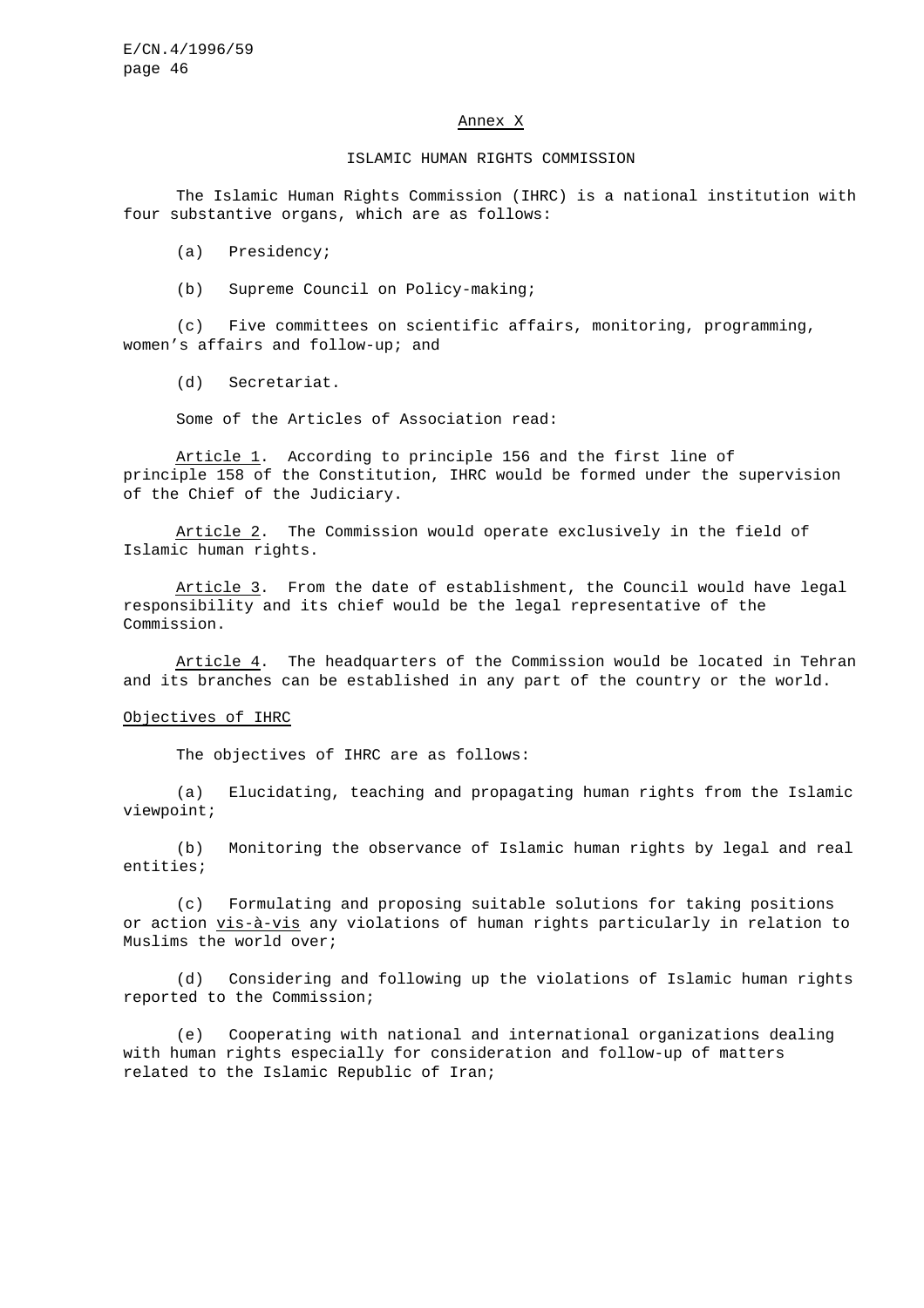(f) Appraising the condition of the Islamic Republic of Iran in accordance with international covenants and conventions on human rights.

#### President of IHRC

The President of the Commission is the head of the judiciary and his responsibilities are as follows: chairing the sessions of the Council and monitoring the implementation of its approvals and exercising properly the functions of the Council and Committees.

#### Supreme Council on Policy-making

The Supreme Council on Policy-making consists of nine individuals as follows: head of the judiciary; two experienced judges familiar with the Islamic human rights; two lawyers selected from among well known professors of Islamic and international law; the Minister for Foreign Affairs or his representative; the head of the Bar Association or his representative; and two representatives of the Islamic Consultative Assembly (one man and one woman) familiar with principles of Islamic human rights.

The duties of the Supreme Council are as follows:

(a) Defining guidelines and general policies to realize the objectives of the Commission;

(b) Defining and approving priorities of the Committees' functions;

(c) Proposing reforms or changes in organization and its duties;

(d) Electing and sending representatives to internal and external forums;

(e) Making decisions about the Commission's membership in internal and external forums.

The Commission stipulates in the first amendment of its Articles of Association that membership in the Supreme Council is honorary. The Council's sessions would be formal with the presence of a majority, and its decisions would be adopted with the votes of two-thirds of the members present. In its first session, the Council will elect a president, a vice president and a secretary. The third person can be elected from non-members of the Council.

#### **Committees**

## A. Scientific Committee

This Committee will be formed with the membership of five distinguished clergymen as well as informed university professors who have good knowledge of Islamic legal issues as well as the principles and standards of international law. Its responsibilities are as follows:

(a) Defining principles and standards of human rights in Islam and preparing relevant scientific texts;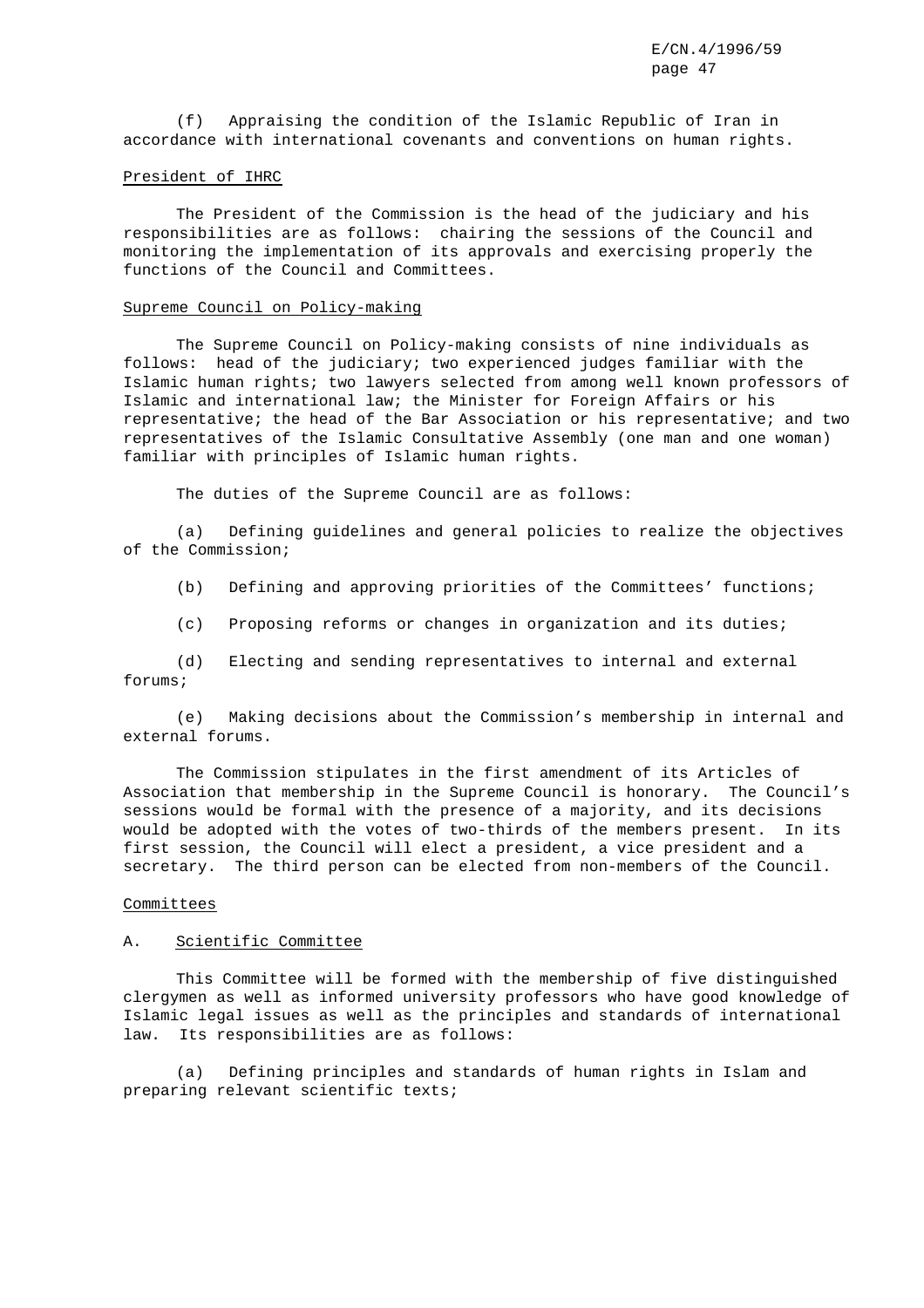(b) Elaborating commonalities and differences between human rights in Islam and international human rights standards;

(c) Organizing training courses on Islamic human rights standards;

(d) Furnishing responses to scientific questions on Islamic human rights.

#### B. Monitoring Committee

This Committee has two internal and external divisions. Each division consists of four persons familiar with human rights who are responsible for studying and monitoring the situation of Islamic human rights in the Islamic Republic of Iran and in other countries.

## C. Planning Committee

This Committee consists of three experts in legal, political and social issues and has the following duties:

(a) Formulating suitable programmes for taking action and positions vis-à-vis issues put forward;

(b) Drawing up a practical programme for the approval of the Supreme Council on Policy-making.

#### D. Committee on Women's Affairs

This Committee consists of three persons, preferably women, who have a good knowledge of Islamic law and women's social rights. Its duty is to study and reflect on women's issues and difficulties with the cooperation of the Scientific, Monitoring and Follow-up Committees.

## E. Follow-up Committee

This Committee consists of 5 judges with 10 years' experience and its responsibilities are as follows:

(a) Considering, substantiating and following up complaints and reporting the result to the Commission's President;

(b) Following up matters referred to it by the Commission and announcing the result to the Commission's President.

## **Secretariat**

As the first active and executive arm of IHRC, the secretariat is responsible for the committees' duties and answerable to complaints received before the formation of the committees and is the main liaison among the committees.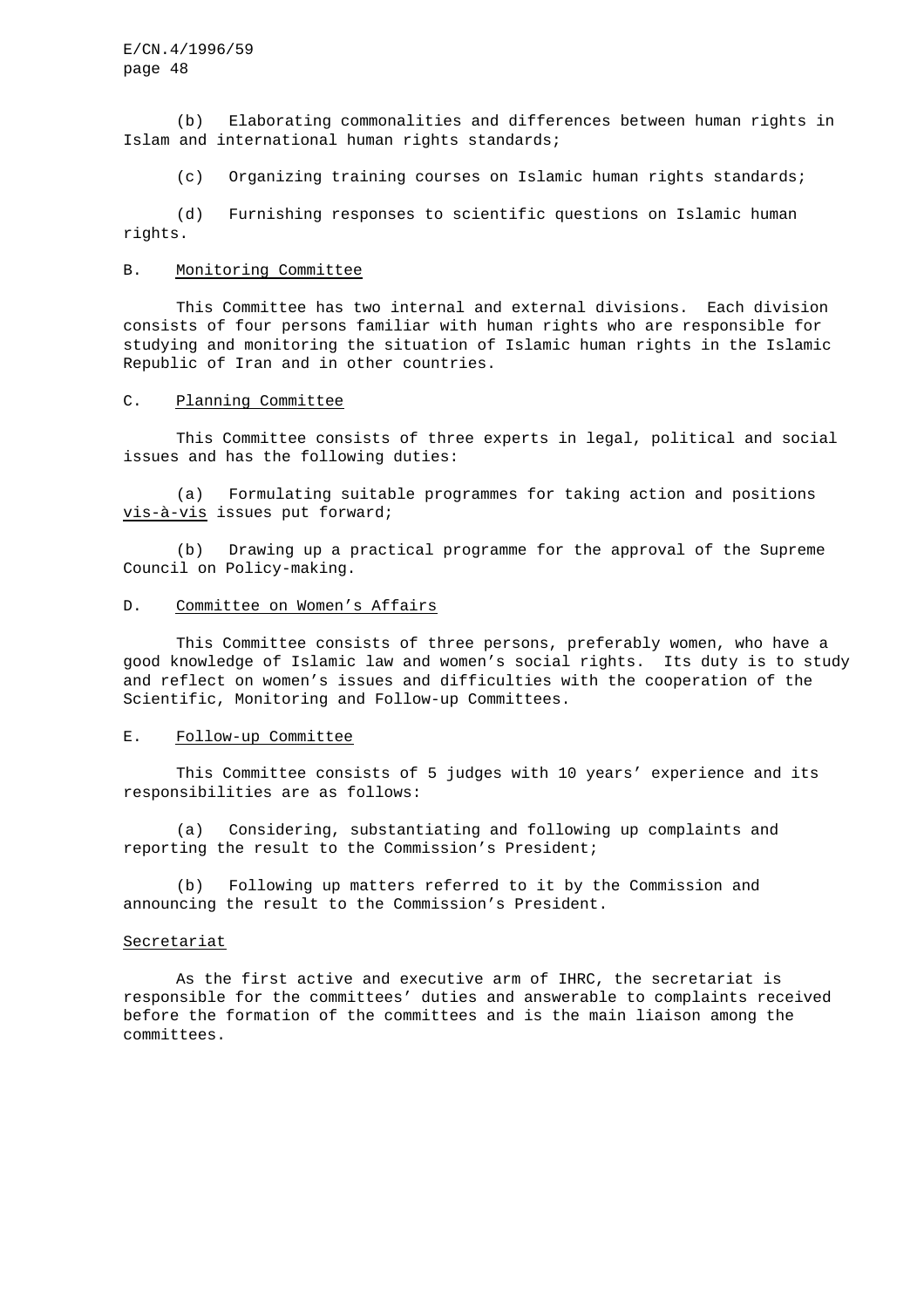The duties of the secretariat, under the supervision of the Council's secretary, are as follows:

(a) Registering and classifying all letters and reports addressed to it;

(b) Preparing requested reports;

- (c) Preparing annual reports on the Commission's functions;
- (d) Communicating the approvals of the Supreme Council;
- (e) Preparing the agenda for the sessions of the Supreme Council;

(f) Following up matters referred to it by the President of the Commission.

# Measures taken

The Follow-up Committee, which is the main organ for considering letters and complaints addressed to the Commission, has received more than 400 letters since the establishment of IHRC. The measures taken on these letters are as follows:

(a) Directing 40 applicants elsewhere since their cases were not related to the function of the Commission;

(b) Classifying and transmitting the allegations about 507 cases of enforced or involuntary disappearances to Provincial Departments of Justice. Ten provinces have communicated with the Commission so far;

(c) Considering a number of letters and corresponded with relevant departments. Decisions would be made after receiving answers;

(d) Referring to the Supreme Council for consideration of 300 cases about Bahai's;

(e) Corresponding with foreign countries about violations of the human rights of Iranians abroad.

Number of communications of the secretariat:

Total number of letters registered: 1,437

Total number of letters issued: 710